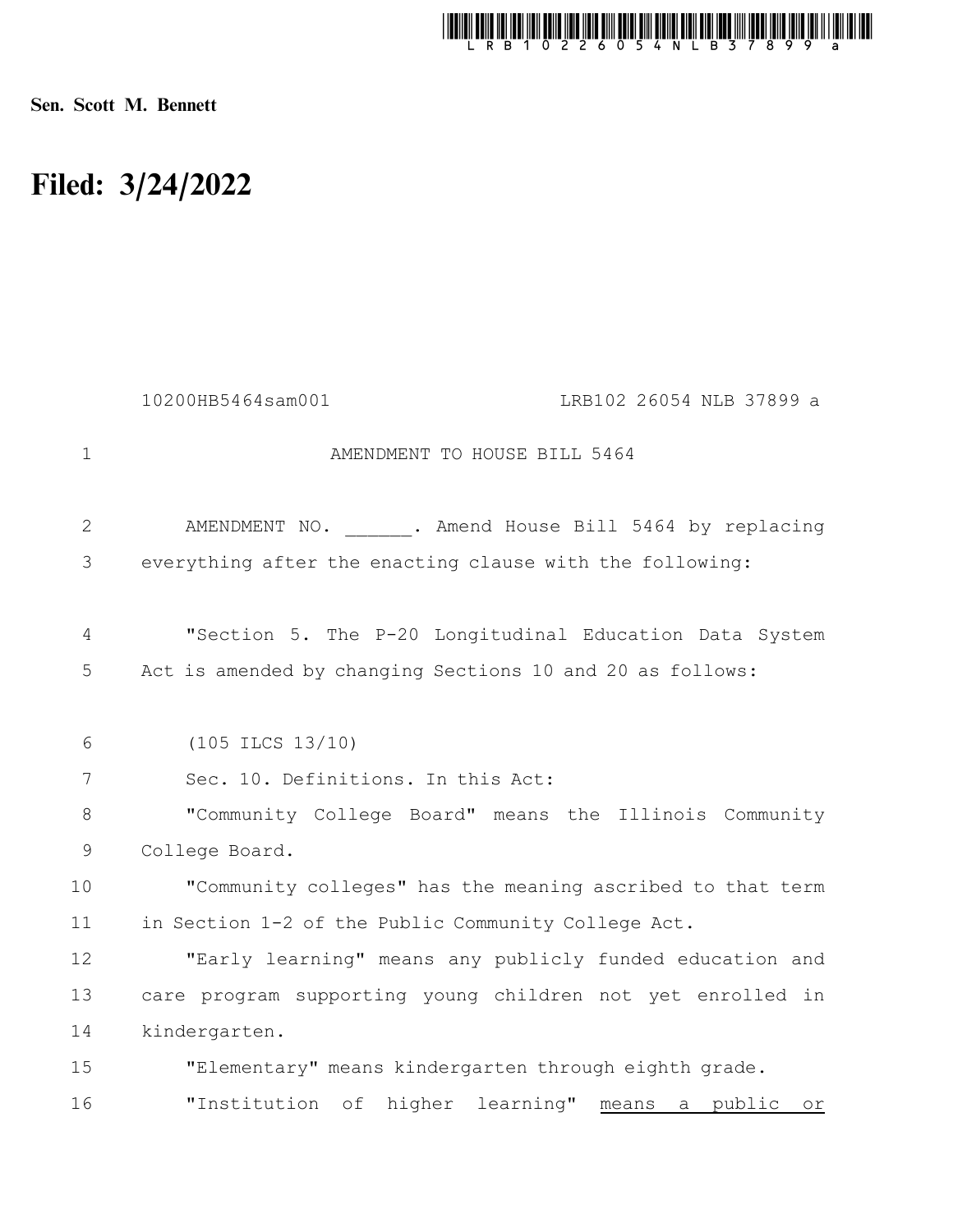| 1             | non-public entity that meets one or more of the following: has |
|---------------|----------------------------------------------------------------|
| $\mathbf{2}$  | the meaning ascribed to that term in Section 10 of the Higher  |
| 3             | Education Student Assistance Act.                              |
| 4             | (1) is a public institution of higher education as             |
| 5             | defined in the Board of Higher Education Act, other than a     |
| 6             | public community college;                                      |
| 7             | (2) is a public institution of higher education funded         |
| 8             | by a State other than Illinois and approved by the Board of    |
| $\mathcal{G}$ | Higher Education to operate in this State;                     |
| 10            | (3) is a non-public educational institution approved           |
| 11            | by the Board of Higher Education to operate in this State      |
| 12            | pursuant to the Private Business and Vocational Schools        |
| 13            | Act of 2012;                                                   |
| 14            | (4) is a non-public institution authorized or approved         |
| 15            | by the Board of Higher Education to operate in this State      |
| 16            | pursuant to the Private College Act, the Academic Degree       |
| 17            | Act, or the Dual Credit Quality Act; or                        |
| 18            | (5)<br>is a non-public institution operating in this           |
| 19            | State that is exempt from authorization or approval by the     |
| 20            | Board of Higher Education pursuant to provisions of the        |
| 21            | Private College Act or Academic Degree Act, including such     |
| 22            | institutions authorized or approved by the Board of Higher     |
| 23            | Education pursuant to the Dual Credit Quality Act.             |
| 24            | "Longitudinal data system" means a student unit record         |
| 25            | data system that links student records from early learning     |
|               |                                                                |

26 through the postsecondary level, which may consist of separate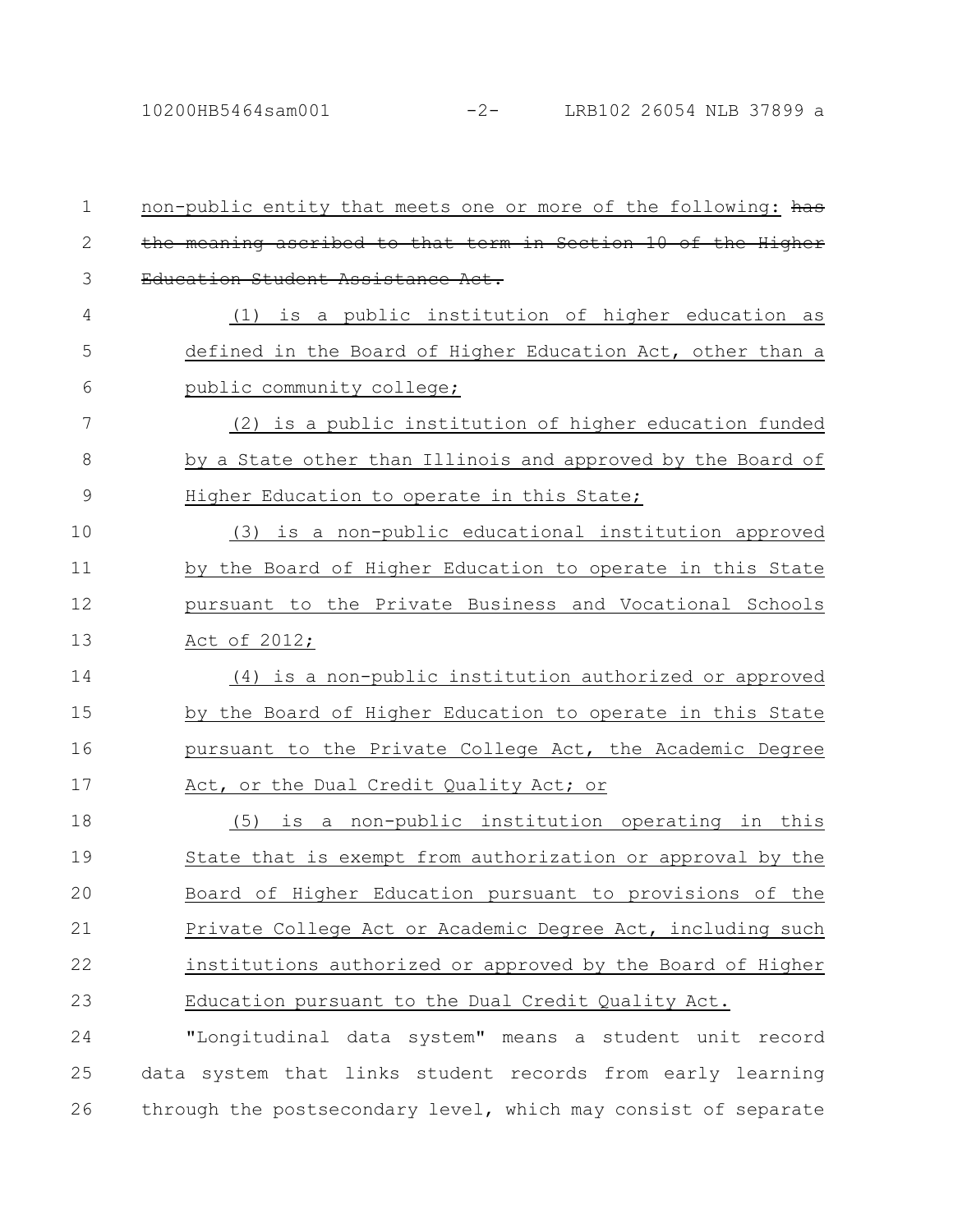student unit record systems integrated through agreement and data transfer mechanisms. 1 2

"Privacy protection laws" means the federal Family Educational Rights and Privacy Act of 1974 (20 U.S.C. 1232g), the Illinois School Student Records Act, the Personal Information Protection Act, and any other State or federal law relating to the confidentiality and protection of personally identifiable information. 3 4 5 6 7 8

"Research organization" means a governmental entity, institution of higher learning, public policy or advocacy organization, or other person or entity conducting educational research that (i) is qualified to perform educational research and protect the privacy of student data, (ii) is seeking to perform research for a non-commercial purpose authorized by privacy protection laws, and (iii) agrees to perform the research pursuant to a written agreement meeting the requirements of privacy protection laws and this Act. 9 10 11 12 13 14 15 16 17

"School" means any elementary or secondary educational institution, charter school, vocational school, special education facility, or any other elementary or secondary educational agency or institution, but does not include a non-public school. 18 19 20 21 22

23

"Secondary" means ninth through twelfth grade.

"State Board" means the State Board of Education. 24

"State Education Authorities" means the State Board, Community College Board, and Board of Higher Education. 25 26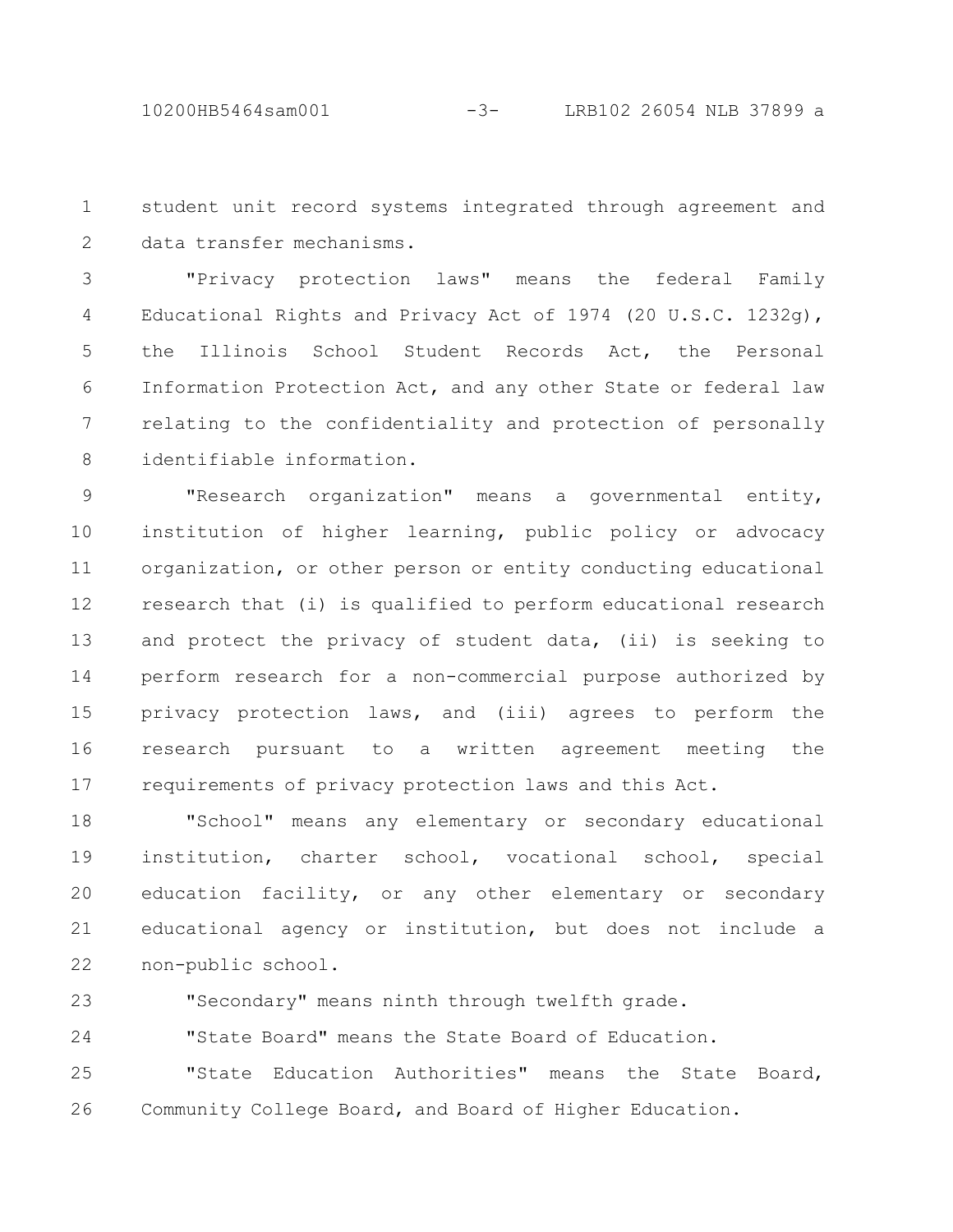(Source: P.A. 96-107, eff. 7-30-09.) 1

2

(105 ILCS 13/20)

3

Sec. 20. Collection and maintenance of data.

(a) The State Board is authorized to collect and maintain data from school districts, schools, and early learning programs and disclose this data to the longitudinal data system for the purposes set forth in this Act. The State Board shall collect data from charter schools with more than one campus in a manner that can be disaggregated by campus site. The State Board may also disclose data to the longitudinal data system that the State Board is otherwise authorized by law to collect and maintain. 4 5 6 7 8 9 10 11 12

On or before July 1, 2010, the State Board shall establish procedures through which State-recognized, non-public schools may elect to participate in the longitudinal data system by disclosing data to the State Board for one or more of the purposes set forth in this Act. 13 14 15 16 17

Subject to the availability of funding through appropriations made specifically for the purposes of this Act, the State Board shall establish or contract for the establishment of a technical support and training system to assist school districts, schools, and early learning programs with data submission, use, and analysis. 18 19  $20$ 21 22 23

(b) The Community College Board is authorized to collect and maintain data from community college districts and 24 25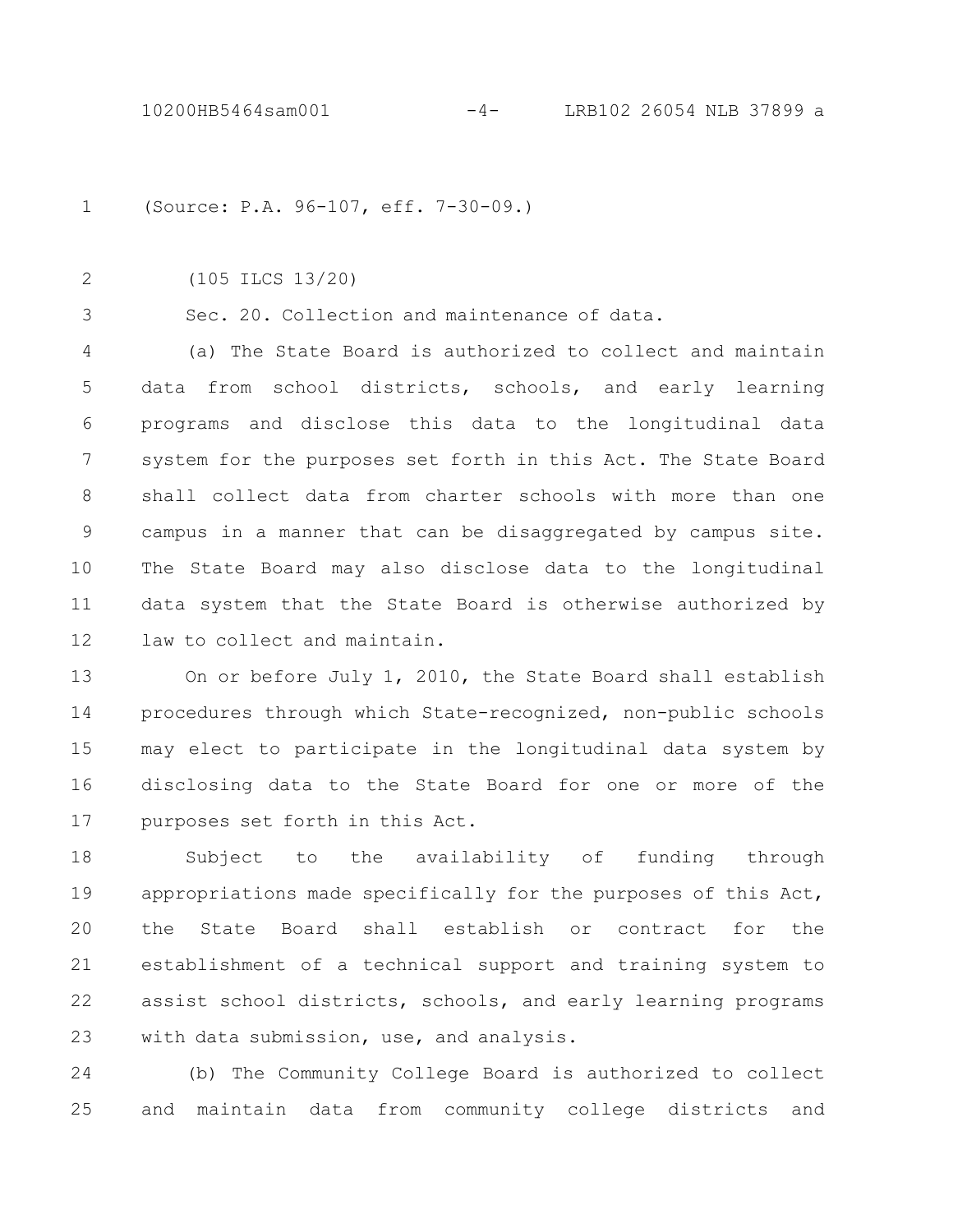10200HB5464sam001 -5- LRB102 26054 NLB 37899 a

disclose this data to the longitudinal data system for the purposes set forth in this Act. The Community College Board may also disclose data to the longitudinal data system that the Community College Board is otherwise authorized by law to collect and maintain. 1 2 3 4 5

Subject to the availability of funding through appropriations made specifically for the purposes of this Act, the Community College Board shall establish or contract for the establishment of a technical support and training system to assist community colleges with data submission, use, and analysis. 6 7 8 9 10 11

(c) The Board of Higher Education is authorized to collect and maintain data from any **publie** institution of higher learning, other than community colleges, and disclose this data to the longitudinal data system for the purposes set forth in this Act. The Board of Higher Education may also disclose data to the longitudinal data system that the Board of Higher Education is otherwise authorized by law to collect and maintain. 12 13 14 15 16 17 18 19

The Beginning on July 1, 2012, the Board of Higher Education is authorized to collect and maintain data from any non-public institution of higher learning enrolling one or more students in this State. The Board of Higher Education is authorized to receiving Monetary Award Program grants and any non-public institution of higher learning that graduate and professional degrees, pursuant to Section 20 21 22 23 24 25 26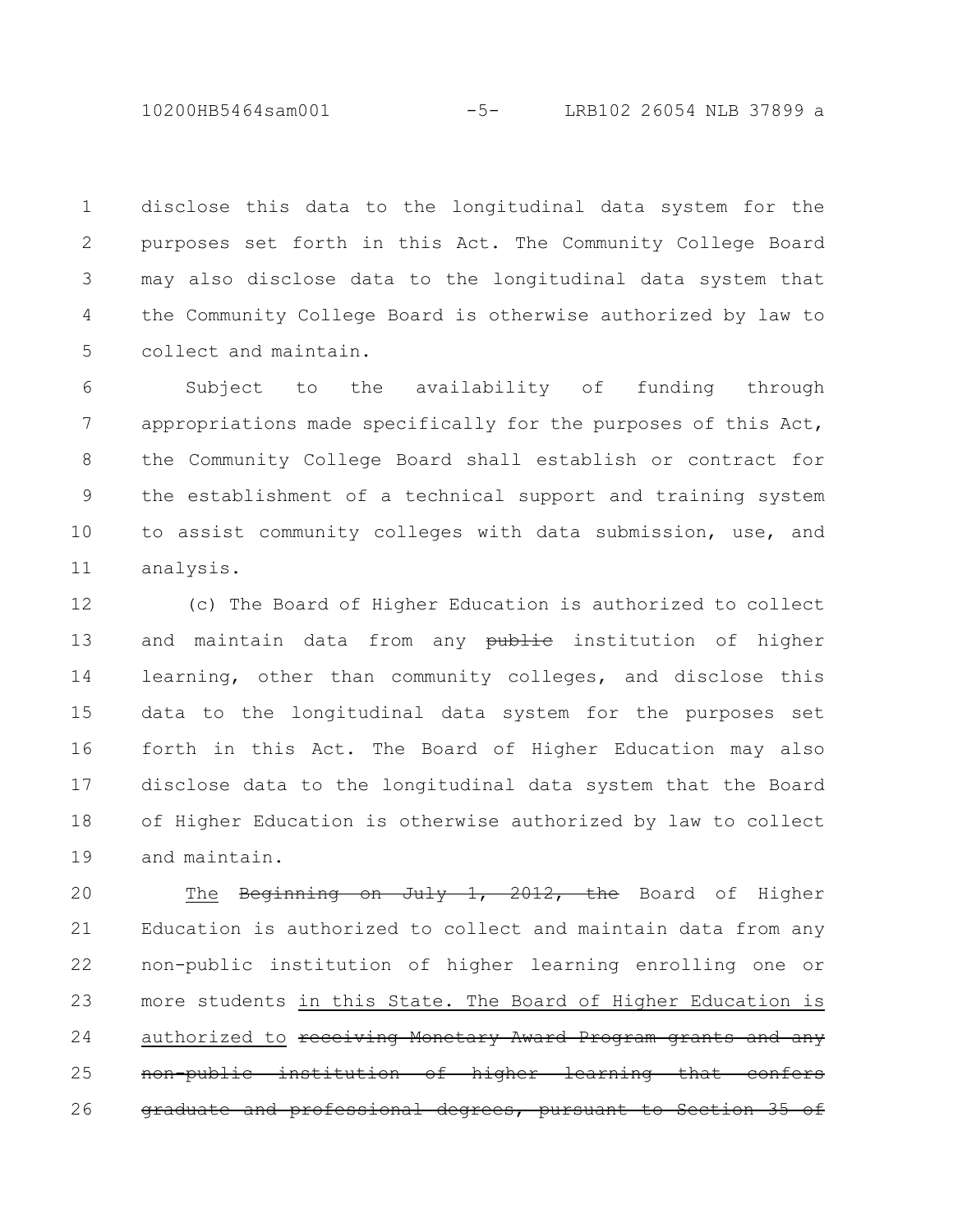10200HB5464sam001 -6- LRB102 26054 NLB 37899 a

the Higher Education Student Assistance Act, and disclose this data to the longitudinal data system for the purposes set forth in this Act. Prior to July 1, 2012, any non-public institution of higher learning may elect to participate in the longitudinal data system by disclosing data for one or more of the purposes set forth in this Act to the Board of Higher Education or to a consortium that has contracted with the Board of Higher Education pursuant to this subsection (c). 1 2 3 4 5 6 7 8

The Board of Higher Education may contract with one or more voluntary consortiums of non-public institutions of higher learning established for the purpose of data sharing, research, and analysis. The contract may allow the consortium to collect data from participating institutions on behalf of the Board of Higher Education. The contract may provide for consultation with a representative committee of participating institutions and a representative of one or more organizations representing the participating institutions prior to the use of data from the consortium for a data sharing arrangement entered into with any party other than a State Education Authority pursuant to Section 25 of this Act. The contract may further provide that individual institutions of higher learning shall have the right to opt out of specific uses of their data or portions thereof for reasons specified in the contract. Student-level data submitted by each institution of higher learning participating in a consortium that contracted with the Board of Higher Education pursuant to this 9 10 11 12 13 14 15 16 17 18 19 20 21 22 23 24 25 26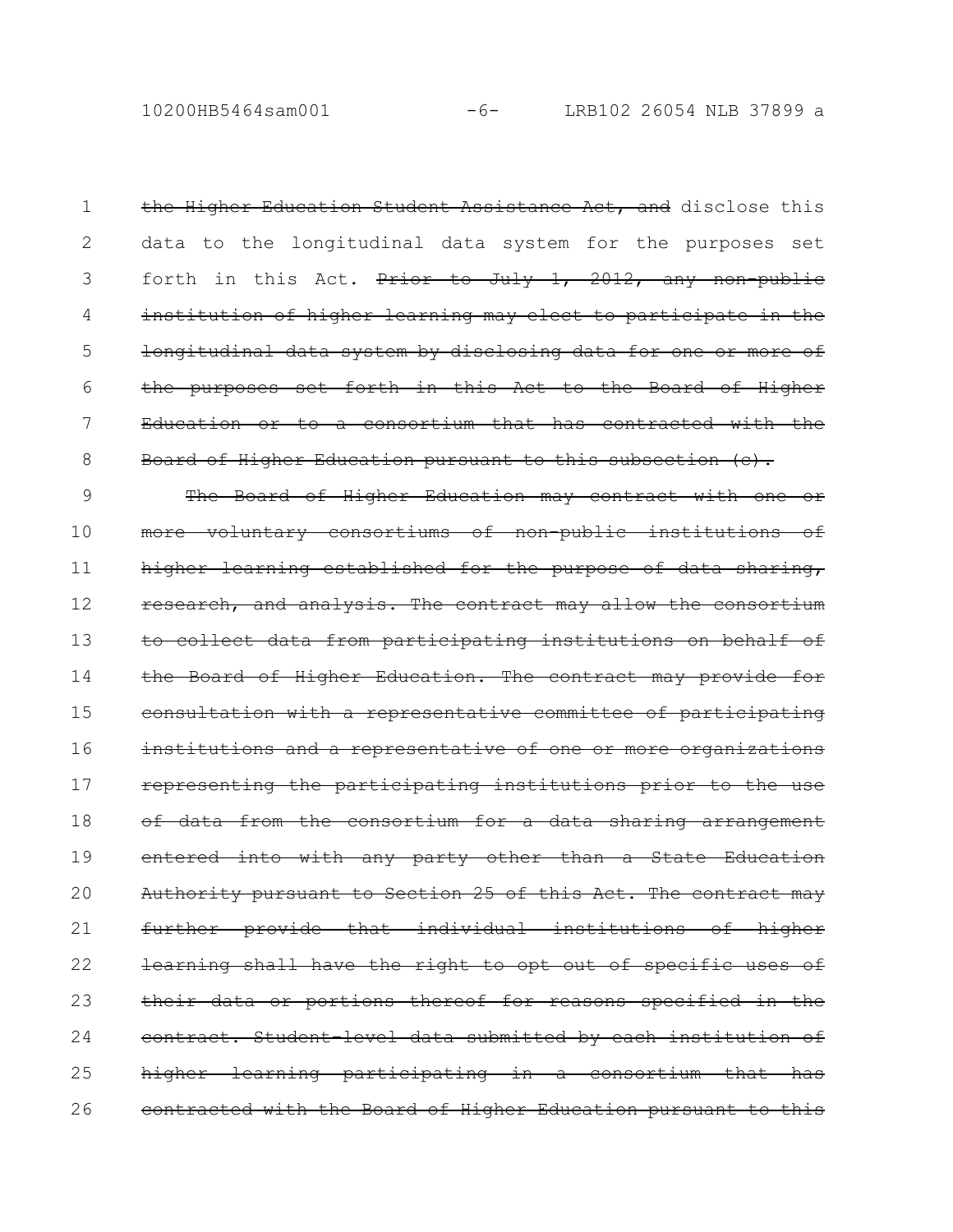paragraph shall remain the property of that institution. Upon notice to the consortium and the Board of Higher Education, any non-public institution of higher learning shall have the right to remove its data from the consortium if the institution has reasonable cause to believe that there threat to the security of its data or its data is used manner that violates the terms of the contract between the consortium and the Board of Higher Education. In the event data is removed from a consortium pursuant to the preceding sentence, the data must be returned by the institution to the consortium after the basis for removal has been corrected. The data submitted from the consortium to the Board of Higher Education must be used only for agreed-upon purposes, stated in the terms of the contract between the consortium and the Board of Higher Education. Non-public institutions higher learning submitting student-level data to a consortium that has contracted with the Board of Higher Education pursuant to this paragraph shall not be required to submit student level data to the Board of Higher Education. 1 2 3 4 5 6 7 8 9 10 11 12 13 14 15 16 17 18 19

Subject to the availability of funding through appropriations made specifically for the purposes of this Act, the Board of Higher Education shall establish or contract for the establishment of a technical support and training system to assist institutions of higher learning, other than community colleges, with data submission, use, and analysis. The Board of Higher Education shall seek and may make 20 21 22 23 24 25 26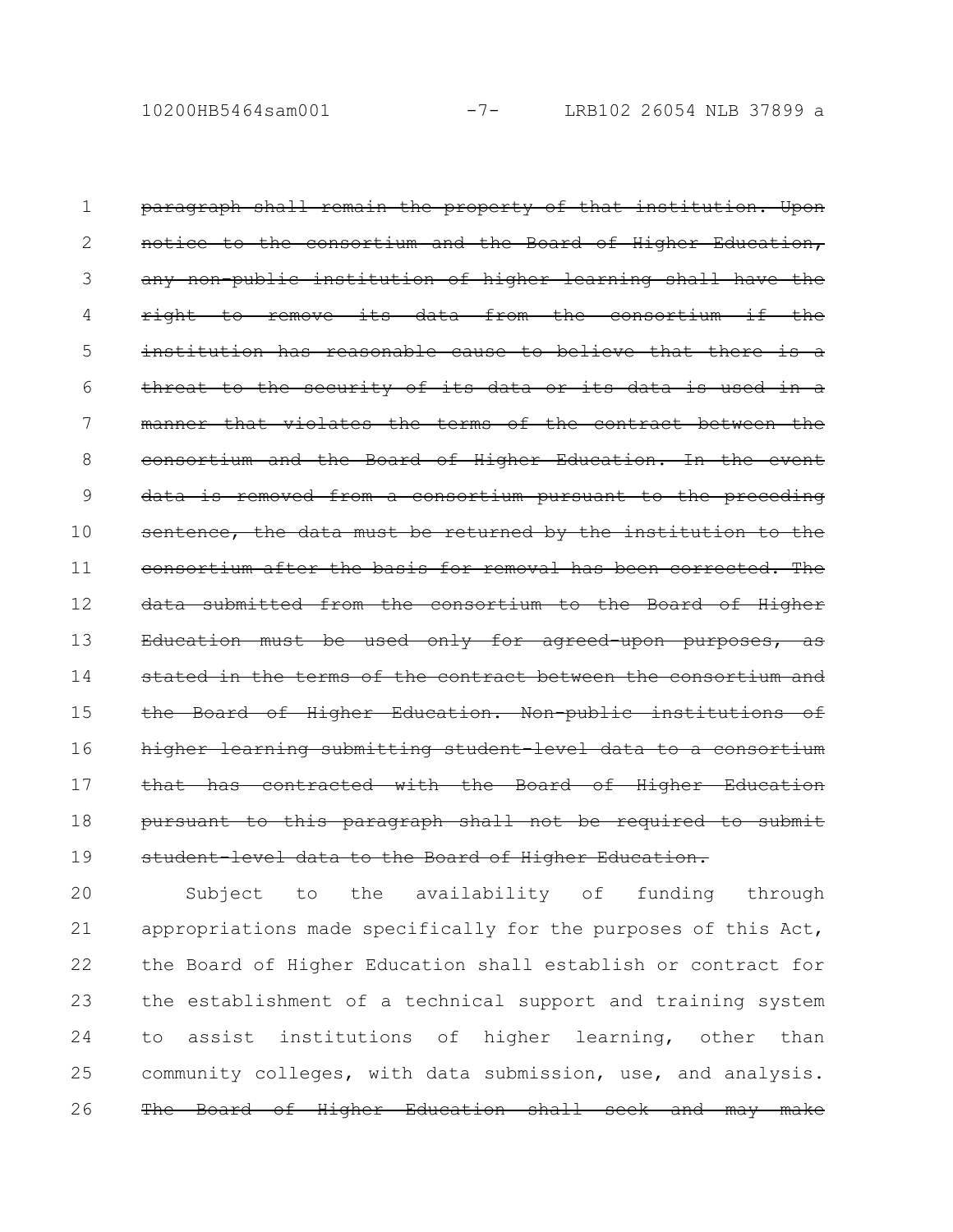10200HB5464sam001 -8- LRB102 26054 NLB 37899 a

available grant funding to a consortium including non-public institutions of higher learning to provide assistance in the development of a data collection system. The Board of Higher Education shall engage in a cooperative planning process with public and non-public institutions of higher learning and statewide higher education associations in connection with all of the activities authorized by this subsection (c). 1 2 3 4 5 6 7

(d) The State Education Authorities shall establish procedures and requirements relating to the submission of data authorized to be collected pursuant to this Section, including requirements for data specifications, quality, security, and timeliness. All early learning programs, schools, school districts, and institutions of higher learning subject to the data collection authority of a State Education Authority pursuant to this Section shall comply with the State Education Authority's procedures and requirements for data submissions. A State Education Authority may require that staff responsible for collecting, validating, and submitting data participate in training and technical assistance offered by this State if data is not submitted in accordance with applicable procedures and requirements. 8 9 10 11 12 13 14 15 16 17 18 19 20 21

22

(Source: P.A. 96-107, eff. 7-30-09; 96-1249, eff. 7-23-10.)

Section 10. The Private Business and Vocational Schools Act of 2012 is amended by changing Sections 20, 30, 35, 37, 50, 55, 70, and 75 as follows: 23 24 25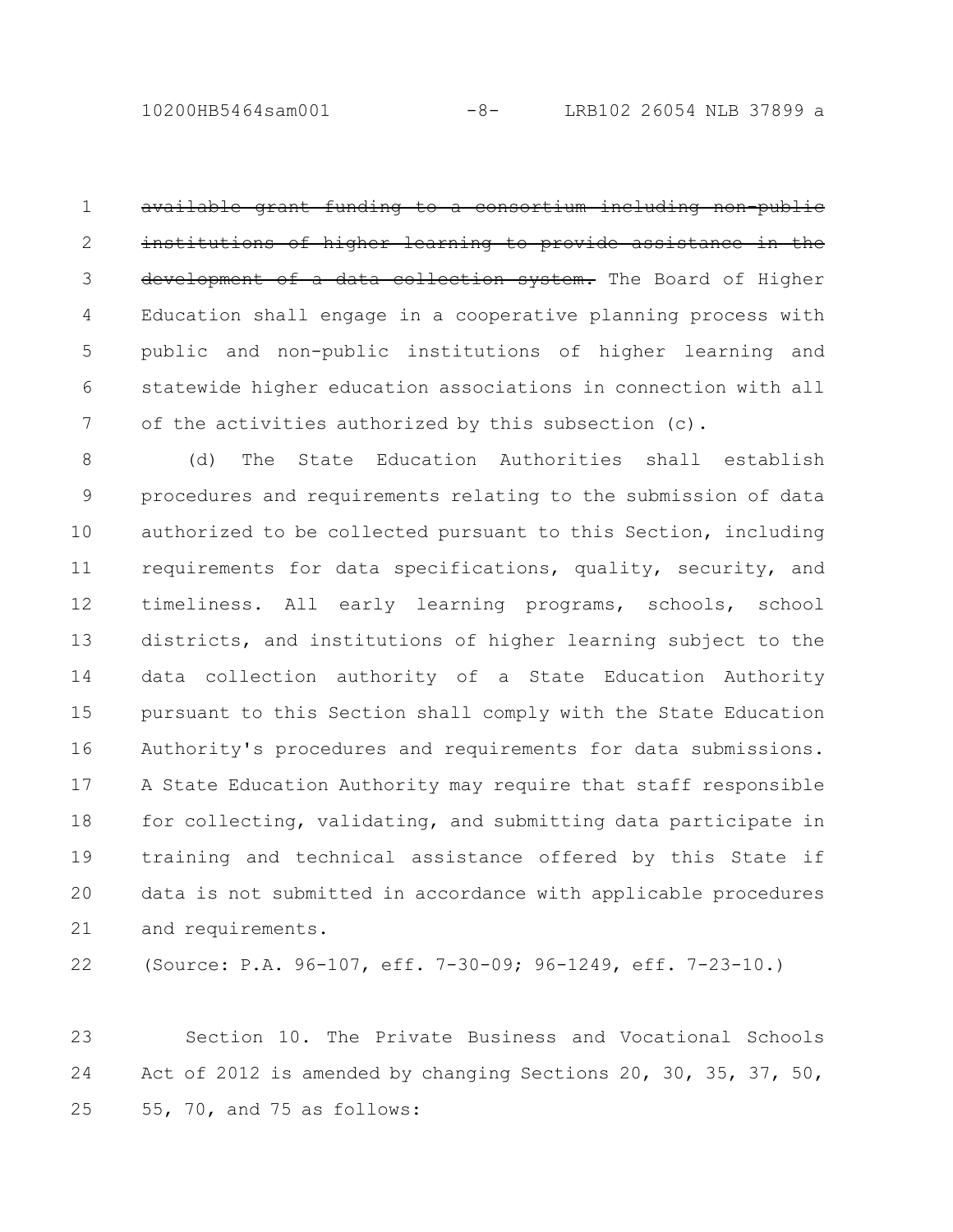(105 ILCS 426/20) 1

Sec. 20. Permit of approval. No person or group of persons subject to this Act may establish and operate or be permitted to become incorporated for the purpose of (1) operating a private business and vocational school or (2) creating or developing a course of instruction, non-degree program of study, or program of study curriculum in order to sell such courses of instruction or curriculum to a private business and vocational school, without obtaining from the Board a permit of approval, provided that a permit of approval is not required for a program that is devoted entirely to religion or theology or a program offered by an institution operating under the authority of the Private College Act, the Academic Degree Act, or the Board of Higher Education Act. Application for a permit must be made to the Board upon forms furnished by it. The Board may not approve any application for a permit of approval that has been plagiarized, in part or in whole. Additionally, the Board may not approve any application for a permit of approval that has not been completed in its entirety. Permits of approval are not transferable. Whenever a change of ownership of a school occurs, an application for a permit of approval for the school under the changed ownership must immediately be filed with the Board. Whenever an owner, partnership, or corporation operates a school at different locations, an application for a permit of approval must be 2 3 4 5 6 7 8 9 10 11 12 13 14 15 16 17 18 19 20 21 22 23 24 25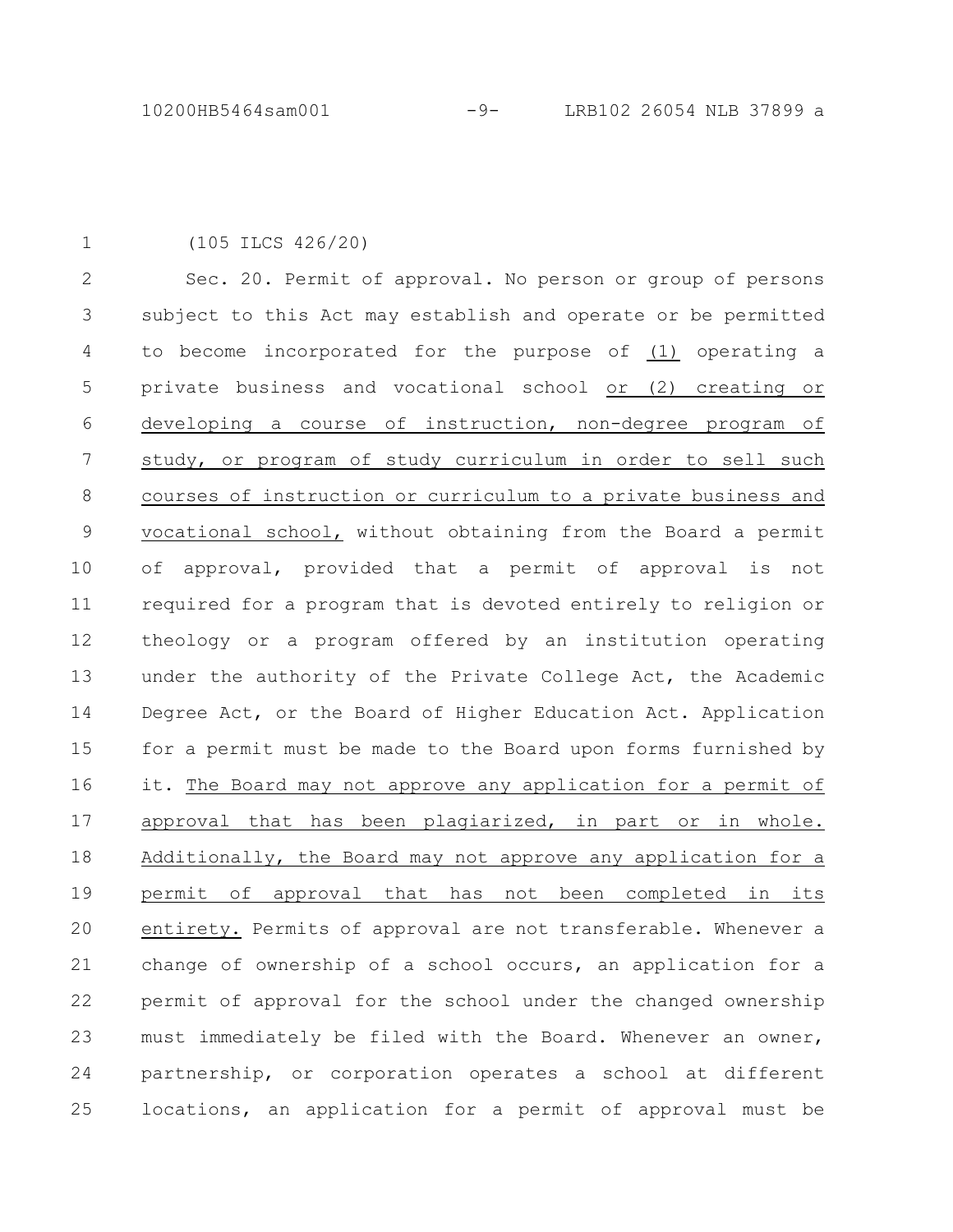10200HB5464sam001 -10- LRB102 26054 NLB 37899 a

filed for each location. A school must have approval prior to operating at a location and must make application to the Board for any change of location and for a classroom extension at a new or changed location. Each application required to be filed in accordance with the provisions of this Section must be accompanied by the required fee under the provisions of Sections 75 and 85 of this Act, and all such applications must be made on forms prepared and furnished by the Board. The permit of approval must be prominently displayed at some place on the premises of the school at each school location open to the inspection of all interested persons. The Board shall maintain, open to public inspection, a list of schools, their classroom extensions, and their courses of instruction approved under this Act and may annually publish such a list. Issuance of the permit of approval by the Board does not denote that the school or any program offered by the school is recommended, guaranteed, or endorsed by the Board or that the Board is responsible for the quality of the school or its programs, and no school may communicate this to be the case. No guarantee of employability of school graduates is made by the Board in its approval of programs or schools, and no school may communicate such information. 1 2 3 4 5 6 7 8 9 10 11 12 13 14 15 16 17 18 19 20 21 22

(Source: P.A. 97-650, eff. 2-1-12.) 23

(105 ILCS 426/30) 24

Sec. 30. Exemptions. For purposes of this Act, the 25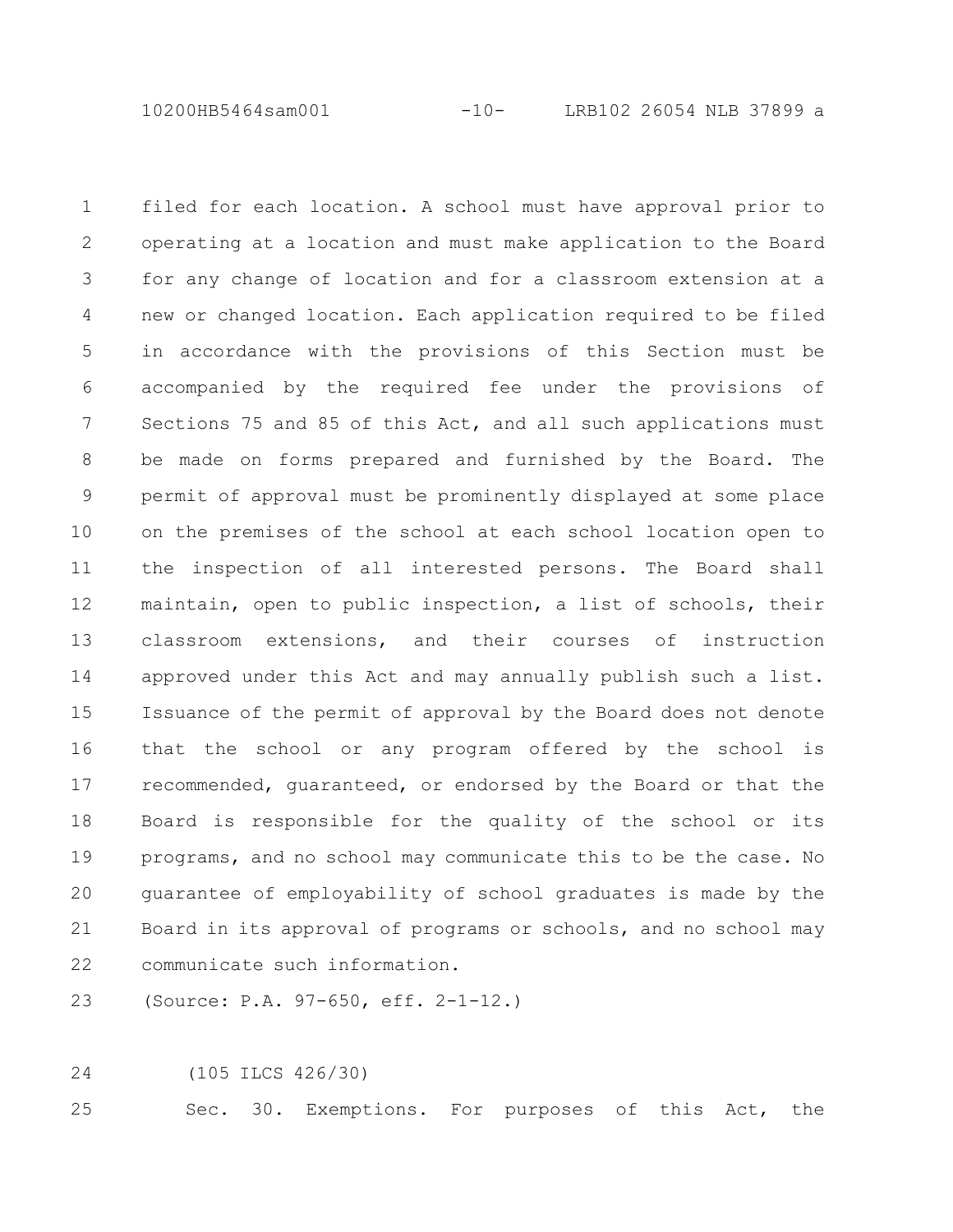following shall not be considered to be a private business and vocational school: 1 2

(1) Any institution devoted entirely to the teaching of religion or theology. 3 4

(2) Any in-service program of study and subject offered by an employer, provided that no tuition is charged and the instruction is offered only to employees of the employer. 5 6 7 8

(3) Any educational institution that (A) enrolls a majority of its students in degree programs and has maintained an accredited status with a regional accrediting agency that is recognized by the U.S. Department of Education or (B) enrolls students in one or more bachelor-level programs, enrolls a majority of its students in degree programs, and is accredited by a national or regional accrediting agency that is recognized by the U.S. Department of Education or that (i) is regulated by the Board under the Private College Act or the Academic Degree Act or is exempt from such regulation under either the Private College Act or the Academic Degree Act solely for the reason that the educational institution was in operation on the effective date of either the Private College Act or the Academic Degree Act or (ii) is regulated by the State Board of Education. 9 10 11 12 13 14 15 16 17 18 19 20 21 22 23 24

(4) Any institution and the franchisees of that institution that exclusively offer a program of study in 25 26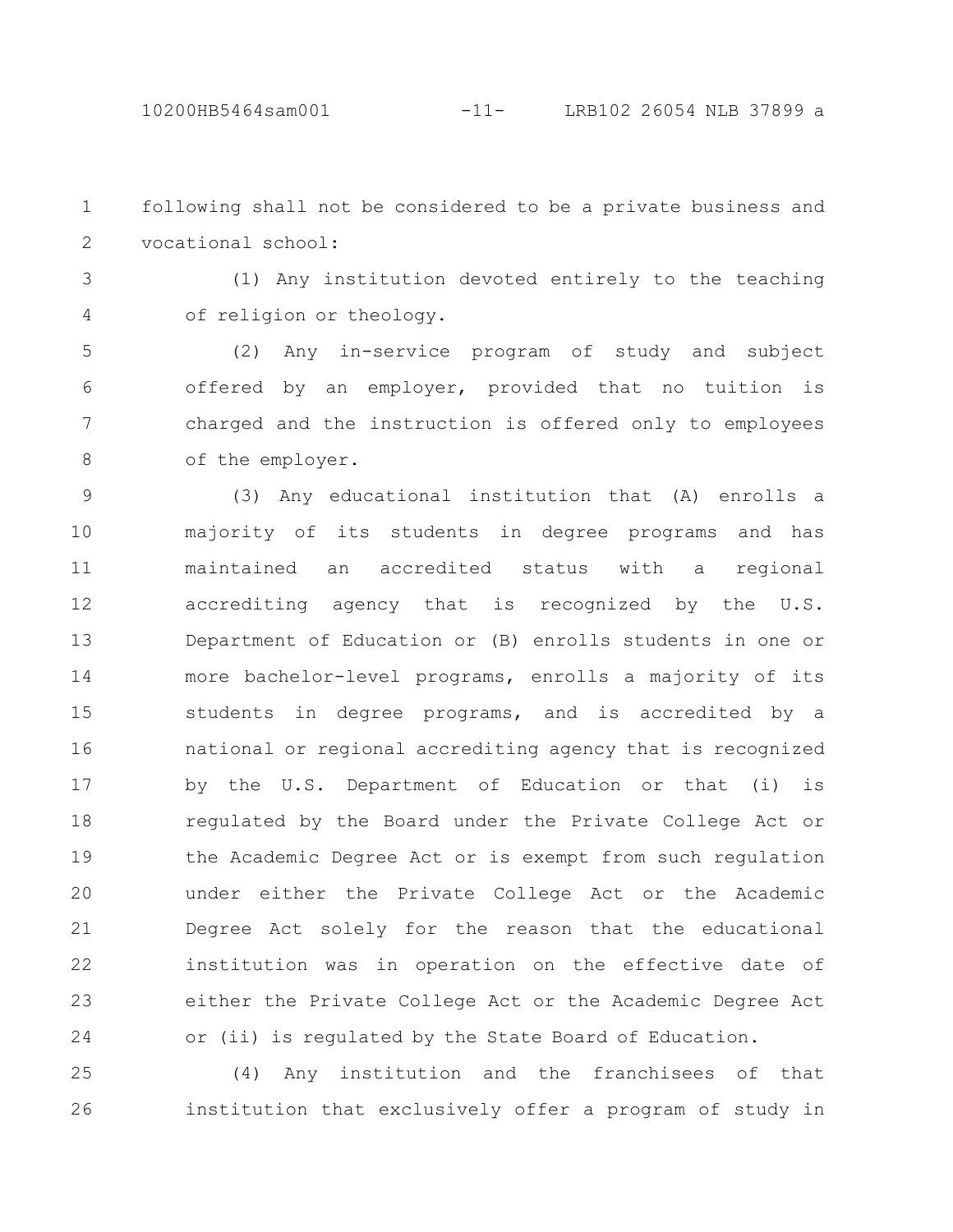10200HB5464sam001 -12- LRB102 26054 NLB 37899 a

income tax theory or return preparation at a total contract price of no more than \$400, provided that the total annual enrollment of the institution for all such courses of instruction exceeds 500 students and further provided that the total contract price for all instruction offered to a student in any one calendar year does not exceed \$3,000. 1 2 3 4 5 6 7

(5) Any person or organization selling mediated instruction products through a media, such as tapes, compact discs, digital video discs, or similar media, so long as the instruction is not intended to result in the acquisition of training for a specific employment field, is not intended to meet a qualification for licensure or certification in an employment field, or is not intended to provide credit that can be applied toward a certificate or degree program. 8 9 10 11 12 13 14 15 16

(6) Schools with no physical presence in this State. Schools offering instruction or programs of study, but that have no physical presence in this State, are not required to receive Board approval. Such an institution must not be considered not to have a physical presence in this State unless it has received a written finding from the Board that it has no a limited physical presence. In determining whether an institution has no physical presence, the Board shall require all of the following: (A) Evidence of authorization to operate in at 17 18 19 20 21 22 23 24 25 26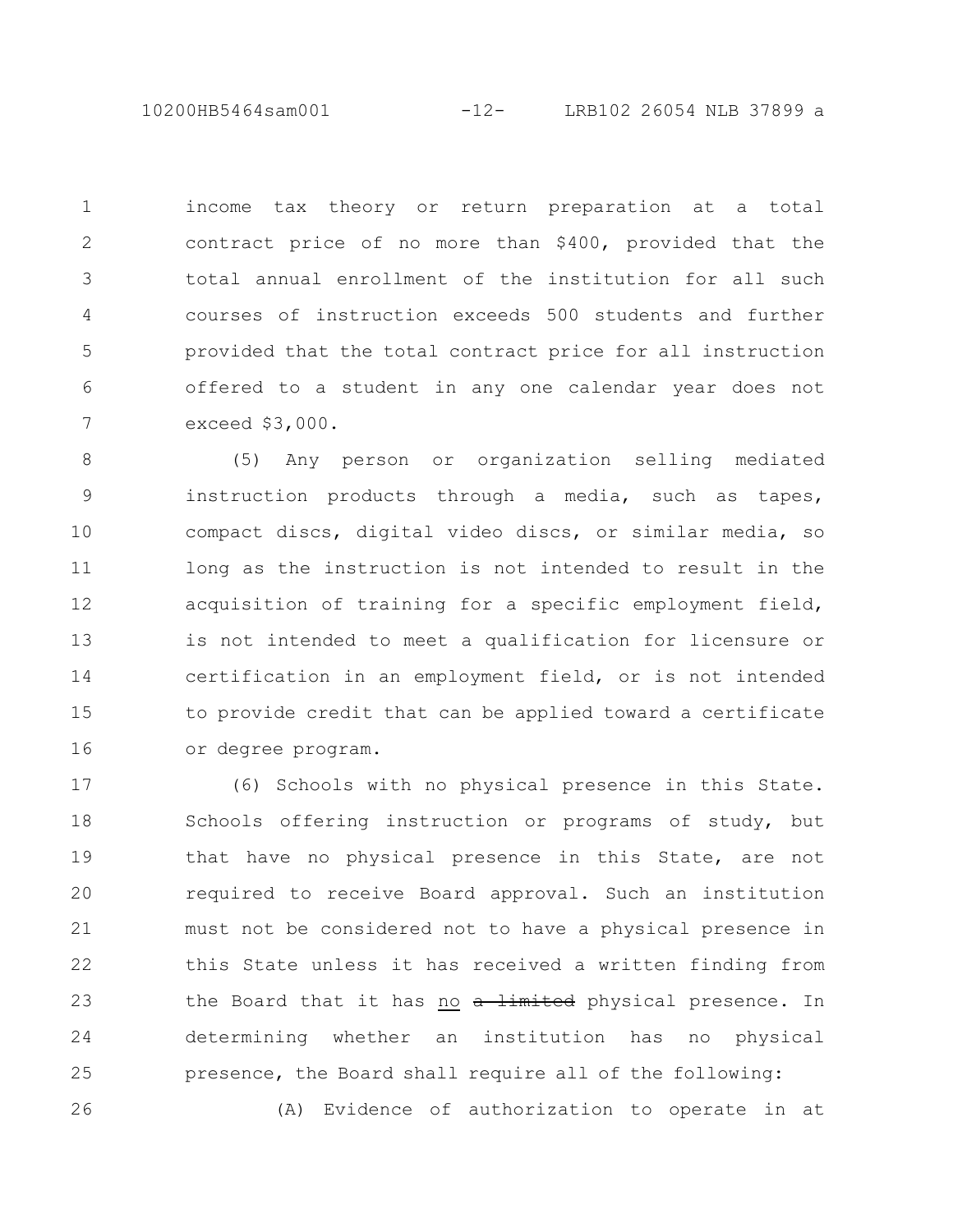1

2

least one other state and that the school is in good standing with that state's authorizing agency.

(B) Evidence that the school has a means of receiving and addressing student complaints in compliance with any federal or state requirements. 3 4 5

(C) Evidence that the institution is providing no instruction in this State. 6 7

(D) Evidence that the institution is not providing core academic support services, including, but not limited to, admissions, evaluation, assessment, registration, financial aid, academic scheduling, and faculty hiring and support in this State. 8 9 10 11 12

(7) A school or program within a school that exclusively provides yoga instruction, yoga teacher training, or both. 13 14 15

(Source: P.A. 99-705, eff. 1-1-17.) 16

(105 ILCS 426/35) 17

Sec. 35. Institution and program approval criteria. Each entity seeking a permit of approval is required to demonstrate that it satisfies institution-approval criteria and that each program of study offered meets the program-approval criteria in this Act and any applicable rules. The following standard criteria are intended to measure the appropriateness of the stated educational objectives of the educational programs of a given institution and the extent to which suitable and proper 18 19  $20$ 21 22 23 24 25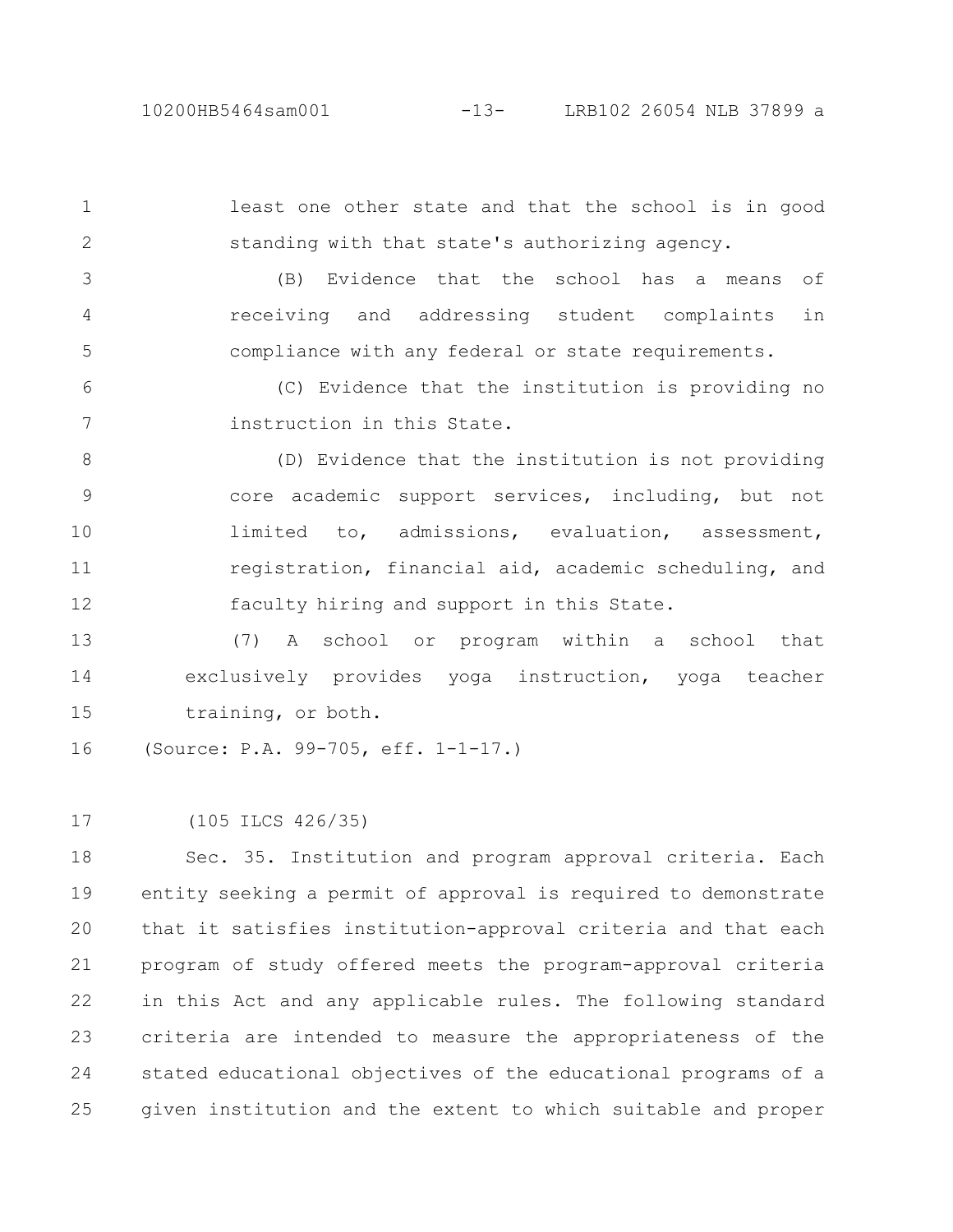10200HB5464sam001 -14- LRB102 26054 NLB 37899 a

processes have been developed for meeting those objectives. Information related to the satisfaction of the approval criteria outlined in this Section must be supplied to the Board by institutions on forms provided by the Board. Additional information may be requested by the Board to determine the institution's ability to satisfy the criteria. The following must be considered as part of, but not necessarily all of, the criteria for approval of institutions and the programs offered under this Act: 1 2 3 4 5 6 7 8 9

(1) Qualifications of governing board members, owners, and senior administrators. At a minimum, these individuals must be of good moral character and have no felony criminal record. 10 11 12 13

14

(2) Qualifications of faculty and staff.

(3) Demonstration of student learning and quality of program delivery. 15 16

(4) Sufficiency of institutional finances. The institution must demonstrate that it has the financial resources sufficient to meet its financial obligations, including, but not limited to, refunding tuition pursuant to the institution's stated policies. The school must tender financial records, including, but not limited to, financial statements, income statements, and cash flow statements. 17 18 19 20 21 22 23 24

(5) Accuracy, clarity, and appropriateness of program descriptions. Institutional promotional, advertising, and 25 26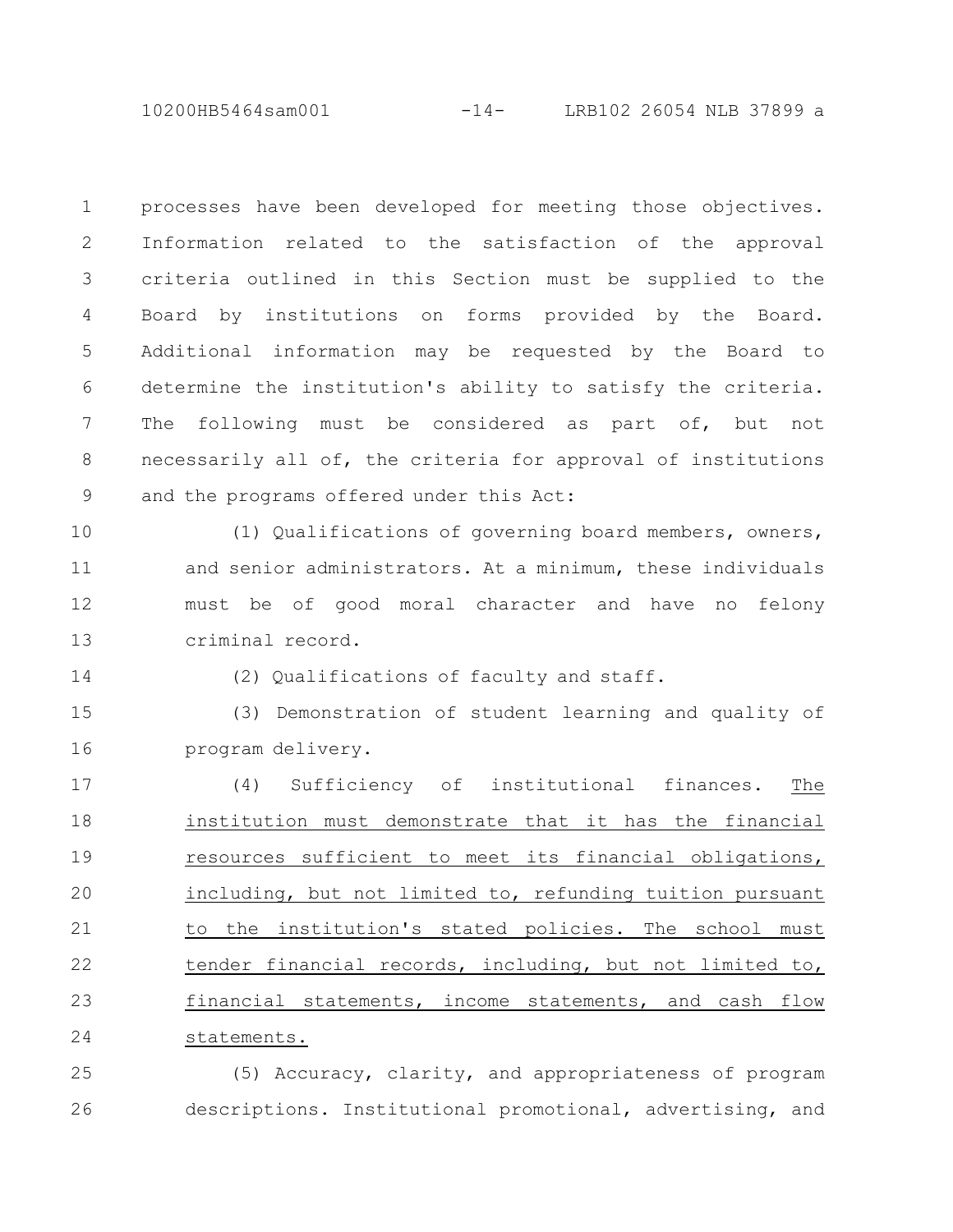recruiting materials must be clear, appropriate, and accurate. 1 2

(6) Sufficiency of facilities and equipment. At a minimum, these must be appropriate and must meet applicable safety code requirements and ordinances. 3 4 5

(7) Fair and equitable refund policies. At a minimum, these must be fair and equitable, must satisfy any related State or federal rules, and must abide by the standards established in Section 60 of this Act and the rules adopted for the implementation of this Act. 6 7 8 9 10

(8) Appropriate and ethical admissions and recruitment practices. At a minimum, recruiting practices must be ethical and abide by any State or federal rules. 11 12 13

(9) Recognized accreditation status. Accreditation with an accrediting body approved by the U.S. Department of Education may be counted as significant evidence of the institution's ability to meet curricular approval criteria. 14 15 16 17 18

(10) Meeting employment requirements in the field of study. The institution must clearly demonstrate how a student's completion of the program of study satisfies employment requirements in the occupational field. Such information must be clearly and accurately provided to students. If licensure, certification, or their equivalent is required of program graduates to enter the field of employment, the institution must clearly demonstrate that 19 20 21 22 23 24 25 26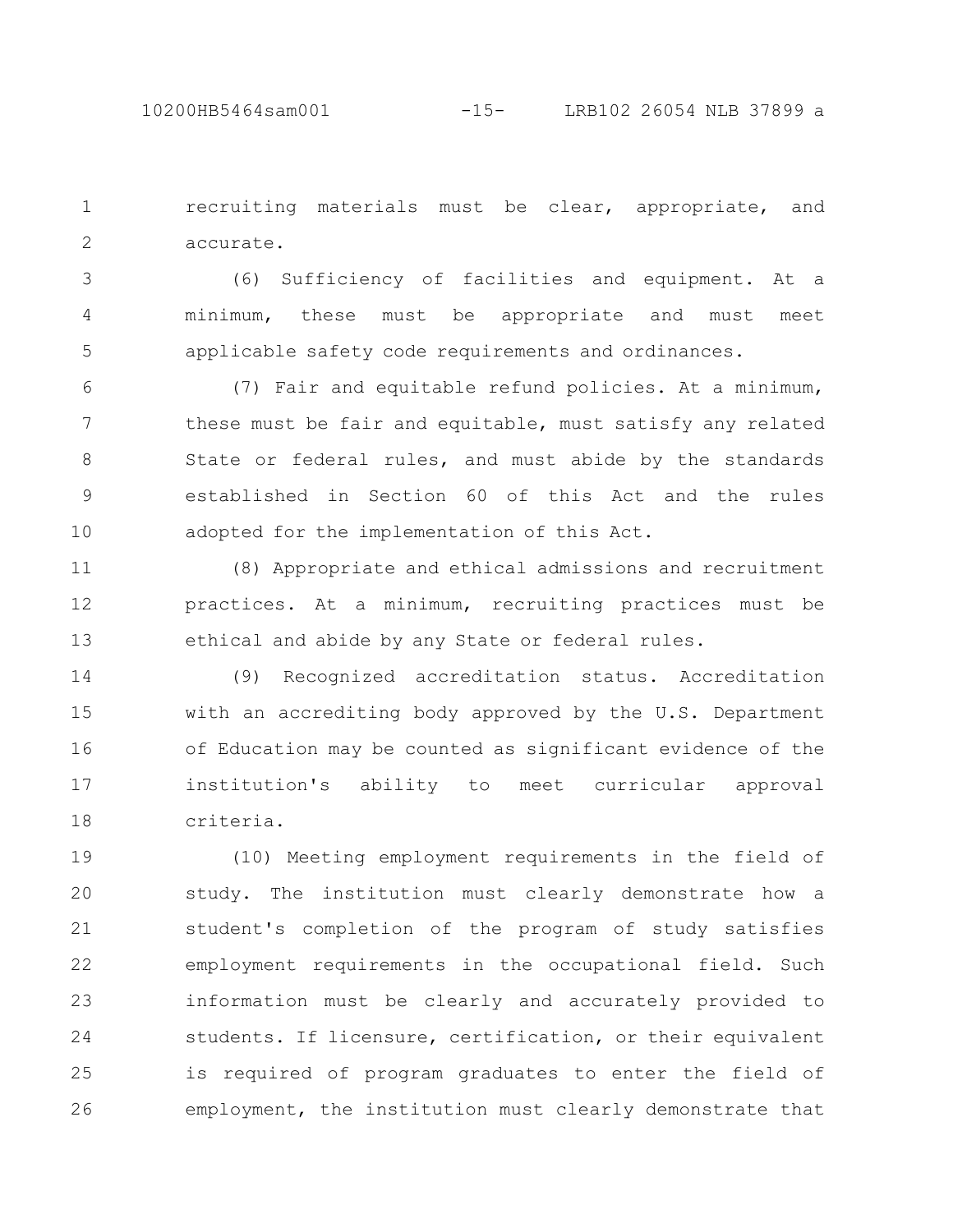completion of the program will allow students to achieve this status. 1 2

3

4

(11) Enrollment agreements that, at a minimum, meet the requirements outlined in Section 40 of this Act.

(12) Clearly communicated tuition and fee charges. Tuition and fees and any other expense charged by the school must be appropriate to the expected income that will be earned by graduates. No school may have a tuition policy or enrollment agreement that requires that a student register for more than a single semester, quarter, term, or other such period of enrollment as a condition of the enrollment nor shall any school charge a student for multiple periods of enrollment prior to completion of the single semester, quarter, term, or other such period of enrollment. 5 6 7 8 9 10 11 12 13 14 15

(13) Legal action against the institution, its parent company, its owners, its governing board, or its board members. Any such legal action must be provided to the Board and may be considered as a reason for denial or revocation of the permit of approval. 16 17 18 19 20

(Source: P.A. 97-650, eff. 2-1-12.) 21

(105 ILCS 426/37) 22

Sec. 37. Disclosures. All schools shall make, at a minimum, the disclosures required under this Section clearly and conspicuously on their Internet websites. The disclosure 23 24 25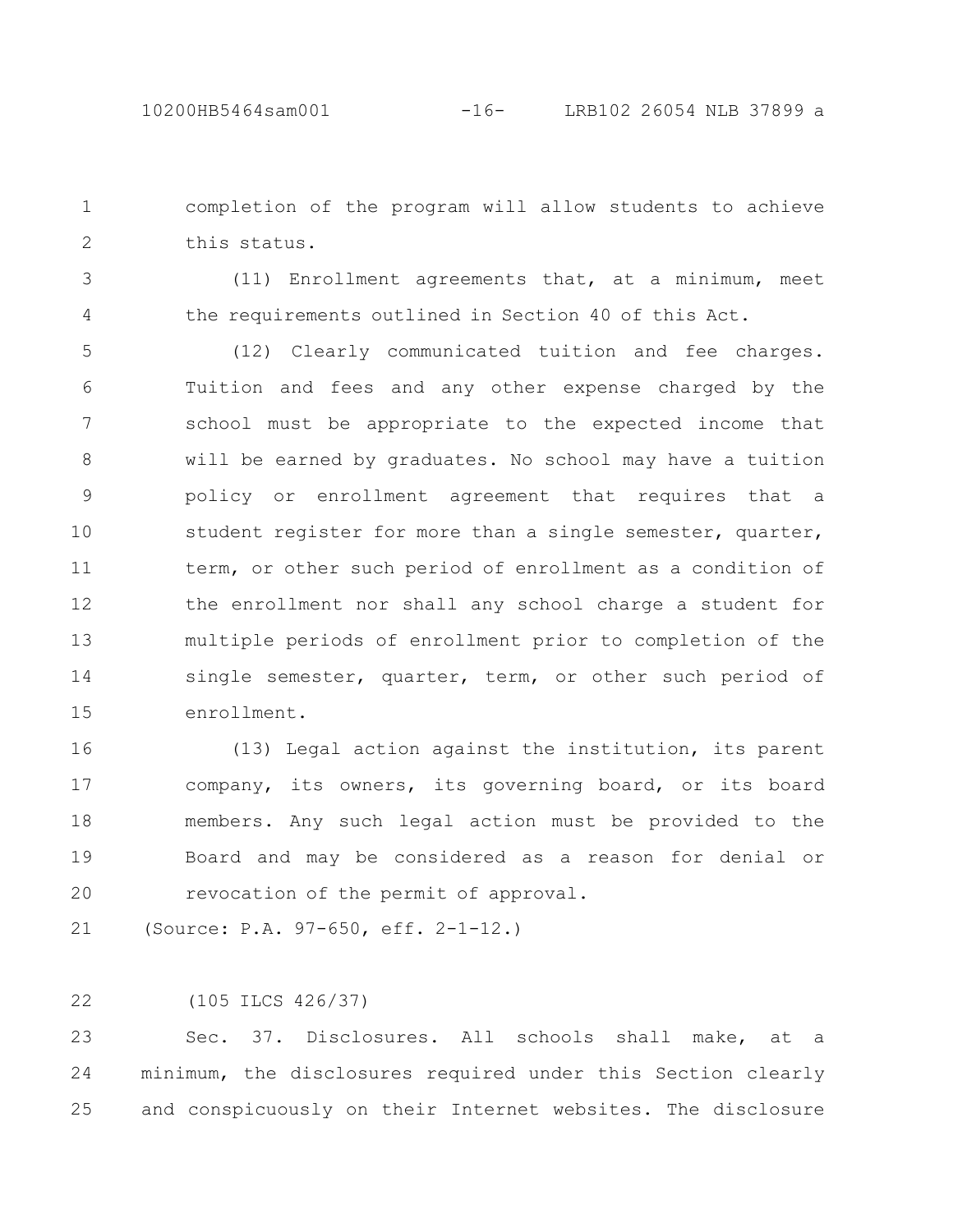10200HB5464sam001 -17- LRB102 26054 NLB 37899 a

shall consist of a statement containing the following information for the most recent 12-month reporting period of July 1 through June 30: (1) The number of students who were admitted in the course of instruction as of July 1 of that reporting period. (2) Additions during the year due to: (A) new starts; (B) re-enrollments; and (C) transfers into the course of instruction from other courses of instruction at the school. (3) The total number of students admitted during the reporting period (the number of students reported under paragraph (1) of this Section plus the additions reported under subparagraphs  $(A)$ ,  $(B)$ , and  $(C)$  of paragraph  $(2)$  of this Section. (4) Of the total course of instruction enrollment, the number of students who: (A) transferred out of the course of instruction to another course of instruction; (B) completed or graduated from a course of instruction; (C) withdrew from the school; (D) are still enrolled. (5) The number of students listed in paragraph (4) of this Section who: 1 2 3 4 5 6 7 8 9 10 11 12 13 14 15 16 17 18 19 20 21 22 23 24 25 26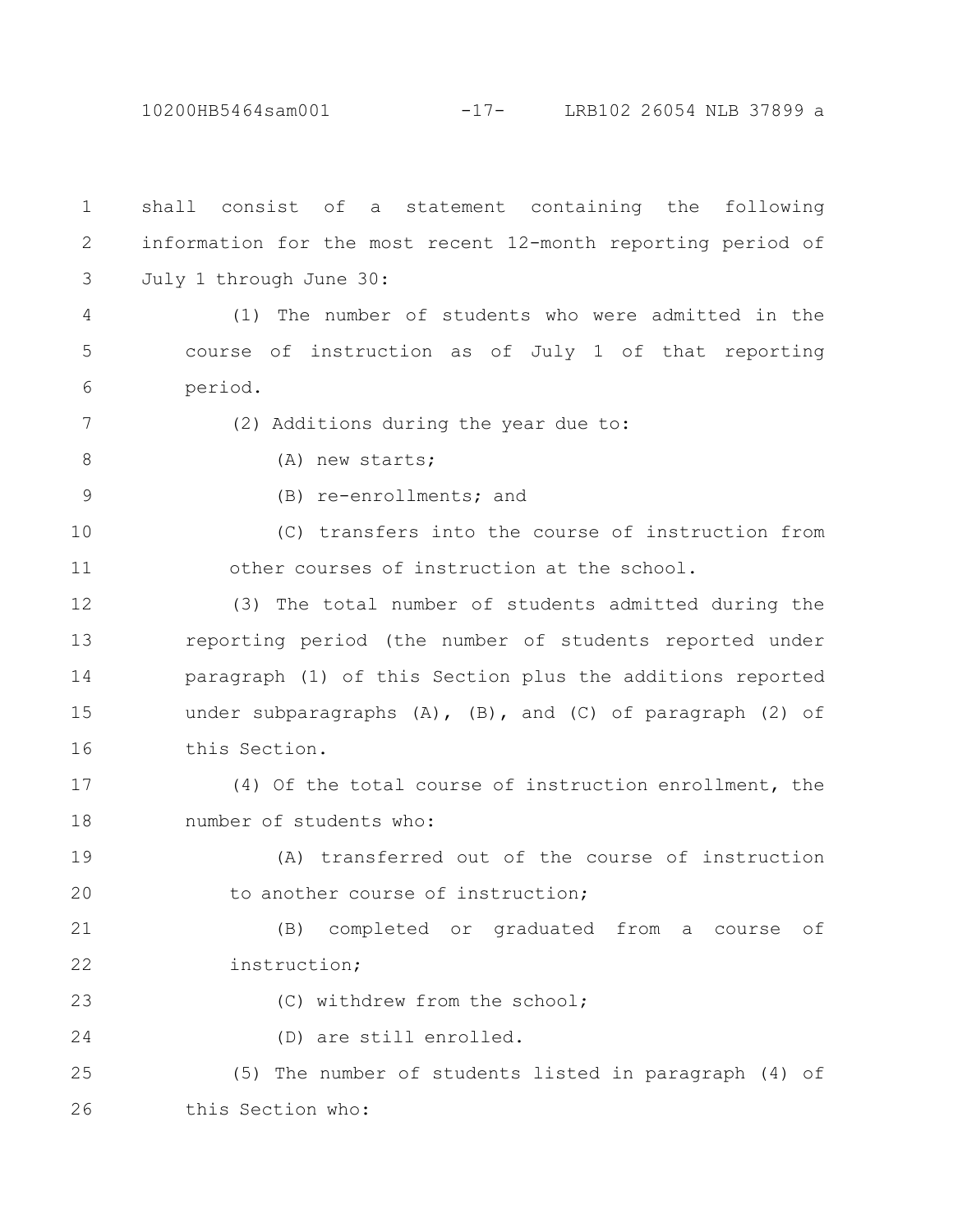(A) were placed in their field of study; 1

(B) were placed in a related field;

(C) placed out of the field;

(D) were not available for placement due to personal reasons; 4 5

6

2

3

(E) were not employed.

(6) The number of students who took a State licensing examination or professional certification examination, if any, during the reporting period, as well as the number who passed. 7 8 9 10

(7) The number of graduates who obtained employment in the field who did not use the school's placement assistance during the reporting period; such information may be compiled by reasonable efforts of the school to contact graduates by written correspondence. 11 12 13 14 15

(8) The average starting salary for all school graduates employed during the reporting period; such information may be compiled by reasonable efforts of the school to contact graduates by written correspondence. 16 17 18 19

(9) The following clear and conspicuous caption, set forth with the address and telephone number of the Board's office: 20 21 22

"COMPLAINTS AGAINST THIS SCHOOL MAY BE REGISTERED WITH THE BOARD OF HIGHER EDUCATION.". 23 24

(10) If the United States Department of Education places the school on either the Heightened Cash Monitoring 25 26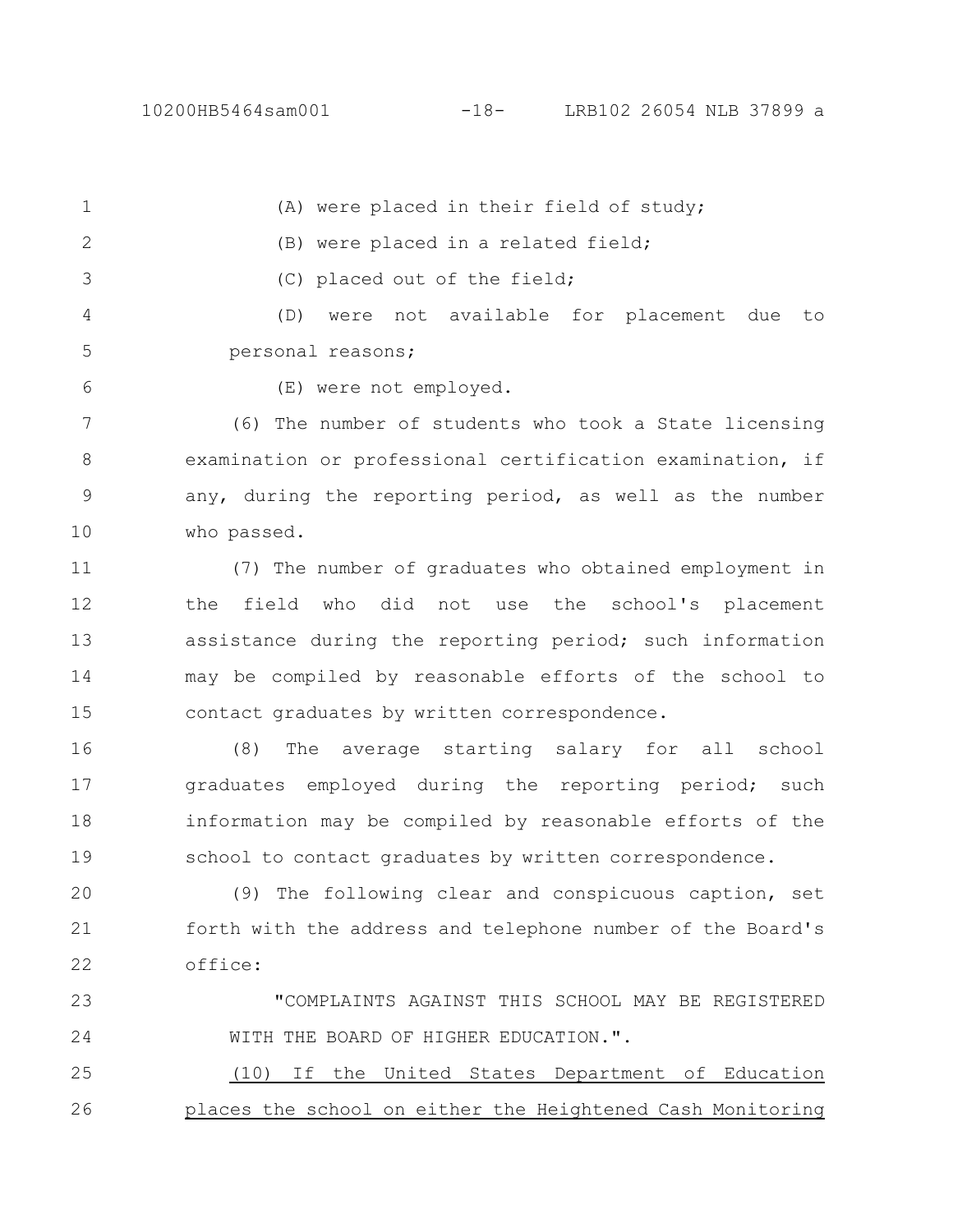2 payment method or the reimbursement payment method, as authorized under 34 CFR 668.162, a clear and conspicuous disclosure that the United States Department of Education has heightened monitoring of the school's finances and the reason for such monitoring. Such disclosure shall be made within 14 days of the action of the United States Department of Education both on the school's website and to all students and prospective students on a form prescribed by the Board. 1 2 3 4 5 6 7 8 9

An alphabetical list of names, addresses, and dates of admission by course or course of instruction and a sample copy of the enrollment agreement employed to enroll the students listed shall be filed with the Board's Executive Director on an annual basis. The list shall be signed and verified by the school's chief managing employee. 10 11 12 13 14 15

(Source: P.A. 97-650, eff. 2-1-12.) 16

(105 ILCS 426/50) 17

Sec. 50. Requirements for approved institutions. 18

(a) Each school and each of the non-degree programs of study offered by the school shall be issued a permit of approval approved for one year. The permit shall be renewed annually and every fifth year pursuant to Section 75 of this Act 5 years, subject to the terms and conditions of approval, including without limitation the submission of required reporting and the payment of required charges and fees under 19 20 21 22 23 24 25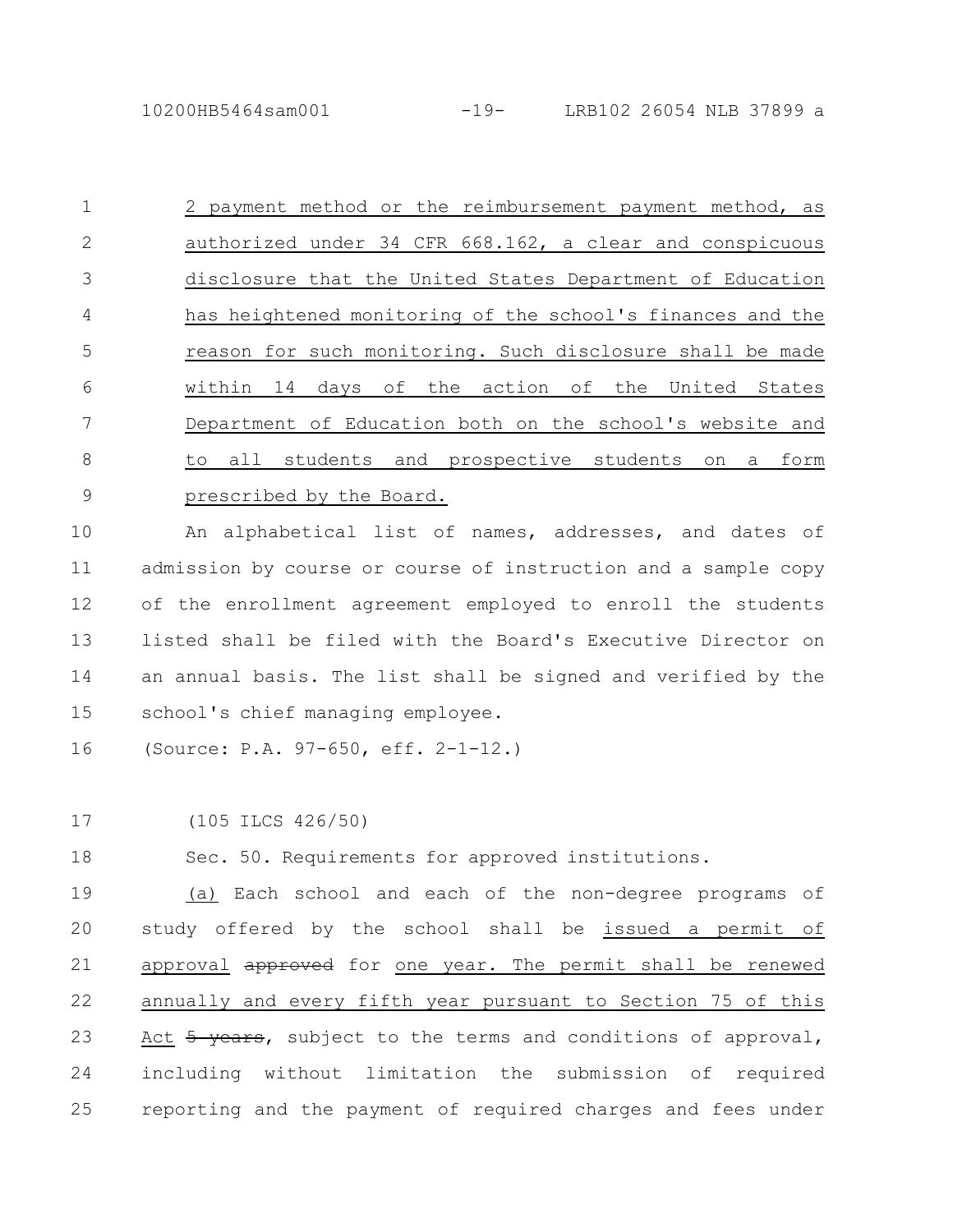10200HB5464sam001 -20- LRB102 26054 NLB 37899 a

the provisions of Section 75 of this Act, and compliance with any other requirements in this Act or supporting rules. Failure to so comply at any time during the 5 years is grounds for immediate revocation of the permit of approval. Information requested by the Board must be submitted annually or, in special circumstances, at the request of the Board. Failure to do so is grounds for immediate revocation of the permit of approval. Each non-degree program of study must be approved by the Board as well. Regardless of when the program was approved, all programs of study must be approved again with the institutional approval every 5 years at the end of the 5-year approval period or in conjunction with an earlier review if so required under this Act or the administrative rules adopted in support of this Act. The Board's Executive rector has the authority to order any school subject Act to cease and desist operations if the school have acted contrary to the standards set forth in this Act the supporting administrative rules. 1 2 3 4 5 6 7 8 9 10 11 12 13 14 15 16 17 18

(b) Any school that is institutionally accredited by an accrediting agency that is recognized by the U.S. Department of Education or the Council for Higher Education Accreditation shall be issued a permit of approval valid for 5 years for each non-degree program of study offered by the school. The permit shall be subject to (i) the terms and conditions of approval, including, without limitation, the submission of required reporting, (ii) the payment of required charges and fees under 19 20 21 22 23 24 25 26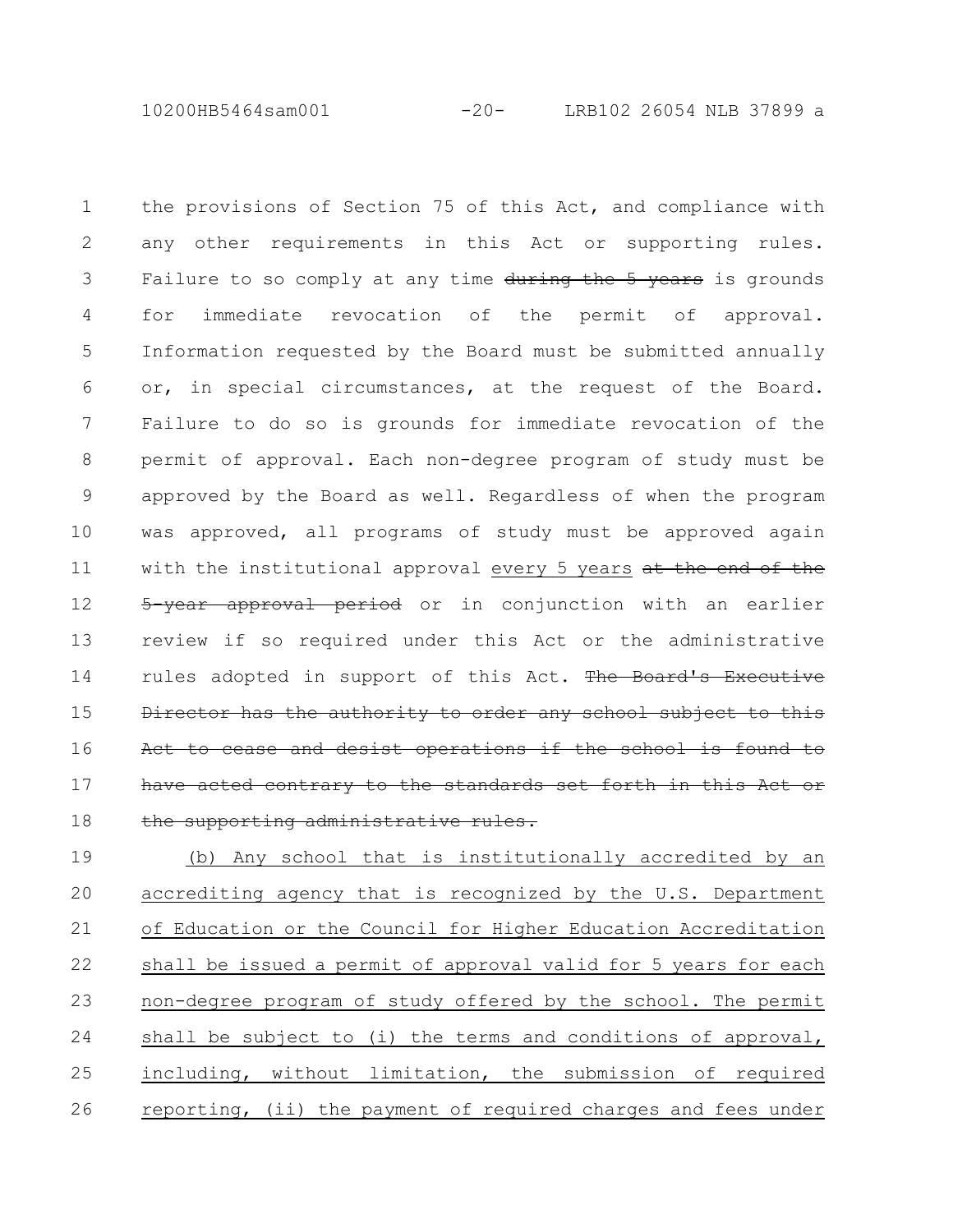the provisions of Section 75 of this Act, and (iii) compliance with any other requirements under this Act or administrative rule. The failure of a school to comply at any time during the 5-year term of the permit of approval shall be grounds for the immediate revocation of the permit of approval. Information requested by the Board must be submitted annually or, in certain circumstances, at the request of the Board. The failure of the school to submit the requested information shall be grounds for the immediate revocation of the permit of approval. Each non-degree program of study must be approved by the Board. Regardless of the date a school received initial approval of a program of study, all programs of study must be reapproved for a permit of approval at the end of each 5-year approval period or in conjunction with an earlier review if otherwise required by this Act or administrative rule. 1 2 3 4 5 6 7 8 9 10 11 12 13 14 15

(c) The Board may order any school subject to this Act to cease and desist operations if the school is found to have acted contrary to the standards set forth in this Act or administrative rule. 16 17 18 19

(Source: P.A. 97-650, eff. 2-1-12.) 20

(105 ILCS 426/55) 21

Sec. 55. Maintenance of approval. Institutions covered under this Act must meet the following requirements to receive and maintain approval: 22 23 24

25

(1) Provide a surety bond. A continuous surety company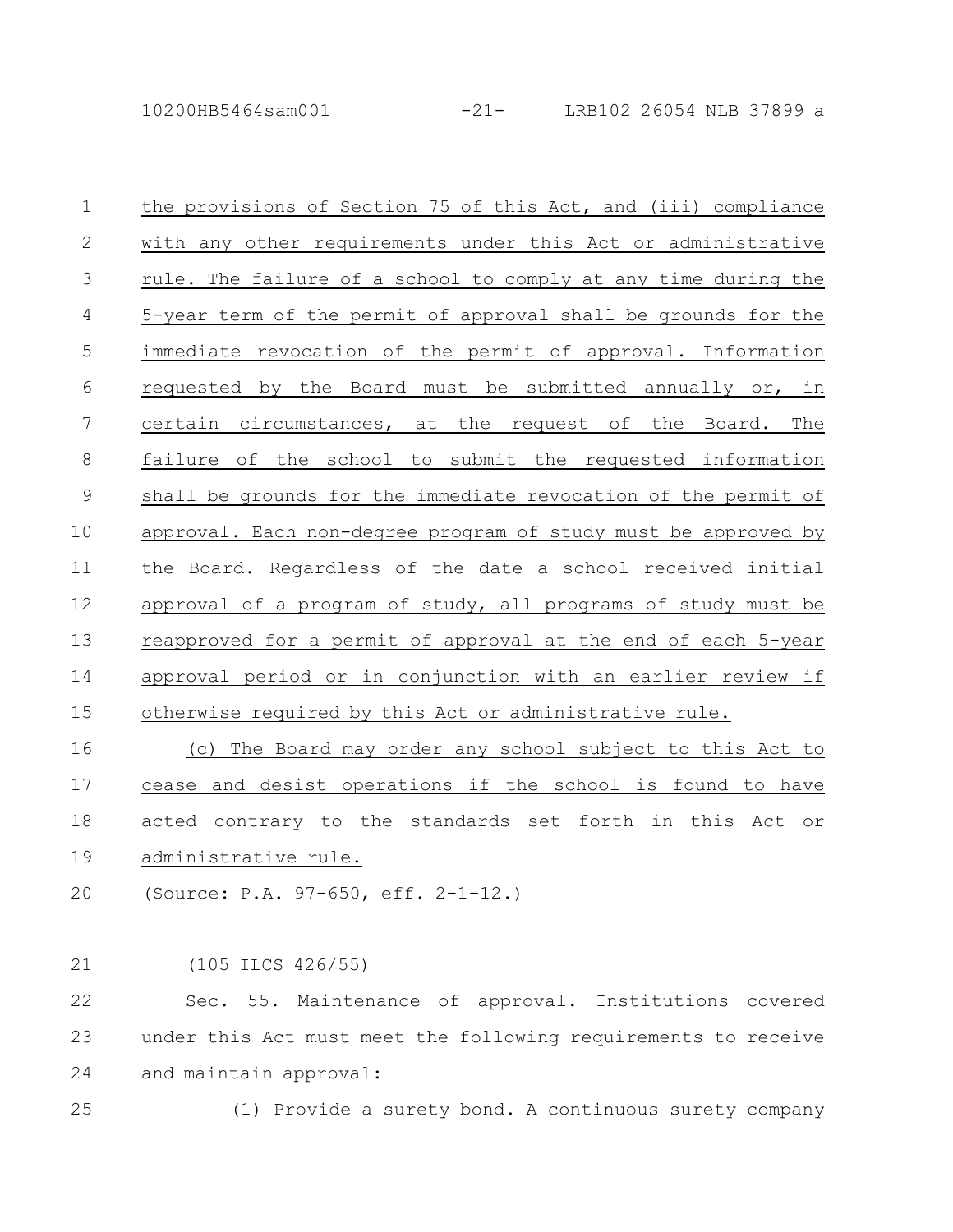10200HB5464sam001 -22- LRB102 26054 NLB 37899 a

bond, written by a company authorized to do business in this State, for the protection of contractual rights, including faithful performance of all contracts and agreements for students and their parents, guardians, or sponsors. The Board shall establish the bond amount by rule. The amount of the bond must be sufficient to provide for the repayment of full tuition to all students enrolled at the institution in the event of closure of the institution. Evidence of the continuation of the bond must be filed annually with the Board. The surety bond must be a written agreement that provides for monetary compensation in the event that the school fails to fulfill its obligations to its students and their parents, guardians, or sponsors. The surety bonding company shall guarantee the return to students and their parents, guardians, or sponsors of all prepaid, unearned tuition in the event of school closure. A condition of the bond shall be that the bond agent shall notify the Board in the event the bond is no longer in effect. 1 2 3 4 5 6 7 8 9 10 11 12 13 14 15 16 17 18 19

(2) Provide to the Board and each student the school's policy for addressing student complaints. Included in this process, the school must provide in its promotional materials and on its Internet website the Board's address and Internet website for reporting complaints. 20 21 22 23 24

(3) Provide on the institution's Internet website and in promotional materials and enrollment agreements the 25 26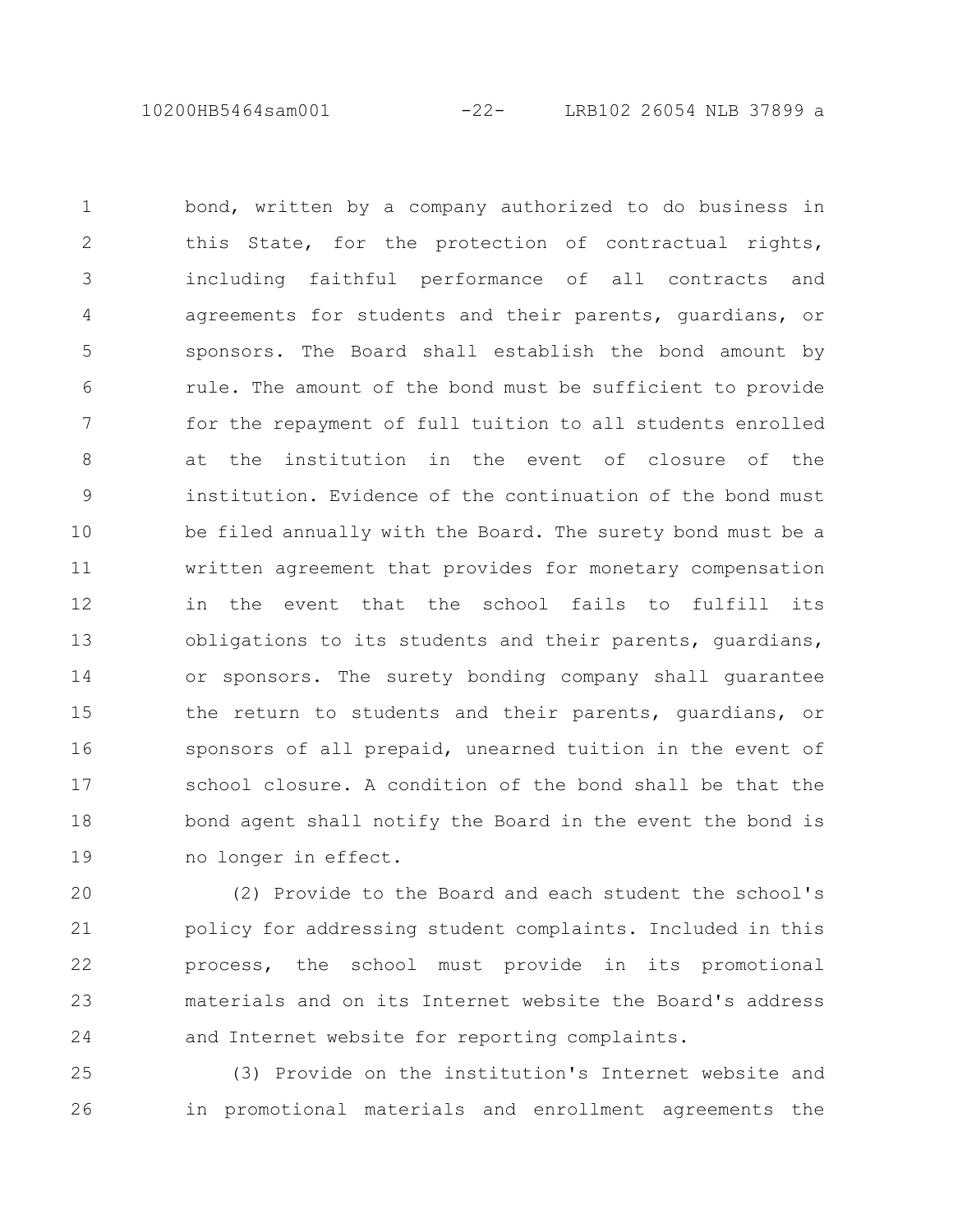Internet website, address, and phone number of the Board for students to report complaints. 1 2

(4) Provide evidence of liability insurance, in such form and amount as the Board shall from time to time prescribe pursuant to rules adopted under this Act, to protect students and employees at the school's places of business and at all classroom extensions, including any work-experience locations. 3 4 5 6 7 8

(5) Provide data as requested by the Board to support the satisfaction of the requirements of this Act or to provide vocational and technical educational data for the longitudinal data system created under the P-20 Longitudinal Education Data System Act. 9 10 11 12 13

(6) Pay required fees as described under the provisions of Section 75 of this Act by prescribed deadlines. 14 15 16

(7) With respect to advertising programs of study, all of the following apply: 17 18

(A) A school may state that it is approved to offer a program of study or authorized to award a certificate in this State only after that approval has been officially granted and received in writing from the Board. 19 20 21 22 23

(B) A school shall not advertise or state in any manner that it is accredited by the Board to award degrees or certificates. 24 25 26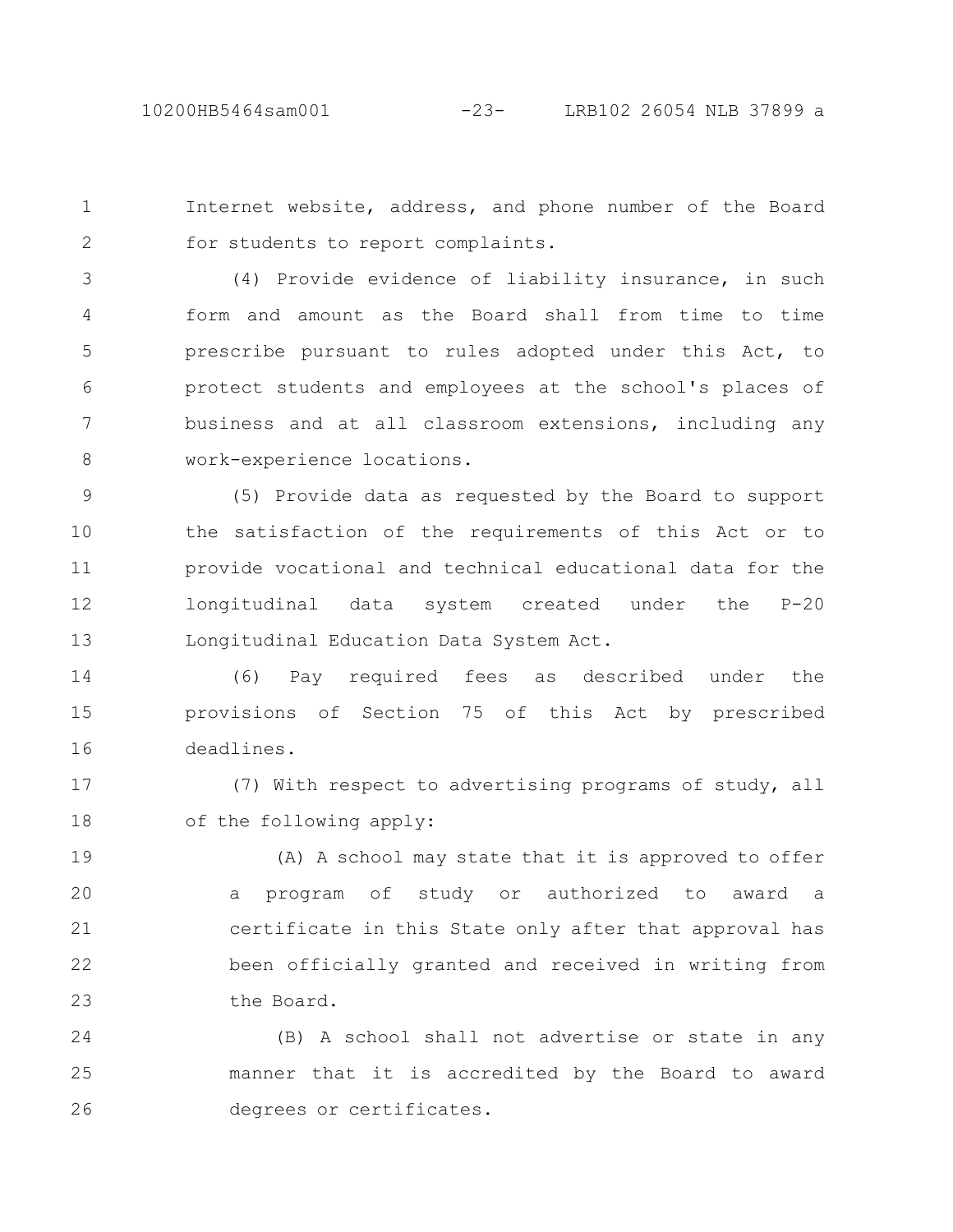(C) No school may publish or otherwise communicate to prospective students, faculty, staff, or the public misleading or erroneous information about the certificate or degree-granting status of a given institution. 1 2 3 4 5

(D) All advertisements or solicitations by approved schools shall only reference the Board's approval by stating that the school is approved by the "Division of Private Business and Vocational Schools". 6 7 8 9

(E) All advertisements or solicitations by approved schools shall contain the school's official Internet website address. 10 11 12

(8) Permit the Board's Executive Director or his or her designees to inspect the school or classes thereof from time to time with or without notice and to make available to the Board's Executive Director or his or her designees, at any time when required to do so, information, including financial information, pertaining to the operation and  $\pm\Theta$  the activities of the school required for the administration of this Act and the standards and rules adopted under this Act. 13 14 15 16 17 18 19 20 21

(9) Maintain satisfactory student retention and graduation rates and State licensing examination or professional certification examination passage rates. Student retention and graduation rates must be maintained that are appropriate to standards in the field. A State 22 23 24 25 26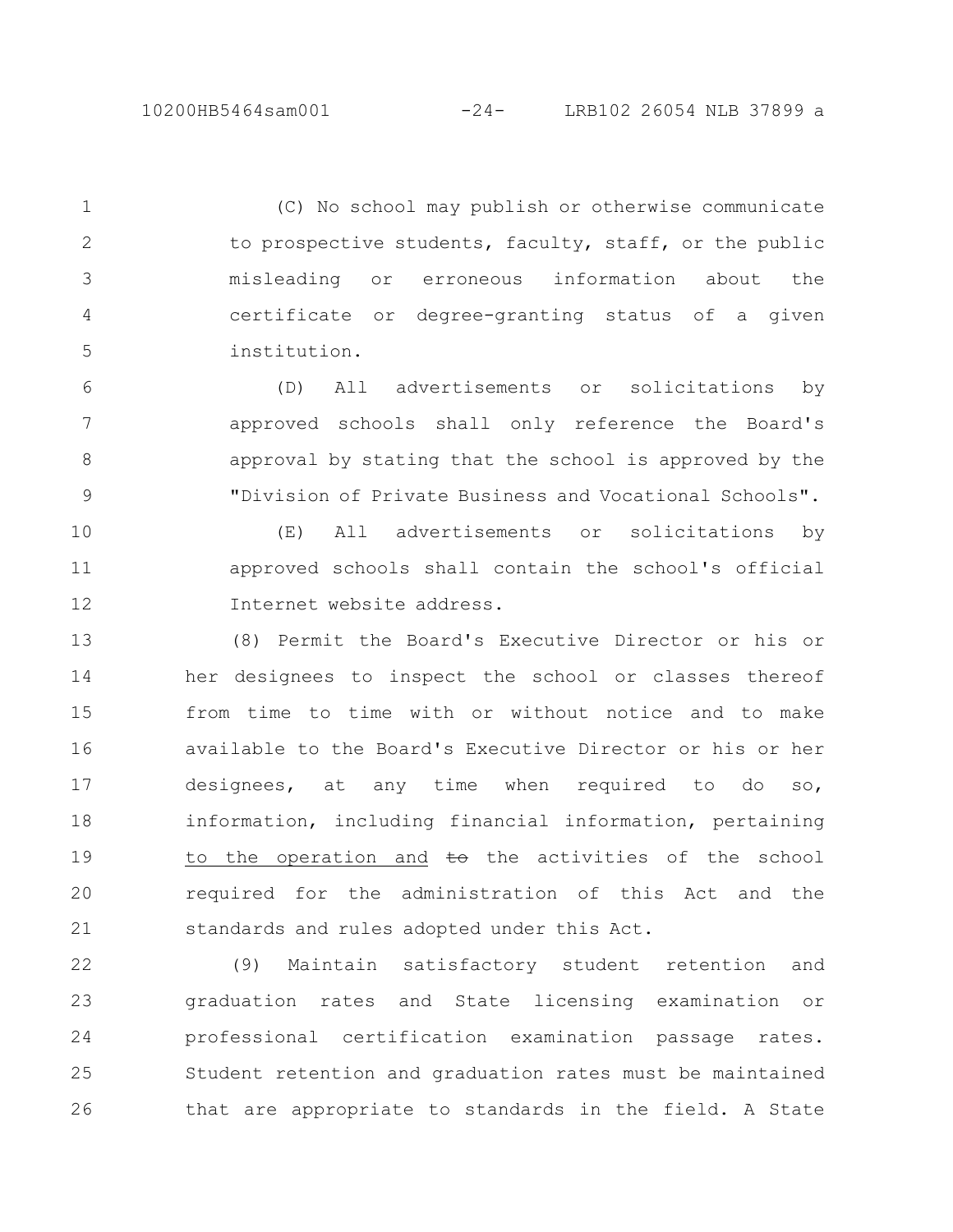10200HB5464sam001 -25- LRB102 26054 NLB 37899 a

licensing examination or professional certification examination passage rate of at least 50% of the average passage rate for schools within the industry for any State licensing examination or professional certification examination must be maintained. In the event that the school fails to do so, then that school shall be placed on probation for one year. If that school's passage rate in its next reporting period does not exceed 50% of the average passage rate of that class of school as a whole, then the Board shall revoke the school's approval for that program to operate in this State. In addition, this shall be grounds for reviewing the institution's approval to operate. The Board shall develop, by rule, a procedure to ensure the veracity of the information required under this Section. 1 2 3 4 5 6 7 8 9 10 11 12 13 14 15

(10) Not enter into an enrollment agreement wherein the student waives the right to assert against the school or any assignee any claim or defense he or she may have against the school arising under the agreement. Any provisions in an enrollment agreement wherein the student agrees to such a waiver shall be rendered void. 16 17 18 19 20 21

(11) Not have a tuition policy or enrollment agreement that requires that a student register for more than a single semester, quarter, term, or other such period of enrollment as a condition of the enrollment nor charge a student for multiple periods of enrollment prior to 22 23 24 25 26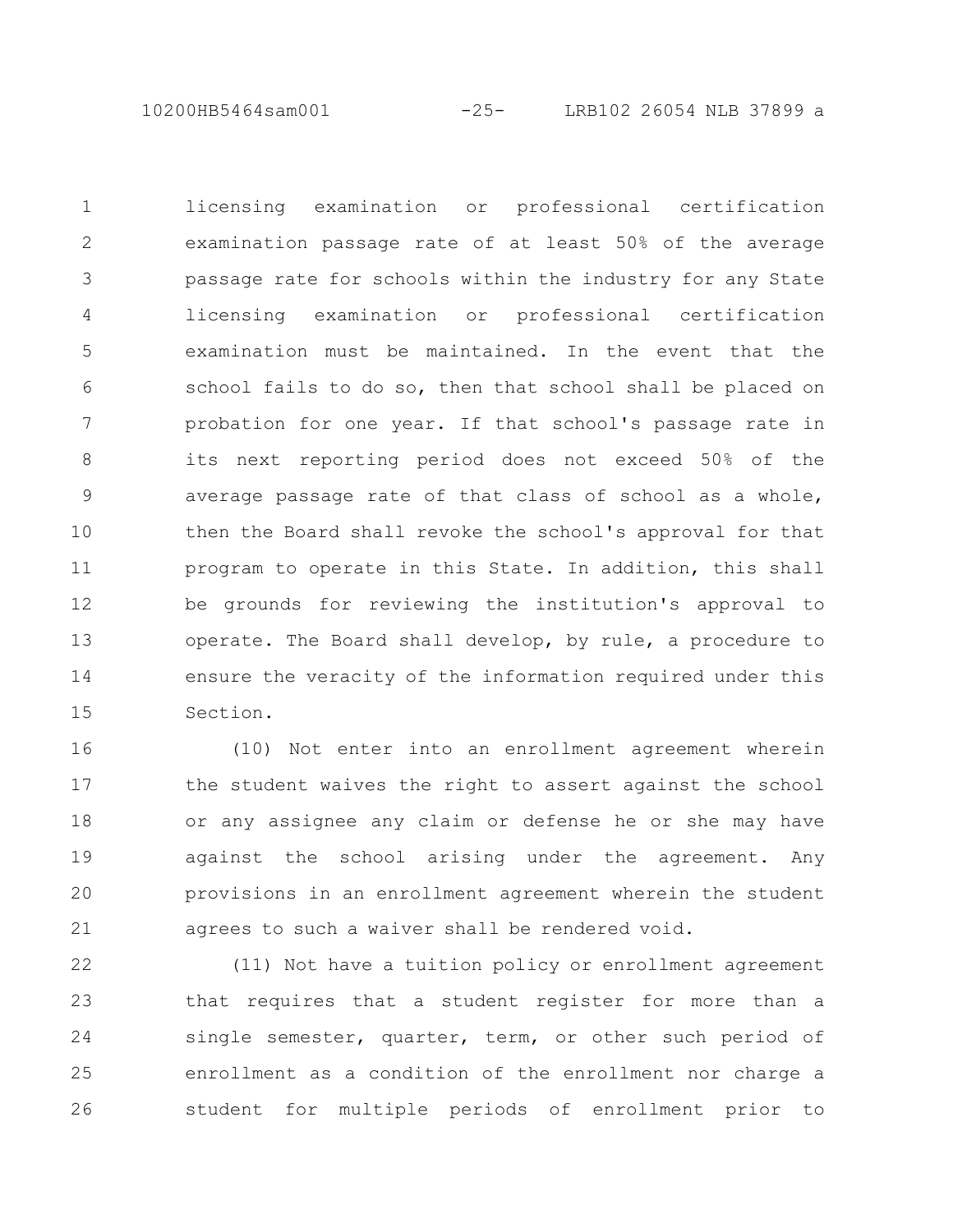completion of a single semester, quarter, term, or other such period of enrollment. 1 2

(12) Provide the Board with a copy of any notice of warning or suspension or revocation received from an accrediting agency or State or federal oversight body within 15 days after receipt of the notice. The school shall, at the same time, inform the Board, in writing, on actions being taken to correct all deficiencies cited. 3 4 5 6 7 8

(13) Maintain a fair and equitable refund policy and abide by it. Such a policy shall abide by any State or federal rules as appropriate. The same policy shall apply to all students equally. 9 10 11 12

(14) Act in an ethical manner. 13

(Source: P.A. 97-650, eff. 2-1-12.) 14

(105 ILCS 426/70) 15

Sec. 70. Closing of a school. 16

(a) In the event a school proposes to discontinue its operations, the chief administrative officer of the school shall cause to be filed with the Board the original or legible true copies of all such academic records of the institution as may be specified by the Board. 17 18 19  $20$ 21

(b) These records shall include, at a minimum, the academic records of each former student that is traditionally provided on an academic transcript, such as, but not limited to, courses taken, terms, grades, and other such information. 22 23 24 25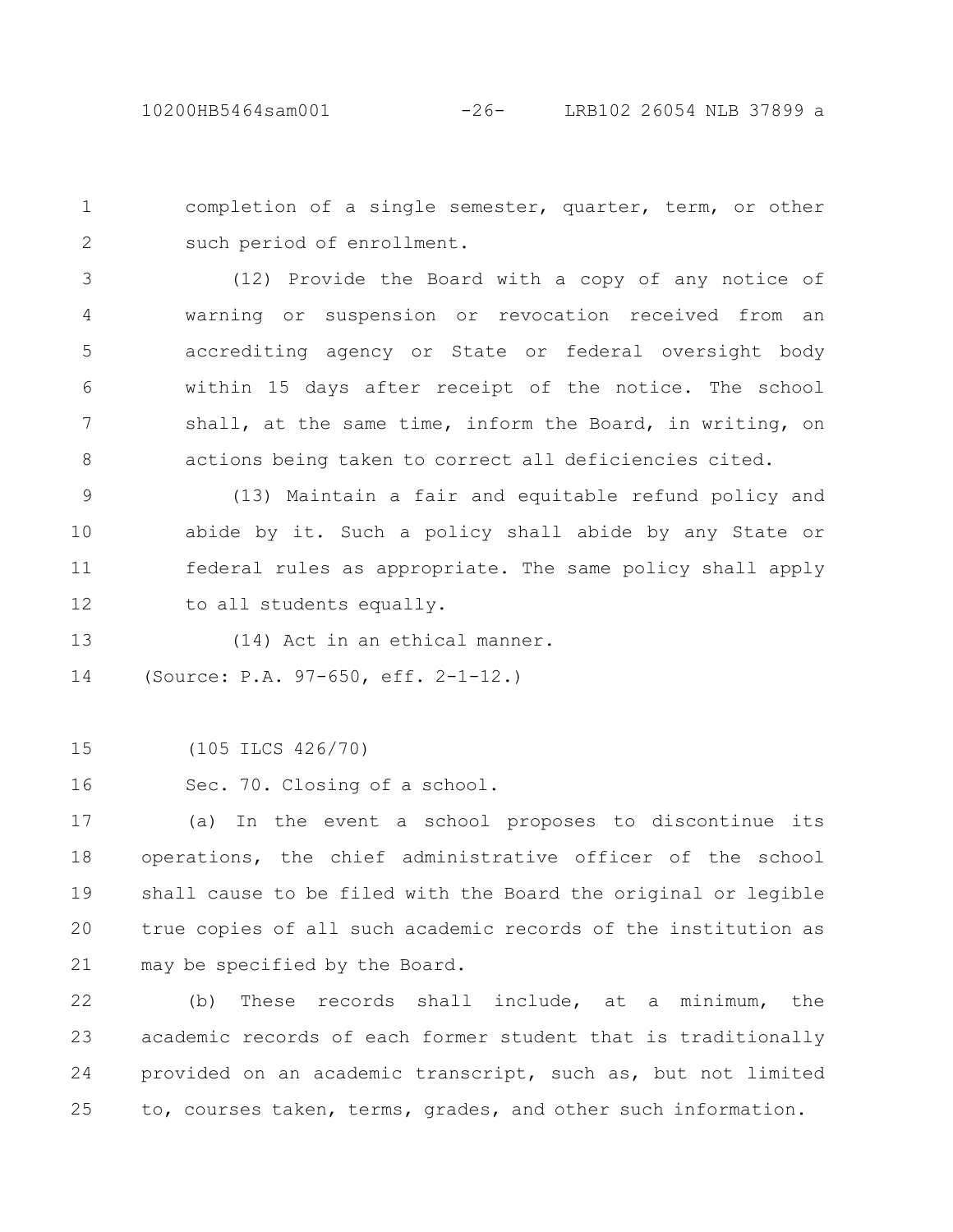10200HB5464sam001 -27- LRB102 26054 NLB 37899 a

(c) In the event it appears to the Board that any such records of an institution discontinuing its operations is in danger of being lost, hidden, destroyed, or otherwise made unavailable to the Board, the Board may seize and take possession of the records, on its own motion and without order of court. 1 2 3 4 5 6

(d) The Board shall maintain or cause to be maintained a permanent file of such records coming into its possession. 7 8

(e) As an alternative to the deposit of such records with the Board, the institution may propose to the Board a plan for permanent retention of the records. The plan must be put into effect only with the approval of the Board. 9 10 11 12

(f) When a postsecondary educational institution now or hereafter operating in this State proposes to discontinue its operation, such institution shall cause to be created a teach-out plan acceptable to the Board, which shall fulfill the school's educational obligations to its students. Should the school fail to deliver or act on the teach-out plan, the Board is in no way responsible for providing the teach-out. 13 14 15 16 17 18 19

(g-5) The school shall release any institutional holds placed on any students record, regardless of the type of hold placed on the student record. 20 21 22

(g) The school and its designated surety bonding company are responsible for the return to students of all prepaid, unearned tuition. As identified in Section 55 of this Act, the surety bond must be a written agreement that provides for 23 24 25 26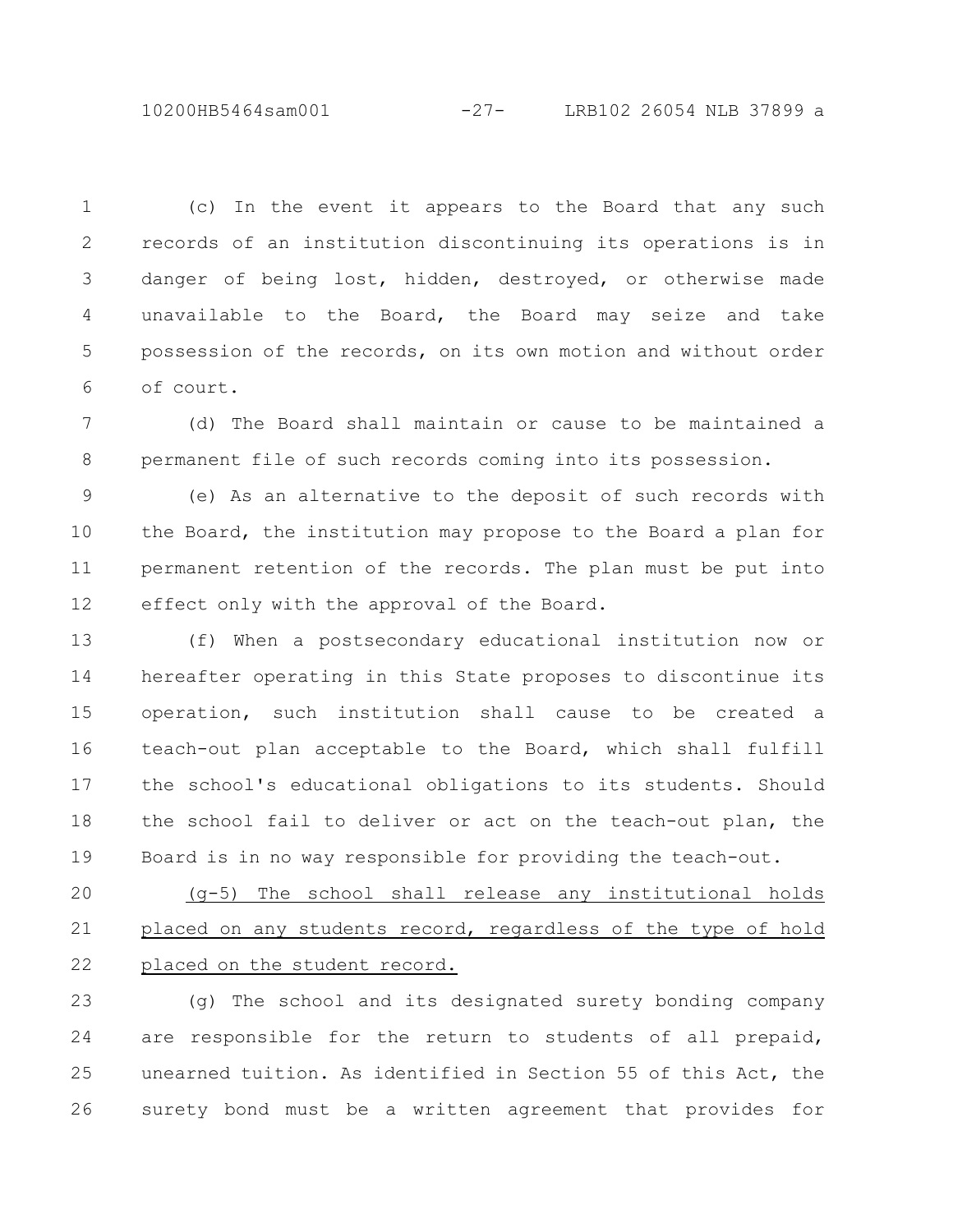10200HB5464sam001 -28- LRB102 26054 NLB 37899 a

monetary compensation in the event that the school fails to fulfill its obligations. The surety bonding company shall guarantee the return to the school's students and their parents, guardians, or sponsors of all prepaid, unearned tuition in the event of school closure. Should the school or its surety bonding company fail to deliver or act to fulfill the obligation, the Board is in no way responsible for the repayment or any related damages or claims. 1 2 3 4 5 6 7 8

(Source: P.A. 97-650, eff. 2-1-12.) 9

(105 ILCS 426/75) 10

Sec. 75. Application and renewal fees. The Board may not approve any application for a permit of approval or program of study that has been plagiarized in part or whole and may return any such application for a permit of approval or program of study. Additionally, the Board may not approve any application for a permit of approval or program of study that has not been completed in its entirety. Fees for application and renewal may be set by the Board by rule. Fees shall be collected for all of the following: 11 12 13 14 15 16 17 18 19

 $20$ 

21

(1) An original school application for a permit certificate of approval.

(2) An initial school application for a permit eertificate of approval upon occurrence of a change of ownership. 22 23 24

25

(3) An annual school application for renewal of a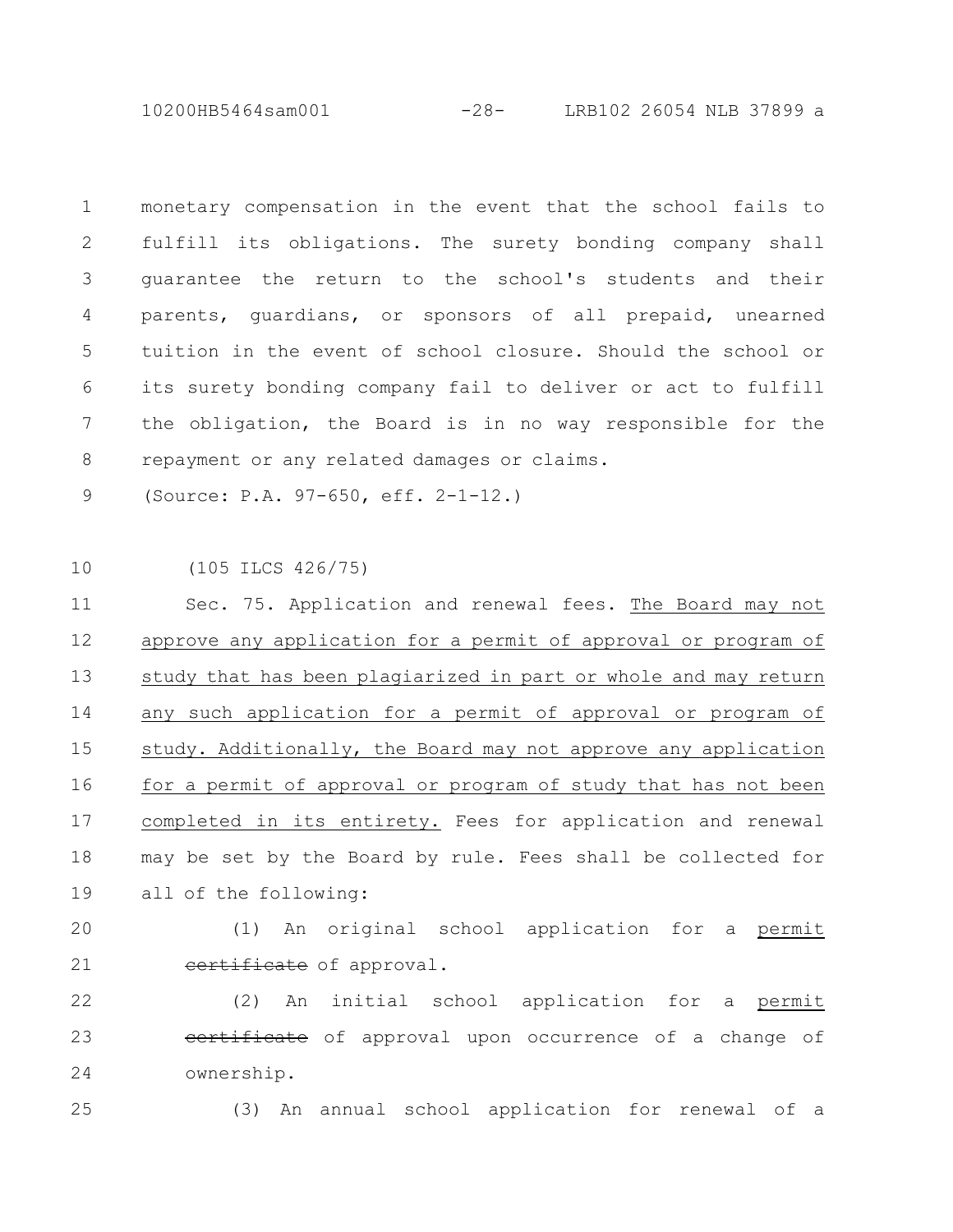1

certificate of approval.

2

(4) A school application for a change of location.

3

(5) A school application for a classroom extension.

(6) If an applicant school that has not remedied all deficiencies cited by the Board within 12 months after the date of its original application for a permit certificate of approval, an additional original application fee for the continued cost of investigation of its application. 4 5 6 7 8

- (7) Transcript processing. 9
- (Source: P.A. 97-650, eff. 2-1-12.) 10

Section 15. The Developmental Education Reform Act is amended by changing Section 100-30 as follows: 11 12

(110 ILCS 175/100-30) 13

Sec. 100-30. Institutional plans; report. 14

(a) On or before May 1, 2022, each university shall submit to the Board of Higher Education and each community college shall submit to the Illinois Community College Board its institutional plan for scaling evidence-based developmental education reforms to maximize the probability that a student will be placed in and successfully complete introductory college-level English language or mathematics coursework within 2 semesters at the institution. At a minimum, a plan submitted by an institution shall include all of the following: 15 16 17 18 19 20 21 22 23 24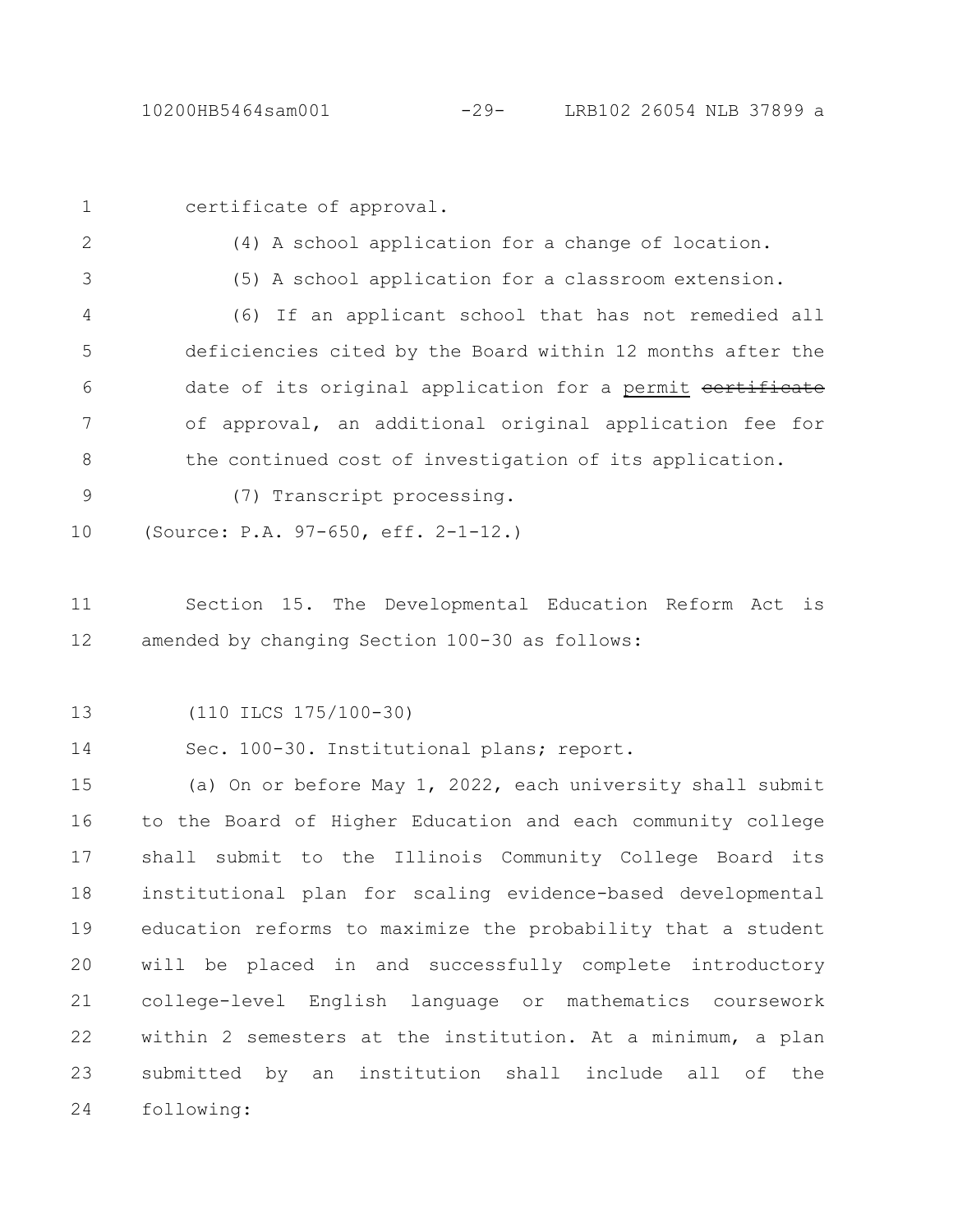10200HB5464sam001 -30- LRB102 26054 NLB 37899 a

(1) A description of the current developmental education models offered by the institution. If the institution does not currently offer developmental education coursework, it must provide details regarding its decision not to offer developmental education coursework and the pathways that are available to students deemed to be insufficiently prepared for introductory college-level English language or mathematics coursework. 1 2 3 4 5 6 7 8

(2) A description of the developmental education models that will be implemented and scaled and the basis of the evidence and associated data that the institution considered in making the decision to scale each model. 9 10 11 12

(3) Baseline data and benchmarks for progress, including, but not limited to, (i) enrollment in credit-bearing English language or mathematics courses, (ii) rates of successful completion of introductory college-level English language or mathematics courses, and (iii) college-credit accumulation. 13 14 15 16 17 18

(4) Detailed plans for scaling reforms and improving outcomes for all students placed in traditional developmental education models or models with comparable introductory college-level course completion rates. The plan shall provide details about the expected improvements in educational outcomes for Black students as result of the proposed reforms. 19 20 21 22 23 24 25

26

(b) On or before February  $15$  January 1, 2023 and every 2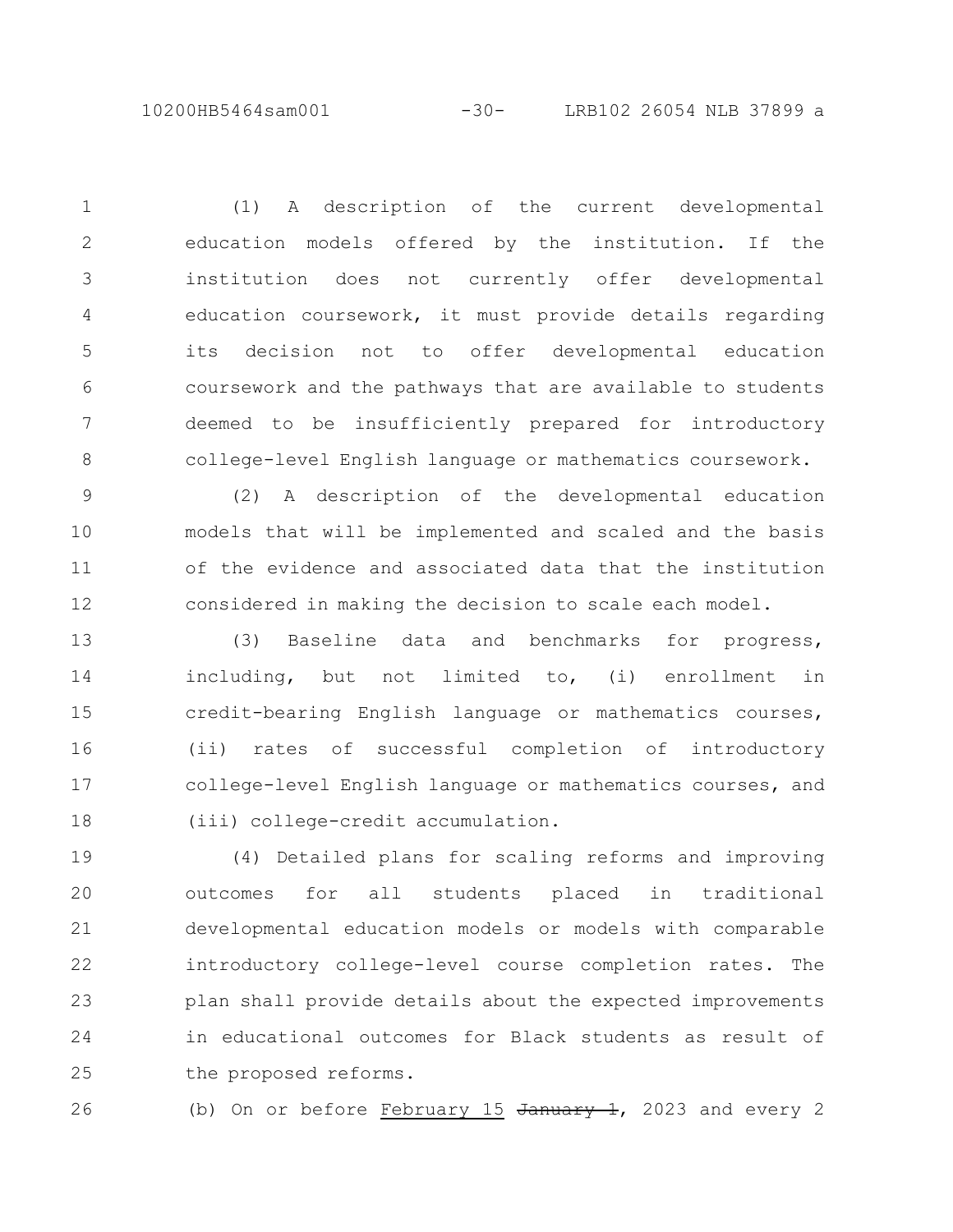10200HB5464sam001 -31- LRB102 26054 NLB 37899 a

years thereafter, the Board of Higher Education and Illinois Community College Board shall collect data and report to the General Assembly and the public the status of developmental education reforms at institutions. The report must include data on the progress of the developmental education reforms, including, but not limited to, (i) enrollment in credit-bearing English language or mathematics courses, (ii) rates of successful completion of introductory college-level English language or mathematics courses, and (iii) college-credit accumulation. The data should be disaggregated by gender, race and ethnicity, federal Pell Grant status, and other variables of interest to the Board of Higher Education and the Illinois Community College Board. 1 2 3 4 5 6 7 8 9 10 11 12 13

(c) On or before February 15 January 1, 2024 and every 2 years thereafter, the Board of Higher Education and Illinois Community College Board, in consultation with institutions of higher education and other stakeholders, shall consider additional data reporting requirements to facilitate the rigorous and continuous evaluation of each institution's implementation plan and its impact on improving outcomes for students in developmental education, particularly for Black students. 14 15 16 17 18 19 20 21 22

(Source: P.A. 101-654, eff. 3-8-21.) 23

Section 20. The Board of Higher Education Act is amended by changing Sections 1, 3, 6, 7, 8, 9.16, 11, and 16 as 24 25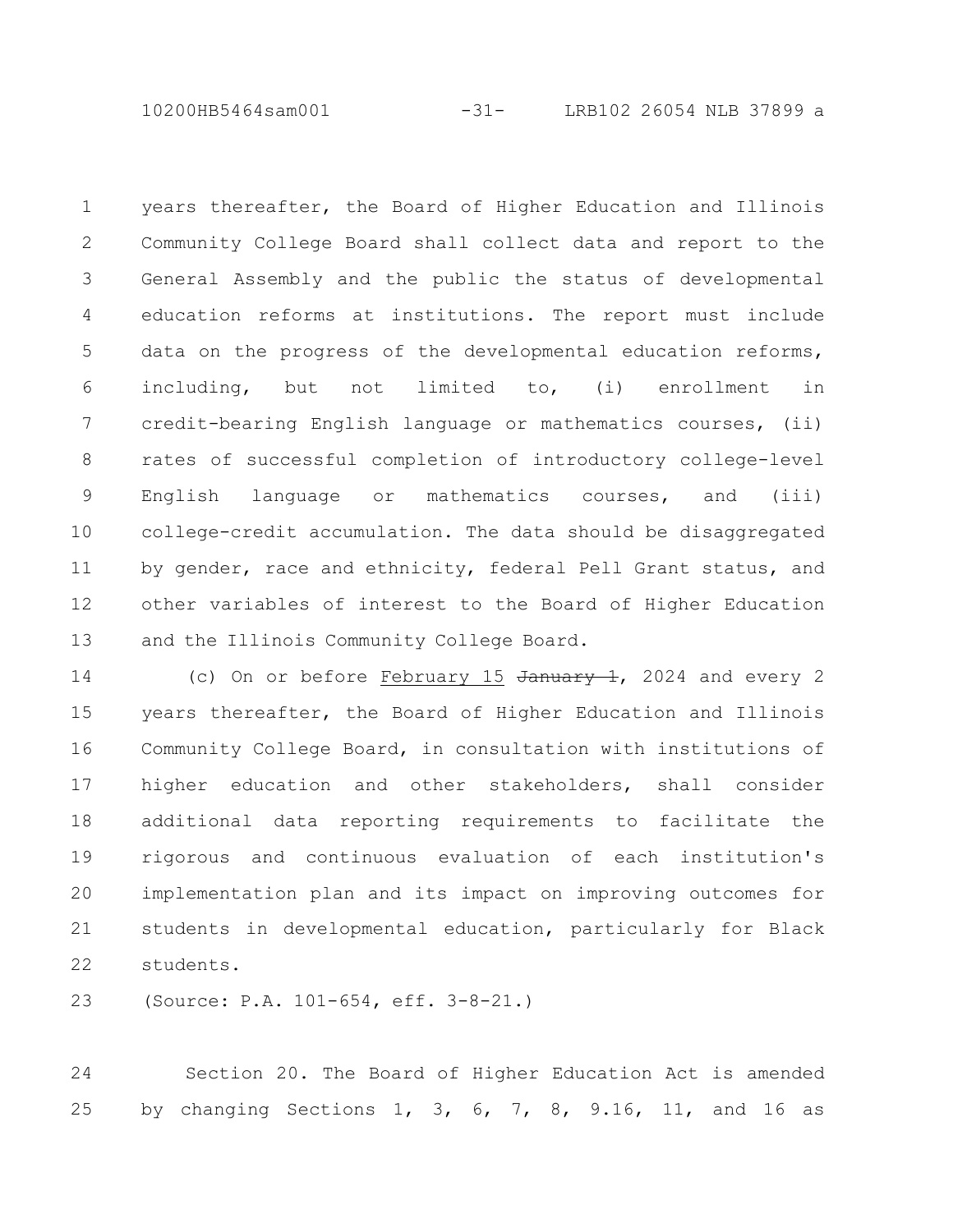follows: 1

(110 ILCS 205/1) (from Ch. 144, par. 181) 2

Sec. 1. The following terms shall have the meanings respectively prescribed for them, except when the context otherwise requires: 3 4 5

"Public institutions of higher education": The University of Illinois; Southern Illinois University; Chicago State University; Eastern Illinois University; Governors State University; Illinois State University; Northeastern Illinois University; Northern Illinois University; Western Illinois University; the public community colleges of the State and any other public universities, colleges and community colleges now or hereafter established or authorized by the General Assembly. 6 7 8 9 10 11 12 13 14

"Board": The Board of Higher Education created by this Act. 15 16

"Private institution of higher education": Any institution of higher education that is subject to the Private College Act or the Academic Degree Act. 17 18 19

(Source: P.A. 100-167, eff. 1-1-18.) 20

(110 ILCS 205/3) (from Ch. 144, par. 183) 21

Sec. 3. Terms; vacancies. 22

(a) The members of the Board whose appointments are subject to confirmation by the Senate shall be selected for 23 24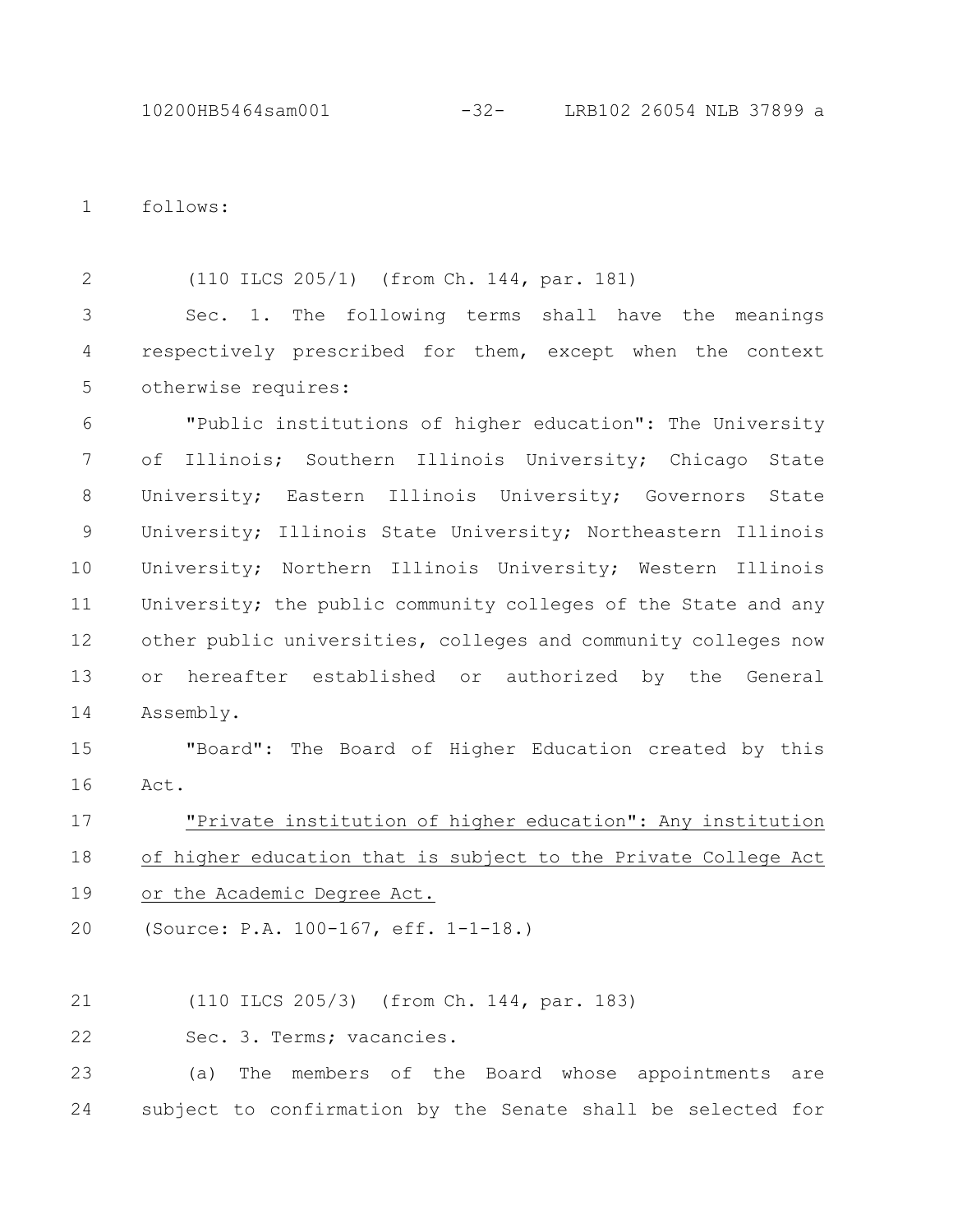## 10200HB5464sam001 -33- LRB102 26054 NLB 37899 a

6-year terms expiring on January 31 of odd numbered years. 1

(b) The members of the Board shall continue to serve after the expiration of their terms until their successors have been appointed. 2 3 4

(c) Vacancies on the Board in offices appointed by the Governor shall be filled by appointment by the Governor for the unexpired term. If the appointment is subject to Senate confirmation and the Senate is not in session or is in recess when the appointment is made, the appointee shall serve subject to subsequent Senate approval of the appointment. 5 6 7 8 9 10

(d) Each student member shall serve a term of one year beginning on July 1 of each year and until a successor is appointed and qualified. 11 12 13

(e) The member of the Board representing public university governing boards and the member of the Board representing private college and university boards of trustees, who are appointed by the Governor but not subject to confirmation by the Senate, shall serve terms of one year beginning on July 1. (Source: P.A. 100-167, eff. 1-1-18.) 14 15 16 17 18 19

(110 ILCS 205/6) (from Ch. 144, par. 186)  $20$ 

Sec. 6. The Board, in cooperation with the Illinois Community College Board, shall analyze the present and future aims, needs and requirements of higher education in the State of Illinois and prepare a strategic master plan for the development, expansion, integration, coordination and 21 22 23 24 25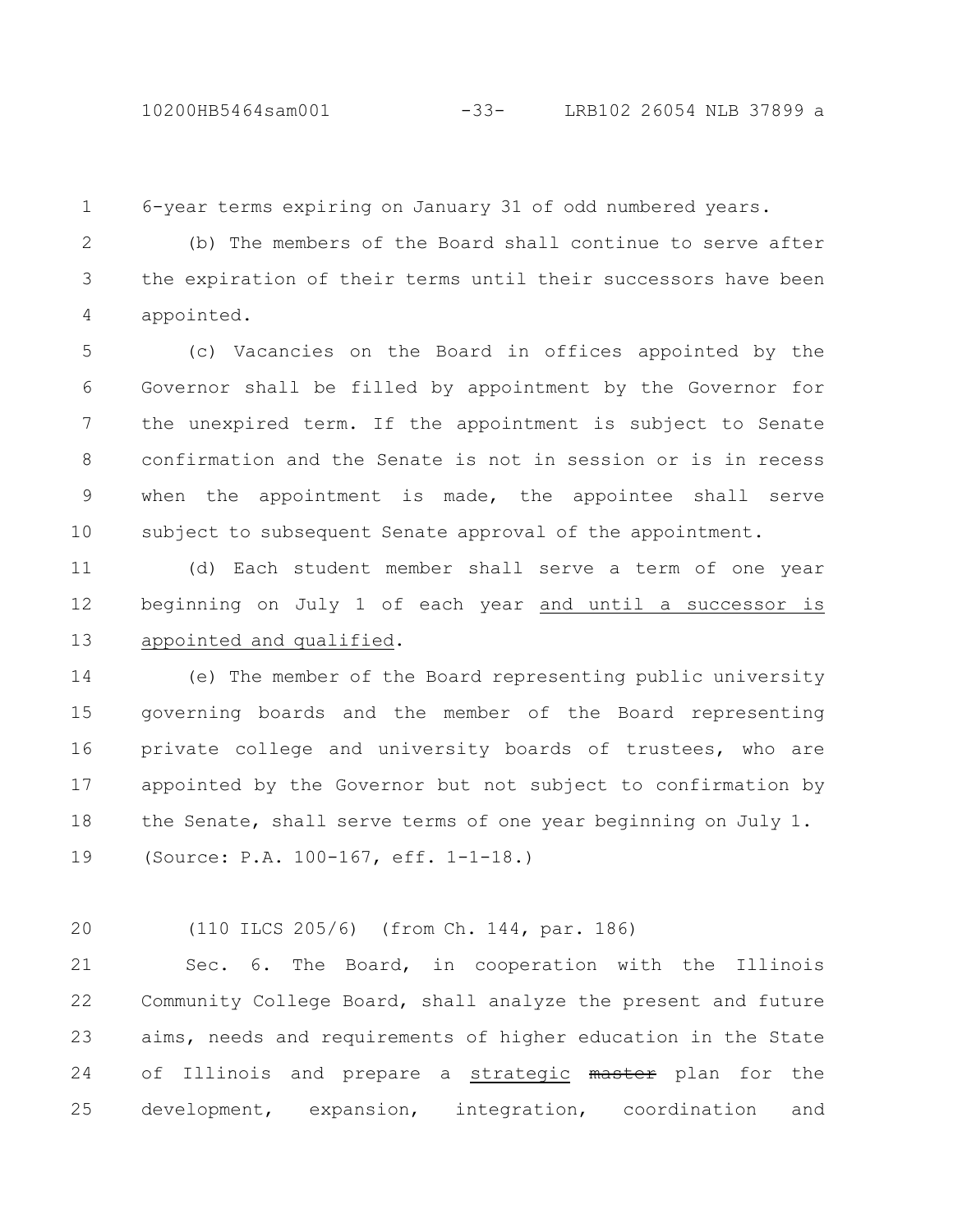10200HB5464sam001 -34- LRB102 26054 NLB 37899 a

efficient utilization of the facilities, curricula and standards of higher education for public institutions of higher education in the areas of teaching, research and public service. The strategic master plan shall also include higher education affordability and accessibility measures. The Board, in cooperation with the Illinois Community College Board, shall formulate the strategic master plan and prepare and submit to the General Assembly and the Governor drafts of proposed legislation to effectuate the plan. The Board, in cooperation with the Illinois Community College Board, shall engage in a continuing study, an analysis, and an evaluation of the strategic master plan so developed, and it shall be its responsibility to recommend, from time to time as it determines, amendments and modifications of any strategic master plan enacted by the General Assembly. 1 2 3 4 5 6 7 8 9 10 11 12 13 14 15

(Source: P.A. 99-655, eff. 7-28-16.) 16

(110 ILCS 205/7) (from Ch. 144, par. 187) 17

Sec. 7. The Board of Trustees of the University of Illinois, the Board of Trustees of Southern Illinois University, the Board of Trustees of Chicago State University, the Board of Trustees of Eastern Illinois University, the Board of Trustees of Governors State University, the Board of Trustees of Illinois State University, the Board of Trustees of Northeastern Illinois University, the Board of Trustees of Northern Illinois University, the Board of Trustees of Western 18 19 20 21 22 23 24 25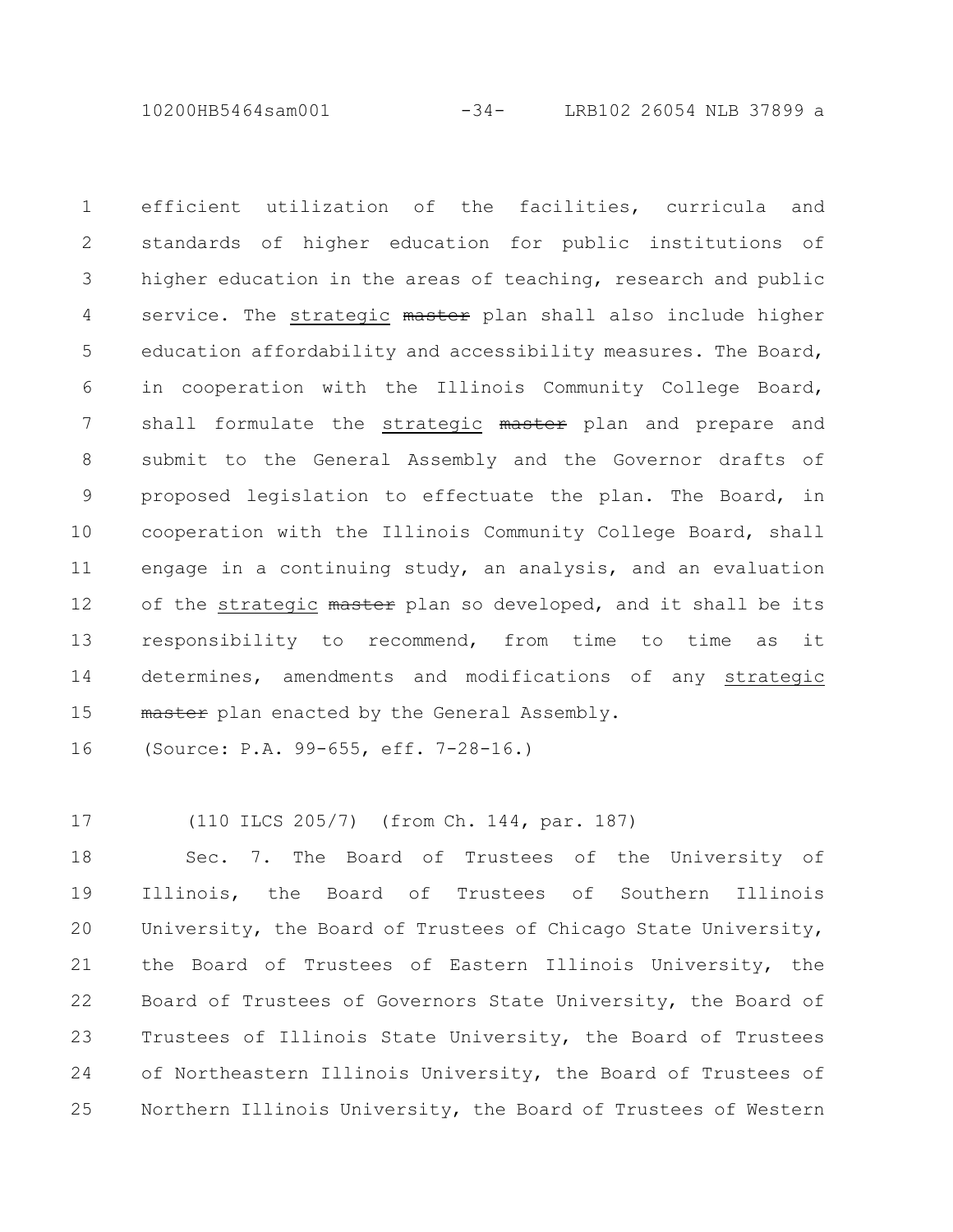10200HB5464sam001 -35- LRB102 26054 NLB 37899 a

Illinois University, the Illinois Community College Board and the campuses under their governance or supervision shall not hereafter undertake the establishment of any new unit of instruction, research, or public service without the approval of the Board. The term "new unit of instruction, research, or public service" includes the establishment of a college, school, division, institute, department, or other unit in any field of instruction, research, or public service not theretofore included in the program of the institution, and includes the establishment of any new branch or campus. The term does not include reasonable and moderate extensions of existing curricula, research, or public service programs which have a direct relationship to existing programs; and the Board may, under its rulemaking power, define the character of such reasonable and moderate extensions. 1 2 3 4 5 6 7 8 9 10 11 12 13 14 15

Such governing boards shall submit to the Board all proposals for a new unit of instruction, research, or public service. The Board may approve or disapprove the proposal in whole or in part or approve modifications thereof whenever in its judgment such action is consistent with the objectives of an existing or proposed strategic master plan of higher education. 16 17 18 19 20 21 22

The Board of Higher Education is authorized to review periodically all existing programs of instruction, research, and public service at the State universities and colleges and to advise the appropriate board of control if the contribution 23 24 25 26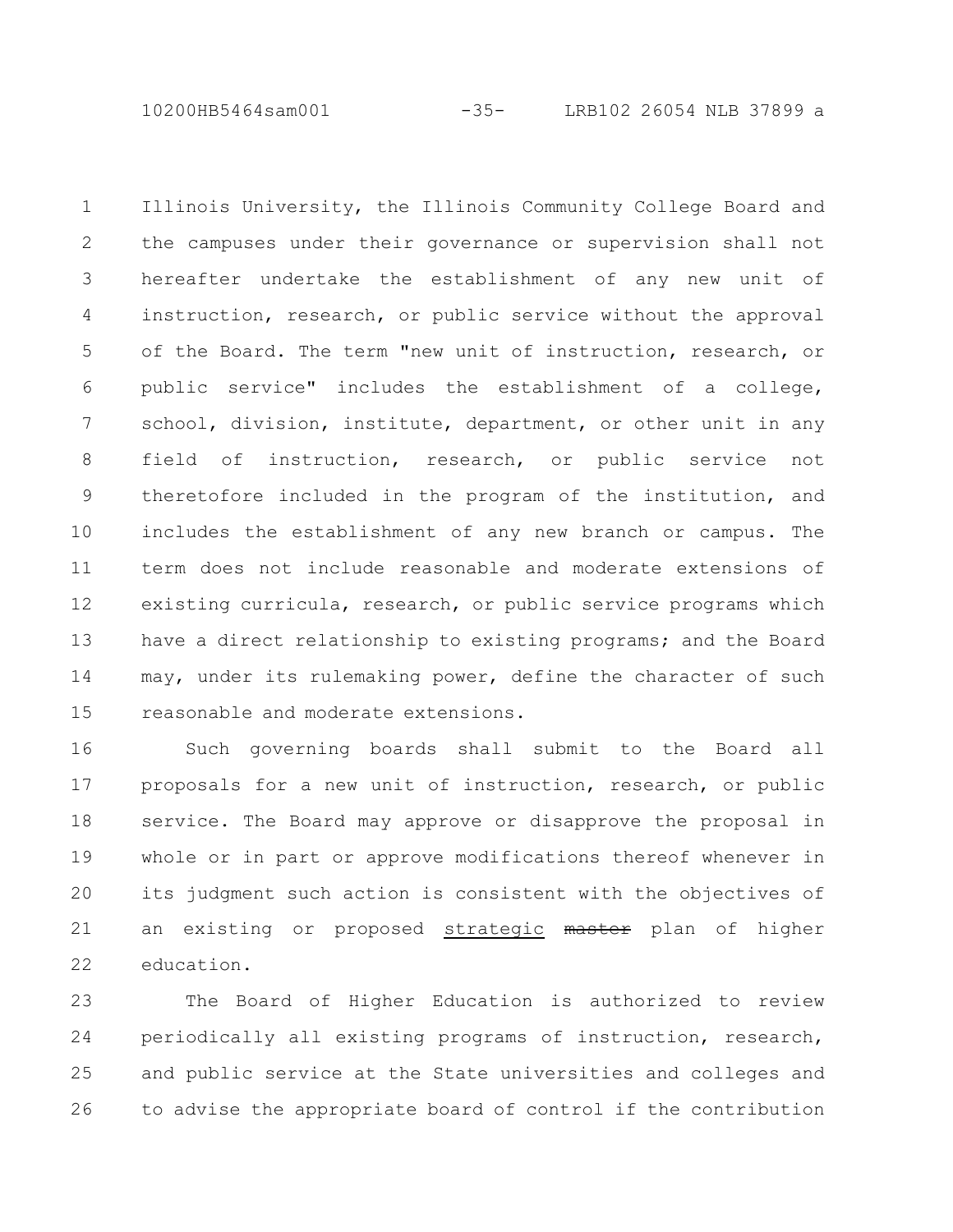10200HB5464sam001 -36- LRB102 26054 NLB 37899 a

of each program is not educationally and economically justified. Each State university shall report annually to the Board on programs of instruction, research, or public service that have been terminated, dissolved, reduced, or consolidated by the university. Each State university shall also report to the Board all programs of instruction, research, and public service that exhibit a trend of low performance in enrollments, degree completions, and high expense per degree. The Board shall compile an annual report that shall contain information on new programs created, existing programs that have been closed or consolidated, and programs that exhibit low performance or productivity. The report must be submitted to the General Assembly. The Board shall have the authority to define relevant terms and timelines by rule with respect to this reporting. 1 2 3 4 5 6 7 8 9 10 11 12 13 14 15

(Source: P.A. 101-81, eff. 7-12-19.) 16

(110 ILCS 205/8) (from Ch. 144, par. 188) 17

Sec. 8. The Board of Trustees of the University of Illinois, the Board of Trustees of Southern Illinois University, the Board of Trustees of Chicago State University, the Board of Trustees of Eastern Illinois University, the Board of Trustees of Governors State University, the Board of Trustees of Illinois State University, the Board of Trustees of Northeastern Illinois University, the Board of Trustees of Northern Illinois University, the Board of Trustees of Western 18 19 20 21 22 23 24 25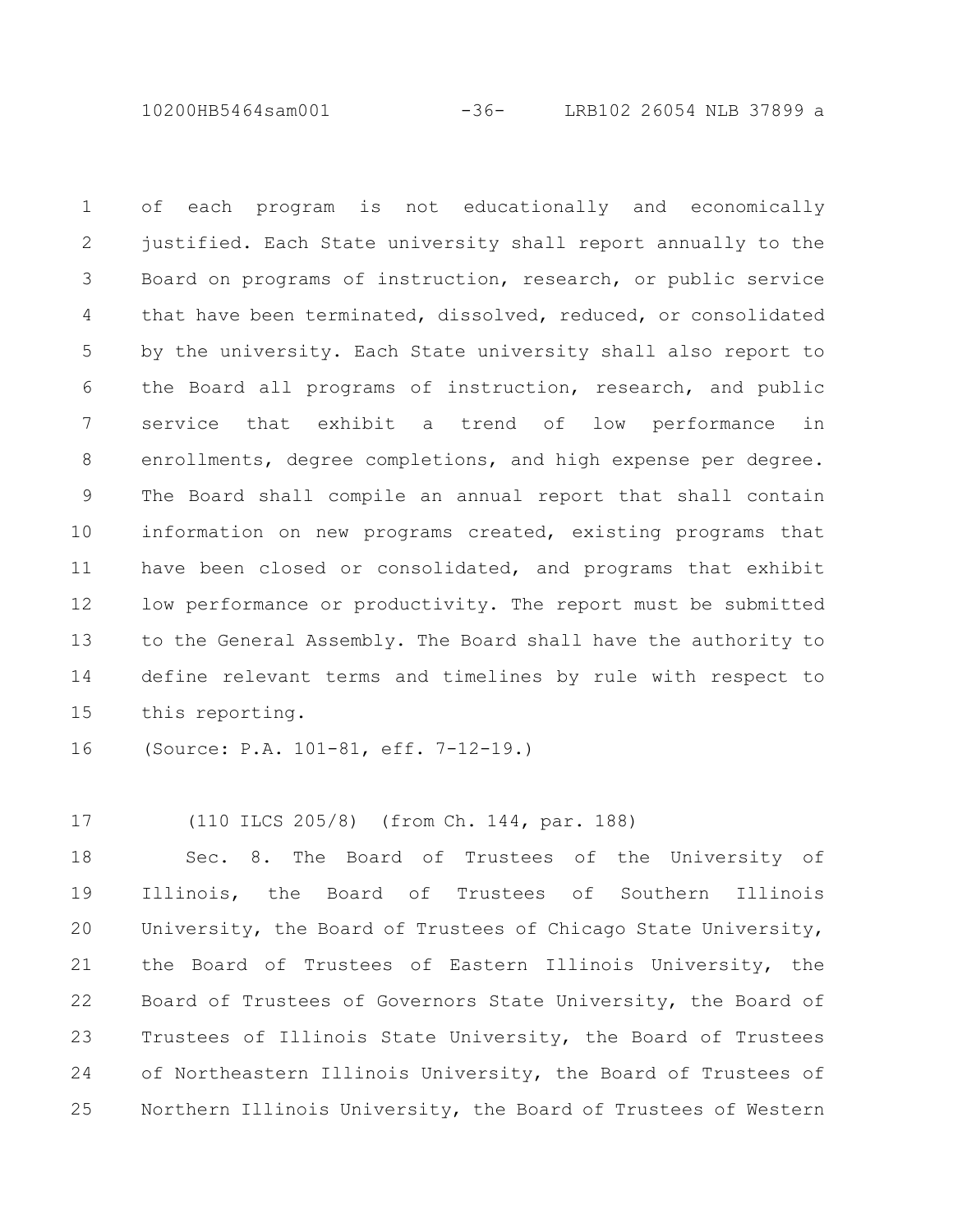10200HB5464sam001 -37- LRB102 26054 NLB 37899 a

Illinois University, and the Illinois Community College Board shall submit to the Board not later than the 15th day of November of each year its budget proposals for the operation and capital needs of the institutions under its governance or supervision for the ensuing fiscal year. Each budget proposal shall conform to the procedures developed by the Board in the design of an information system for State universities and colleges. 1 2 3 4 5 6 7 8

In order to maintain a cohesive system of higher education, the Board and its staff shall communicate on a regular basis with all public university presidents. They shall meet at least semiannually to achieve economies of scale where possible and provide the most innovative and efficient programs and services. 9 10 11 12 13 14

The Board, in the analysis of formulating the annual budget request, shall consider rates of tuition and fees and undergraduate tuition and fee waiver programs at the State universities and colleges. The Board shall also consider the current and projected utilization of the total physical plant of each campus of a university or college in approving the capital budget for any new building or facility. 15 16 17 18 19 20 21

The Board of Higher Education shall submit to the Governor, to the General Assembly, and to the appropriate budget agencies of the Governor and General Assembly its analysis and recommendations on such budget proposals. 22 23 24 25

The Board is directed to form a broad-based group of 26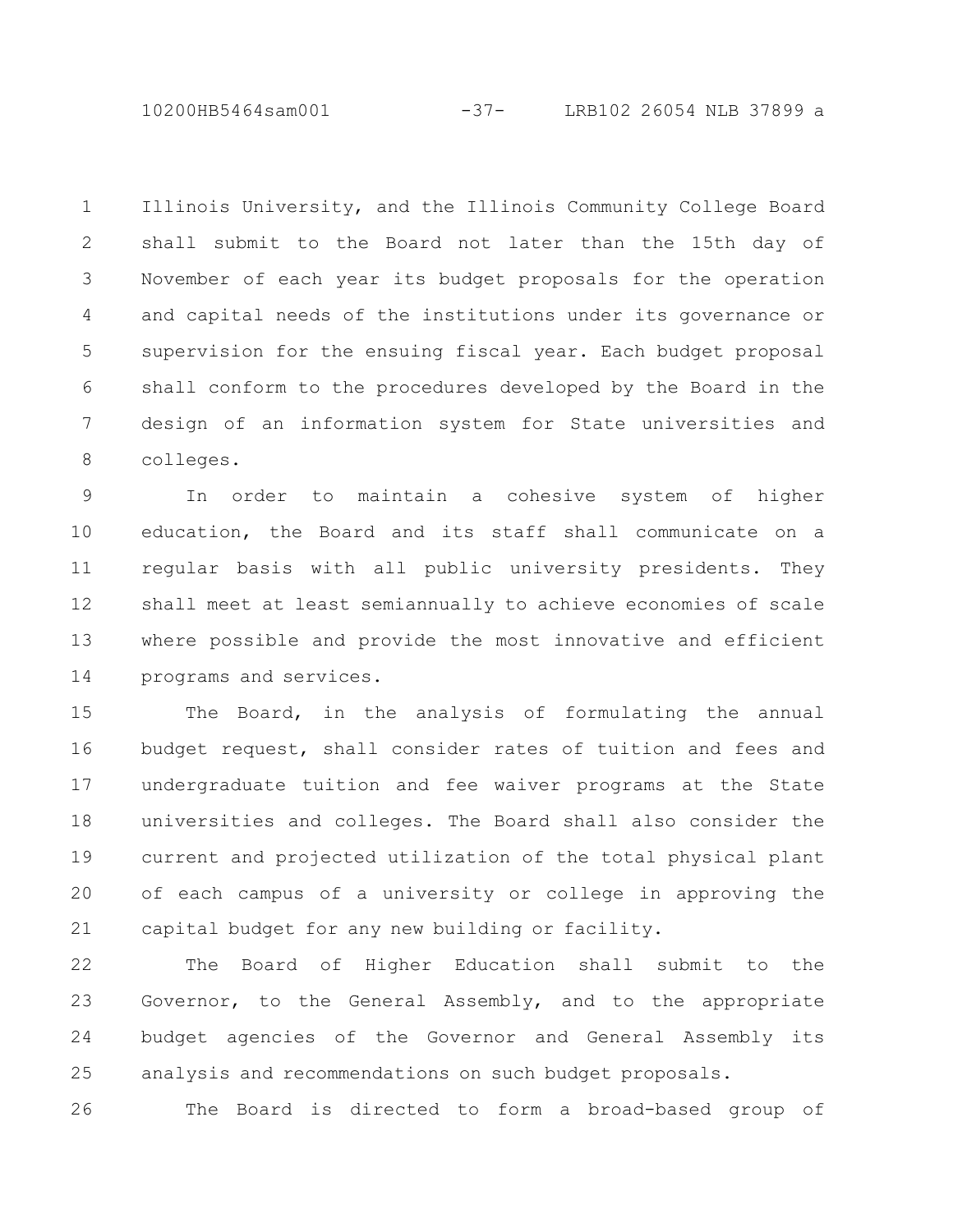10200HB5464sam001 -38- LRB102 26054 NLB 37899 a

individuals representing the Office of the Governor, the General Assembly, public institutions of higher education, State agencies, business and industry, statewide organizations representing faculty and staff, and others as the Board shall deem appropriate to devise a system for allocating State resources to public institutions of higher education based upon performance in achieving State goals related to student success and certificate and degree completion. 1 2 3 4 5 6 7 8

Beginning in Fiscal Year 2013, the Board of Higher Education budget recommendations to the Governor and the General Assembly shall include allocations to public institutions of higher education based upon performance metrics designed to promote and measure student success in degree and certificate completion. Public university metrics must be adopted by the Board by rule, and public community college metrics must be adopted by the Illinois Community College Board by rule. These metrics must be developed and promulgated in accordance with the following principles: 9 10 11 12 13 14 15 16 17 18

(1) The metrics must be developed in consultation with public institutions of higher education, as well as other State educational agencies and other higher education organizations, associations, interests, and stakeholders as deemed appropriate by the Board. 19 20 21 22 23

(2) The metrics shall include provisions for recognizing the demands on and rewarding the performance of institutions in advancing the success of students who 24 25 26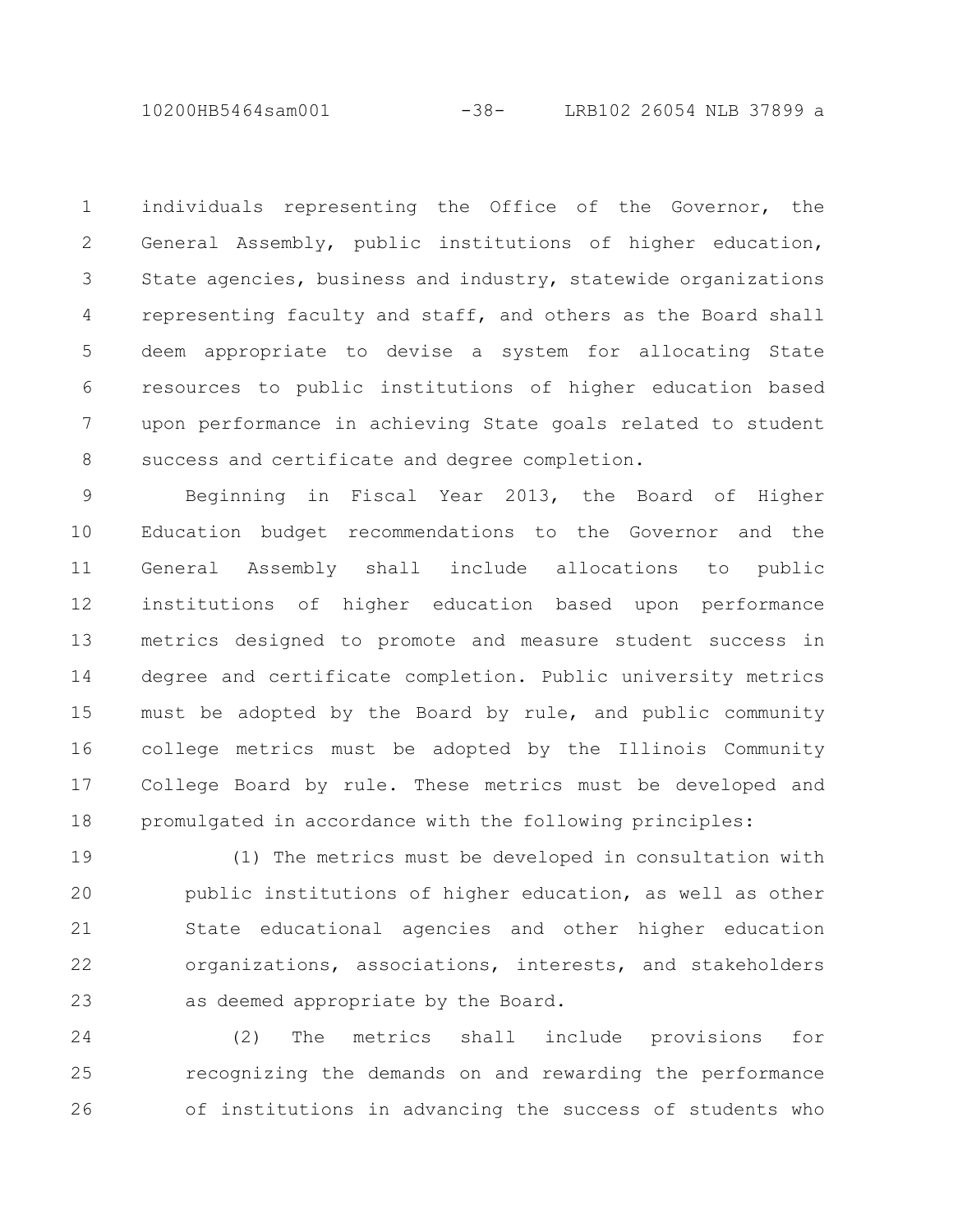10200HB5464sam001 -39- LRB102 26054 NLB 37899 a

are academically or financially at risk, including first-generation students, low-income students, and students traditionally underrepresented in higher education, as specified in Section 9.16 of this Act.

1

2

3

4

(3) The metrics shall recognize and account for the differentiated missions of institutions and sectors of higher education. 5 6 7

(4) The metrics shall focus on the fundamental goal of increasing completion of college courses, certificates, and degrees. Performance metrics shall recognize the unique and broad mission of public community colleges through consideration of additional factors including, but not limited to, enrollment, progress through key academic milestones, transfer to a baccalaureate institution, and degree completion. 8 9 10 11 12 13 14 15

(5) The metrics must be designed to maintain the quality of degrees, certificates, courses, and programs. In devising performance metrics, the Board may be guided by the report of the Higher Education Finance Study Commission. 16 17 18 19

Each State university must submit its plan for capital improvements of non-instructional facilities to the Board for approval before final commitments are made if the total cost of the project as approved by the institution's board of control is in excess of \$2 million. Non-instructional uses shall include but not be limited to dormitories, union buildings, field houses, stadium, other recreational 20 21 22 23 24 25 26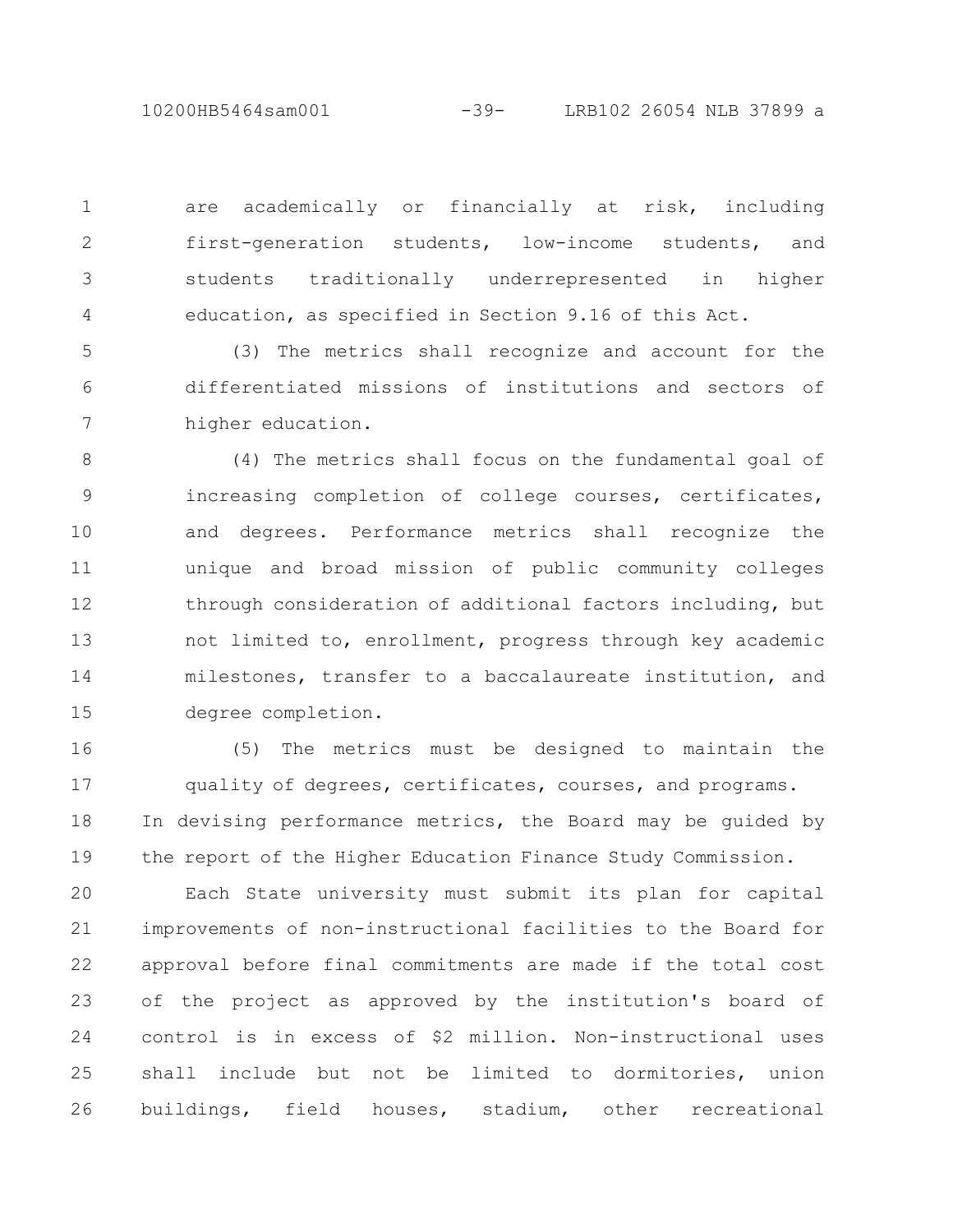10200HB5464sam001 -40- LRB102 26054 NLB 37899 a

facilities and parking lots. The Board shall determine whether or not any project submitted for approval is consistent with the strategic master plan for higher education and with instructional buildings that are provided for therein. If the project is found by a majority of the Board not to be consistent, such capital improvement shall not be constructed. (Source: P.A. 99-655, eff. 7-28-16.) 1 2 3 4 5 6 7

(110 ILCS 205/9.16) (from Ch. 144, par. 189.16) 8

Sec. 9.16. Underrepresentation of certain groups in higher education. To require public institutions of higher education to develop and implement an equity plan and practices that include methods and strategies to increase the access, retention, completion, and student loan repayment rates participation of minorities, rural students, adult students, women, and individuals with disabilities who are traditionally underrepresented in education programs and activities. To encourage private institutions of higher education to develop and implement an equity plan and practices. For the purpose of this Section, minorities shall mean persons who are citizens of the United States or lawful permanent resident aliens of the United States and who are any of the following: 9 10 11 12 13 14 15 16 17 18 19 20 21

(1) American Indian or Alaska Native (a person having origins in any of the original peoples of North and South America, including Central America, and who maintains tribal affiliation or community attachment). 22 23 24 25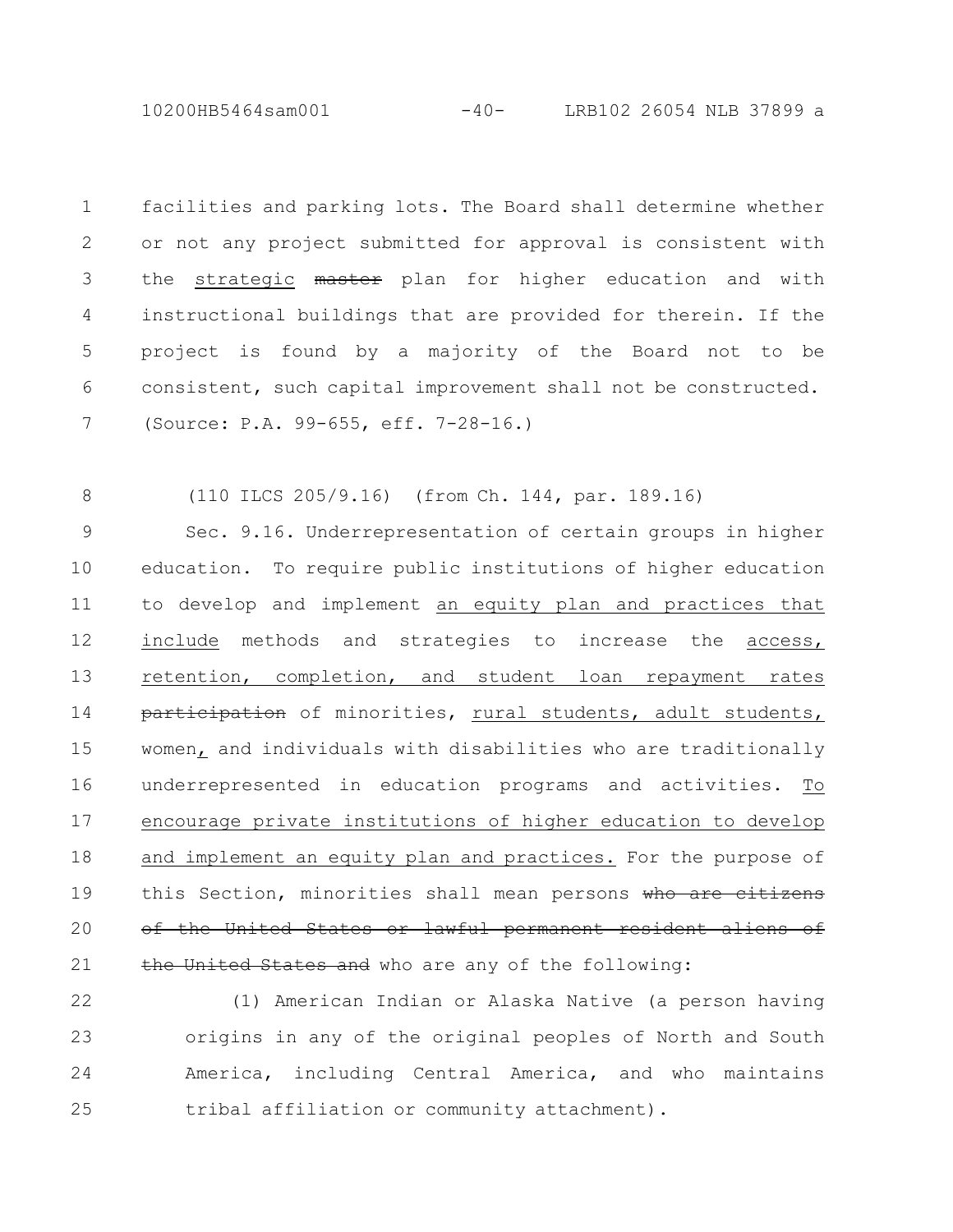(2) Asian (a person having origins in any of the original peoples of the Far East, Southeast Asia, or the Indian subcontinent, including, but not limited to, Cambodia, China, India, Japan, Korea, Malaysia, Pakistan, the Philippine Islands, Thailand, and Vietnam). 1 2 3 4 5

(3) Black or African American (a person having origins in any of the black racial groups of Africa). 6 7

(4) Hispanic or Latino (a person of Cuban, Mexican, Puerto Rican, South or Central American, or other Spanish culture or origin, regardless of race). 8 9 10

(5) Native Hawaiian or Other Pacific Islander (a person having origins in any of the original peoples of Hawaii, Guam, Samoa, or other Pacific Islands). 11 12 13

The Board shall adopt any rules necessary to administer this Section. The Board, in collaboration with the Illinois Community College Board, shall also do the following: 14 15 16

(a) require all public institutions of higher education to develop and submit an equity plan and implement practices that, at a minimum, close gaps in enrollment, retention, completion, and student loan repayment rates for underrepresented groups and encourage all private institutions of higher education to develop and submit such equity plans and implement such practices plans for the implementation of this Section; 17 18 19 20 21 22 23 24

(b) conduct periodic review of public institutions of higher education and private institutions of higher education 25 26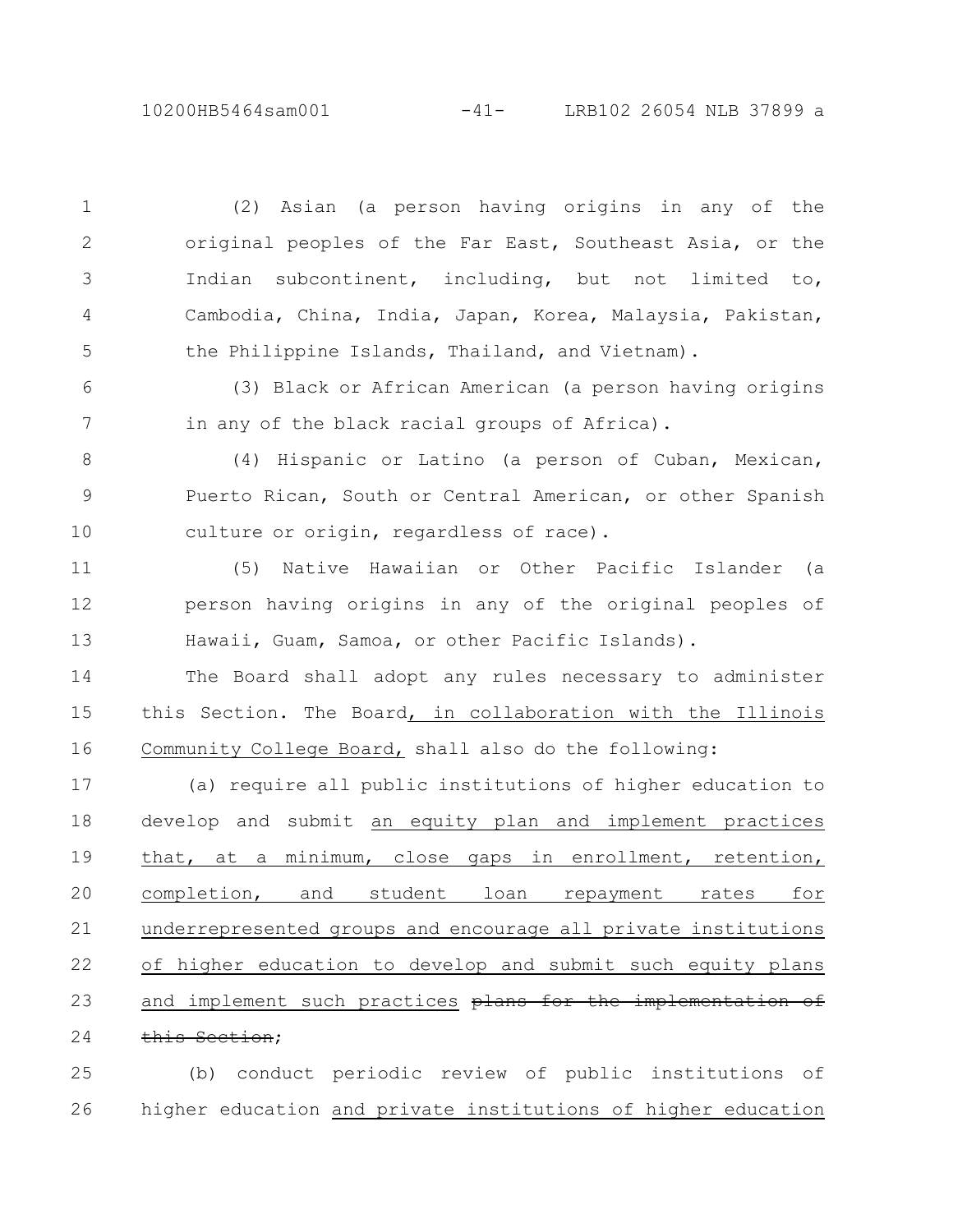10200HB5464sam001 -42- LRB102 26054 NLB 37899 a

to determine compliance with this Section; and if the Board finds that a public institution of higher education is not in compliance with this Section, it shall notify the institution of steps to take to attain compliance; 1 2 3 4

5

(c) provide advice and counsel pursuant to this Section;

(d) conduct studies of the effectiveness and outcomes of the methods and strategies outlined in an institution's equity plan, as well as others designed to increase participation and success of students in education programs and activities in which minorities, rural students, adult students, women, and individuals with disabilities are traditionally underrepresented, and monitor and report the outcomes for success of students as a result of the implementation of equity plans in such education programs and activities; 6 7 8 9 10 11 12 13 14

(e) require components of an institution's equity plan to include strategies to increase encourage minority student recruitment, and retention, and student loan repayment rates in colleges and universities. In implementing this paragraph, the Board shall undertake but need not be limited to the following: the establishment of guidelines and plans for public institutions of higher education and private institutions of higher education for minority student recruitment, and retention, and student loan repayment rates, including requirements to establish campus climate and culture surveys, the review and monitoring of minority student services, programs, and supports implemented at public 15 16 17 18 19 20 21 22 23 24 25 26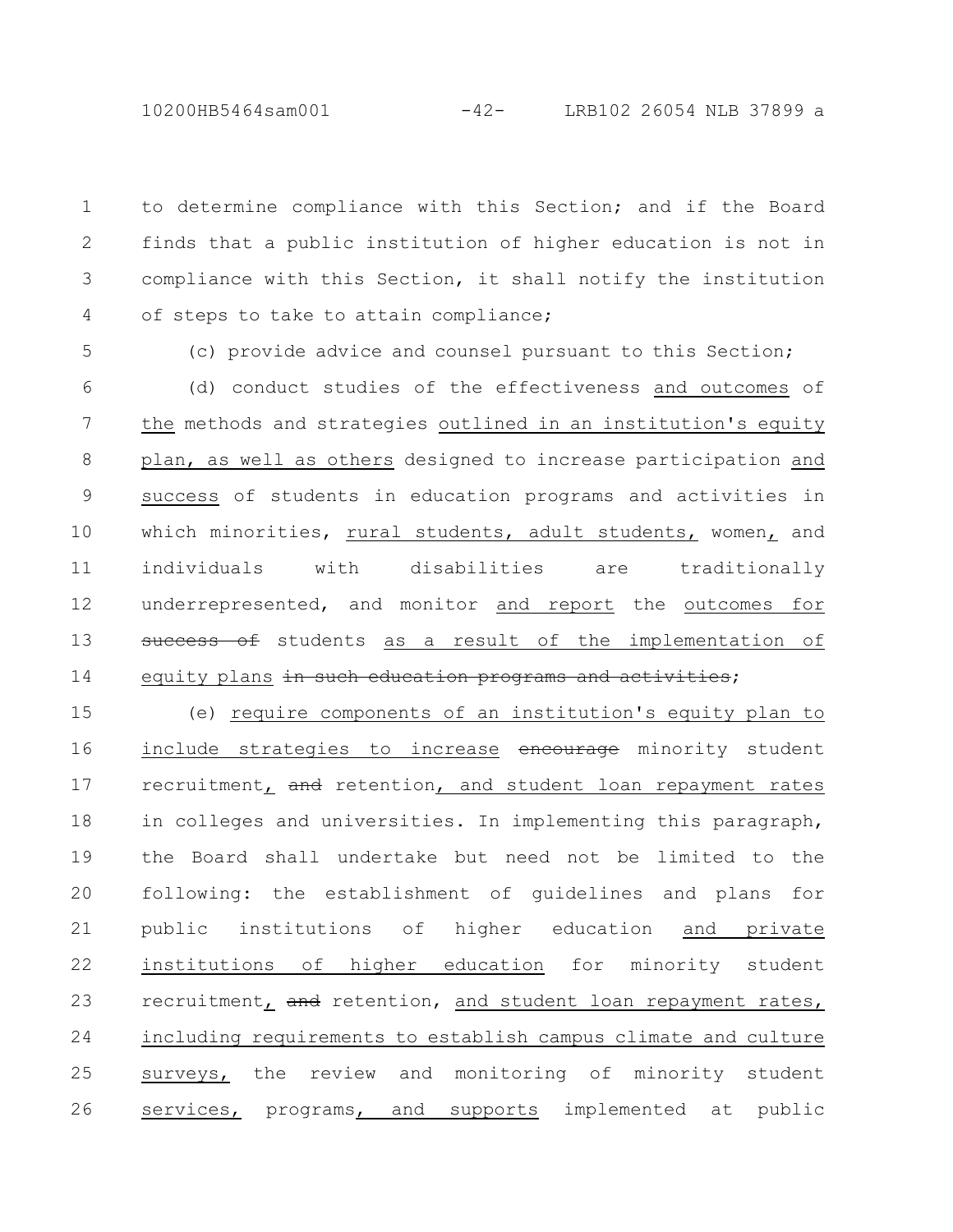10200HB5464sam001 -43- LRB102 26054 NLB 37899 a

institutions of higher education and private institutions of higher education to determine their compliance with any guidelines and plans so established, the determination of the effectiveness and funding requirements of minority student services, programs, and supports at public institutions of higher education and private institutions of higher education, the dissemination of successful programs as models, and the encouragement of cooperative partnerships between community colleges, and local school attendance centers, and 4-year colleges and universities to support enrollment of which are experiencing difficulties in enrolling minority students in four-year colleges and universities; 1 2 3 4 5 6 7 8 9 10 11 12

(f) mandate all public institutions of higher education and encourage all private institutions of higher education to submit data and information essential to determine compliance with this Section. The Board shall prescribe the format and the date for submission of this data and any other education equity data; and 13 14 15 16 17 18

(g) report to the General Assembly and the Governor annually with a description of the plans submitted by each public institution of higher education and each private institution of higher education for implementation of this Section, including financial data relating to the most recent fiscal year expenditures for specific minority programs, the effectiveness of such plans and programs and the effectiveness of the methods and strategies developed by the Board in 19 20 21 22 23 24 25 26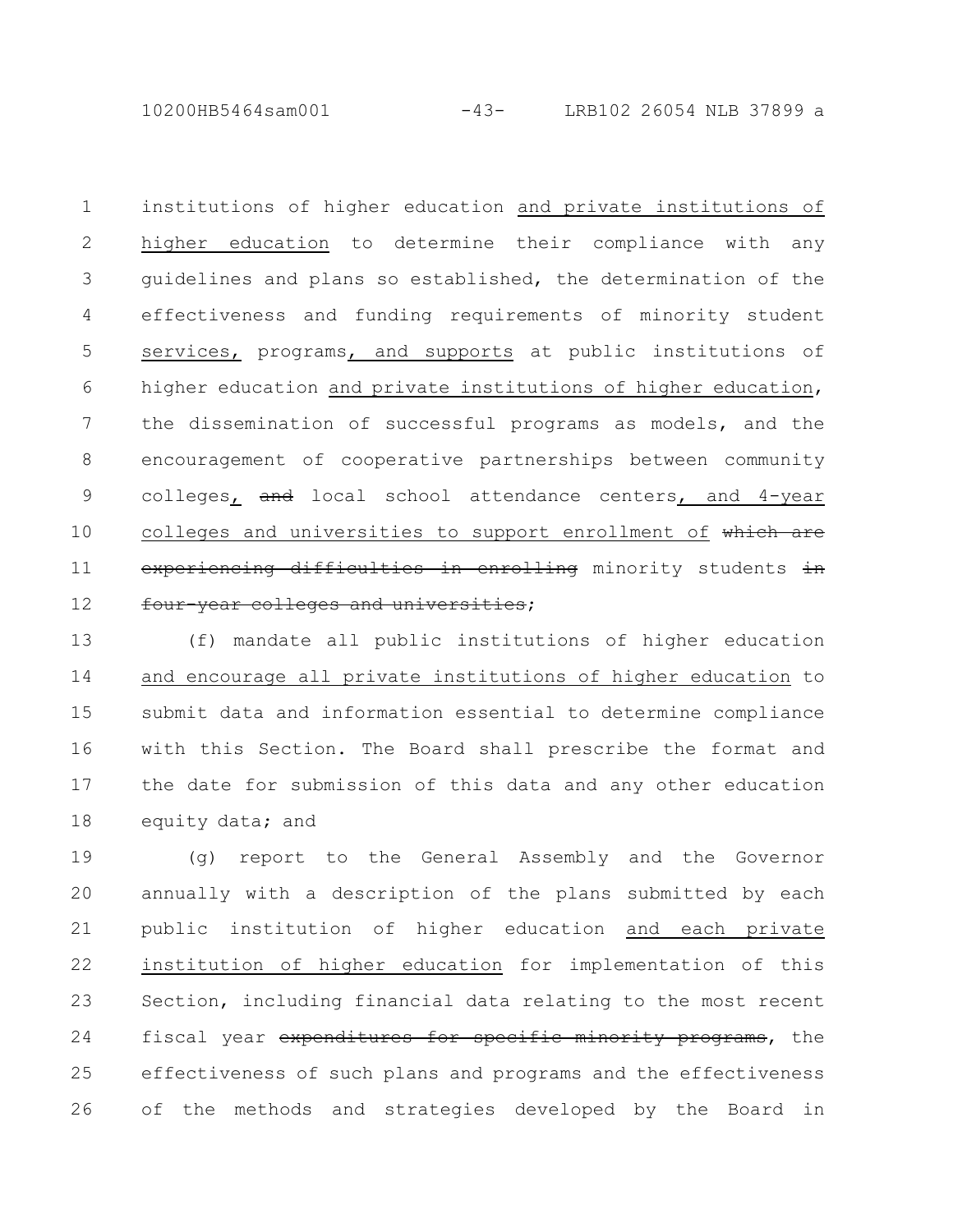10200HB5464sam001 -44- LRB102 26054 NLB 37899 a

meeting the purposes of this Section, the degree of compliance with this Section by each public institution of higher education and each private institution of higher education as determined by the Board pursuant to its periodic review responsibilities, and the findings made by the Board in conducting its studies and monitoring student outcomes and institutional success as required by paragraph (d)  $\frac{d}{dx}$  of this Section. With respect to each public institution of higher education and each private institution of higher education, such report also shall include, but need not be limited to, information with respect to each institution's minority program budget allocations; minority student admission, retention and graduation and student loan repayment rate statistics; admission, retention, and graduation, and student loan repayment rate statistics of all students who are the first in their immediate family to attend an institution of higher education; number of financial assistance awards, not including student loans, to undergraduate and graduate minority students; and minority faculty representation. This paragraph shall not be construed to prohibit the Board from making, preparing or issuing additional surveys or studies with respect to minority education in Illinois. 1 2 3 4 5 6 7 8 9 10 11 12 13 14 15 16 17 18 19 20 21 22

(Source: P.A. 102-465, eff. 1-1-22.) 23

(110 ILCS 205/11) (from Ch. 144, par. 191) 24

Sec. 11. In the formulation of a strategic master plan of 25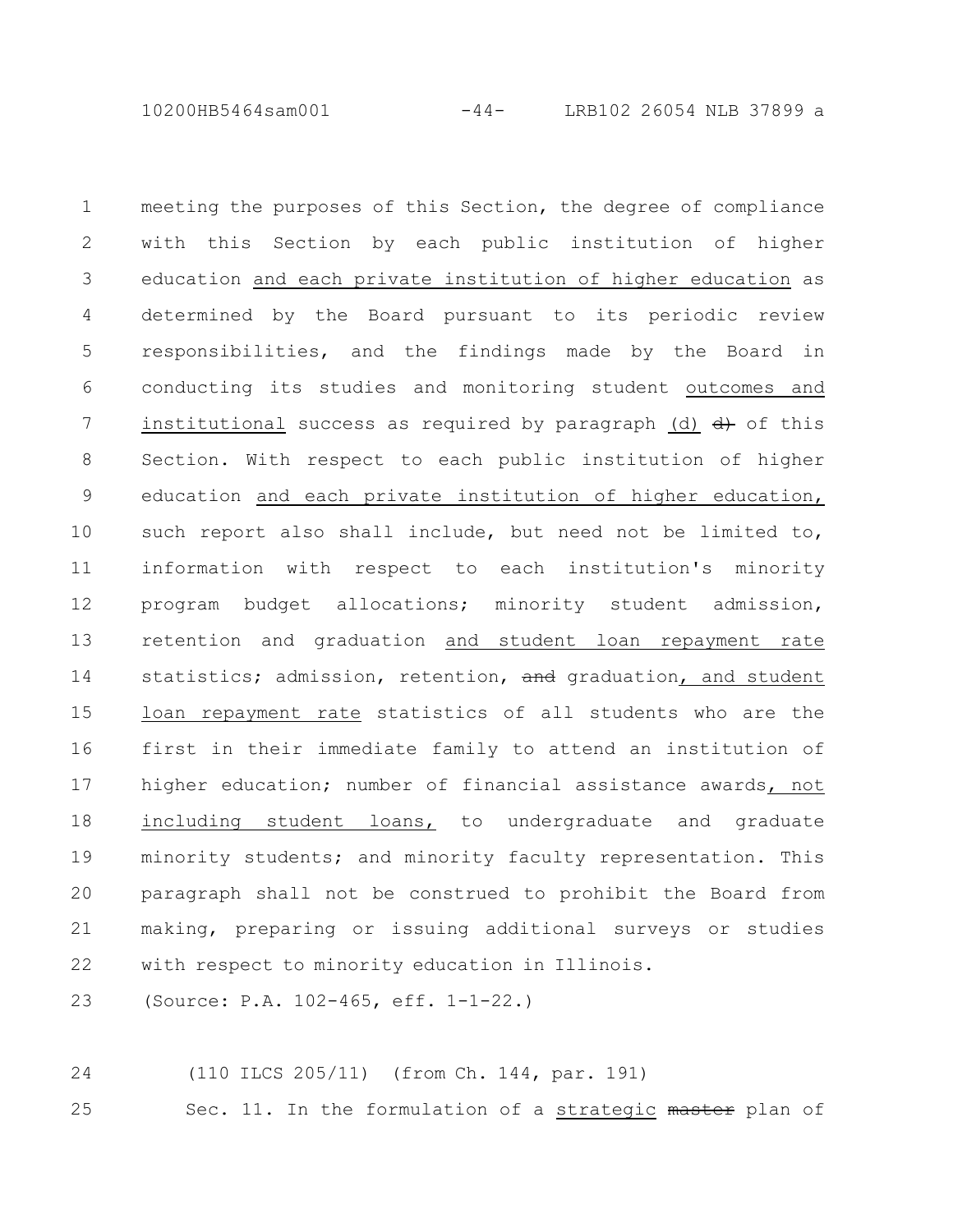10200HB5464sam001 -45- LRB102 26054 NLB 37899 a

| $\mathbf 1$    | higher education and in the discharge of its duties under this |
|----------------|----------------------------------------------------------------|
| $\mathbf{2}$   | Act, the Board shall give consideration to the problems and    |
| $\mathfrak{Z}$ | attitudes of private junior colleges, private colleges and     |
| 4              | universities, and<br>of other educational<br>groups,           |
| 5              | instrumentalities and institutions, and to specialized areas   |
| 6              | of education, as they relate to the overall policies and       |
| 7              | problems of higher education.                                  |
| 8              | (Source: P.A. 82-622.)                                         |
|                |                                                                |
| $\mathsf 9$    | $(110$ ILCS $205/16)$                                          |
| 10             | Sec. 16. Record retention requirements when Closing an         |
| 11             | institution of higher education closes; student records;       |
| 12             | institutional transfer agreements.                             |
| 13             | (a) In this Section:                                           |
| 14             | "Academic records" means the academic records of each          |
| 15             | former student of an institution of higher education that is   |
| 16             | traditionally provided on an academic transcript, including,   |
| 17             | but not limited to, courses taken, terms, grades, and any      |
| 18             | other similar information.                                     |
| 19             | "Institution of higher education" means any publicly or        |
| 20             | privately operated university, college, junior college,        |
| 21             | business, technical or vocational school, or other educational |
| 22             | institution offering degrees and instruction beyond the        |
| 23             | secondary school level. "Institution of higher education" does |
| 24             | not include a public community college.                        |

"Institutional transfer agreement" means an articulation 25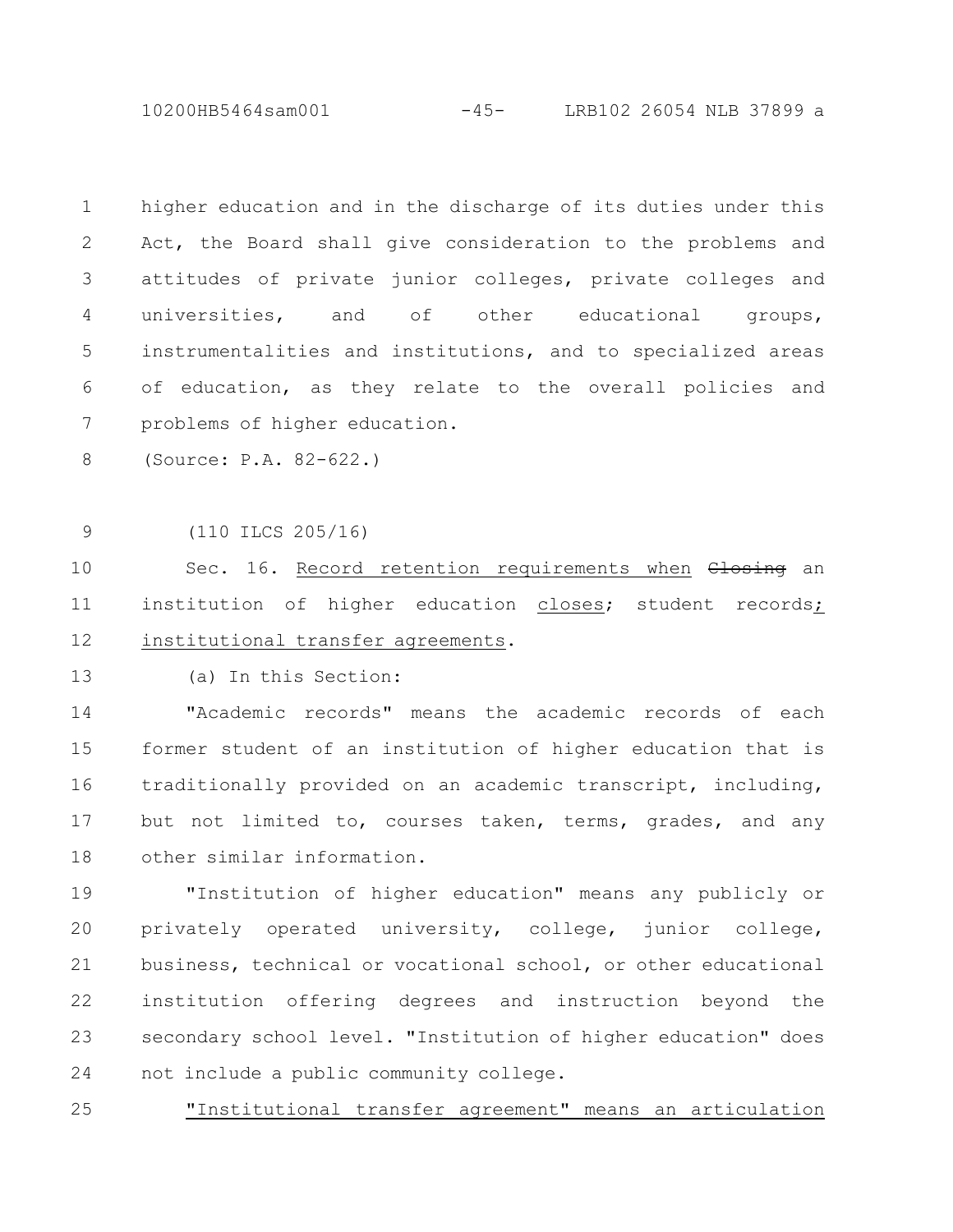agreement or transfer agreement between 2 or more institutions of higher education wherein one institution agrees to accept the transfer of earned student credits from a former student of an institution that has discontinued operations. 1 2 3 4

(b) In the event an institution of higher education proposes to discontinue its operations, the chief administrative officer of the institution shall submit a plan to the Board for permanent retention of all academic records, including student records and academic records of the institution. The plan must be approved by the Executive Director of the Board before it is executed. In addition, the plan shall include the release of any institutional holds placed on any student record, regardless of the type of hold placed on a student record. 5 6 7 8 9 10 11 12 13 14

(c) If it appears to the Board that the academic records, including student records and academic records, of an institution of higher education kept pursuant to an approved plan under subsection (b) of this Section may become lost, hidden, destroyed, or otherwise made unavailable to the Board, the Board may seize and take possession of the records, on its own motion and without order of a court. 15 16 17 18 19 20 21

(Source: P.A. 100-1008, eff. 8-21-18.) 22

Section 25. The Higher Education Cooperation Act is amended by changing Sections 4 and 5 as follows: 23 24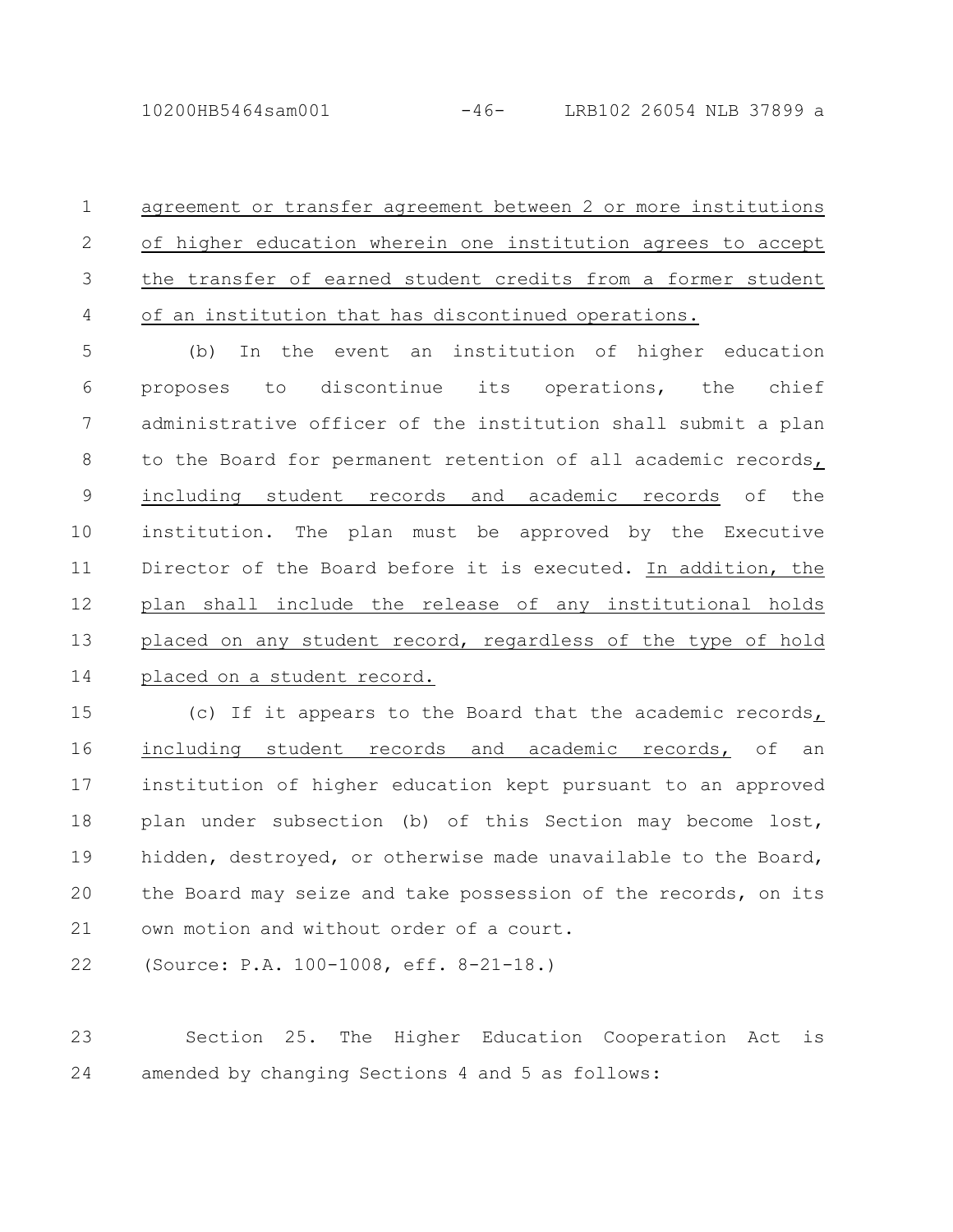1

(110 ILCS 220/4) (from Ch. 144, par. 284)

Sec. 4. A program of financial assistance to programs of interinstitutional cooperation, in higher education is established to implement the policy of encouraging such cooperation in order to achieve an efficient use of educational resources, an equitable distribution of educational services, the development of innovative concepts and applications, and other public purposes. 2 3 4 5 6 7 8

The Board of Higher Education shall administer this program of financial assistance and shall distribute the funds appropriated by the General Assembly for this purpose in the form of grants to not-for-profit corporations organized to administer programs of interinstitutional cooperation in higher education or to public or nonpublic institutions of higher education participating in such programs. 9 10 11 12 13 14 15

In awarding grants to interinstitutional programs under this Act, the Board shall consider in relation to each such program whether it serves the public purposes expressed in this Act, whether the local community is substantially involved, whether its function could be performed better by a single existing institution, whether the program is consistent with the Illinois strategic master plan for higher education, and such other criteria as it determines to be appropriate. 16 17 18 19 20 21 22 23

No grant may be awarded under this Section for any program of sectarian instruction or for any program designed to serve a sectarian purpose. 24 25 26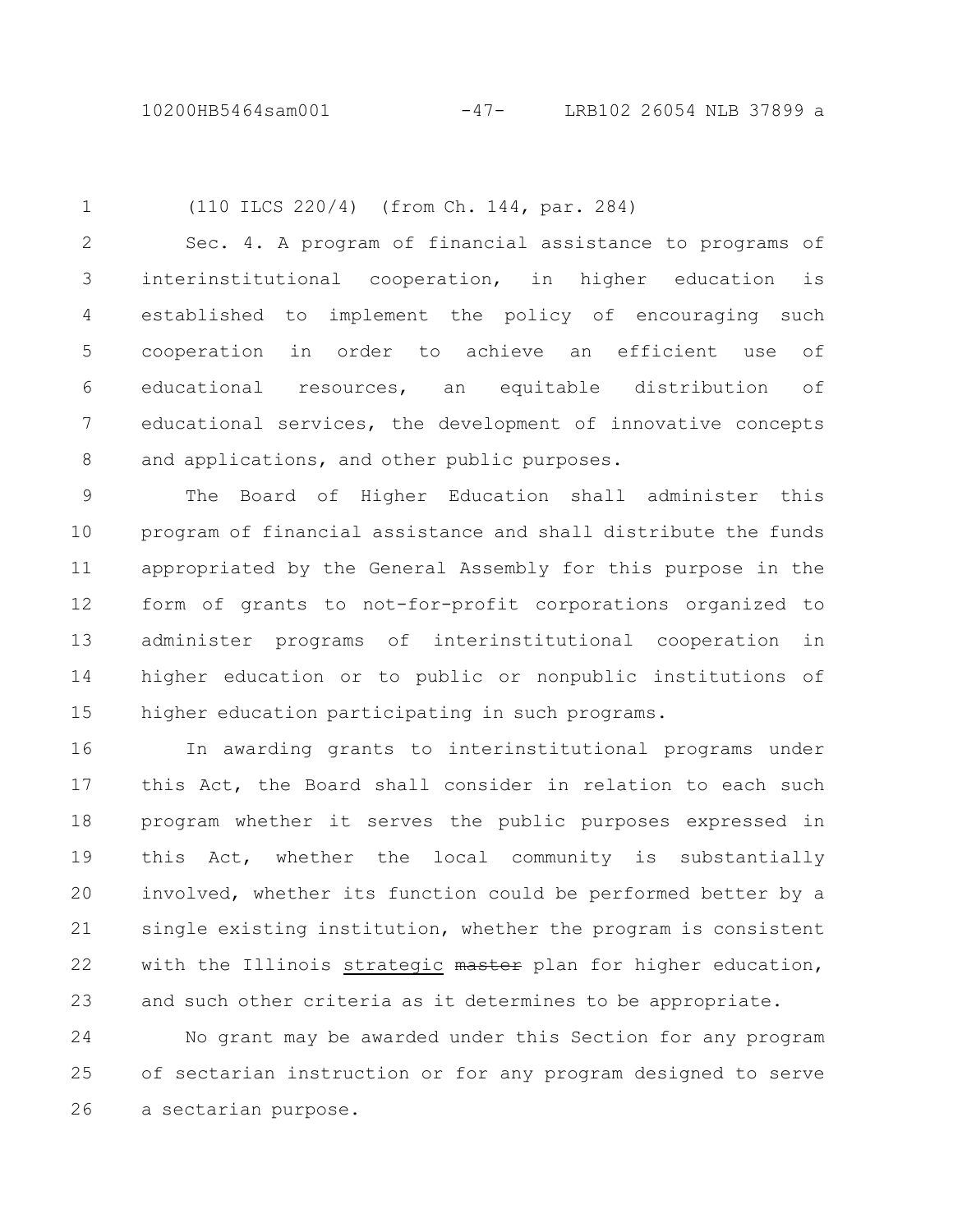10200HB5464sam001 -48- LRB102 26054 NLB 37899 a

As a part of its administration of this Act the Board may require audits or reports in relation to the administrative, fiscal and academic aspects of any interinstitutional program for which a grant is awarded under this Act. The Board shall annually submit to the Governor and the General Assembly a budgetary recommendation for grants under this Act. 1 2 3 4 5 6

(Source: P.A. 85-244.) 7

(110 ILCS 220/5) (from Ch. 144, par. 285) 8

Sec. 5. Any not-for-profit corporation organized to administer an interinstitutional program of higher education may be recognized under this Section if it has been in existence for 3 years or longer, it is structured for continuing operation, it is substantial in scope, it is oriented to and supported by the community in which it is located and it is consistent with the Illinois strategic master plan for higher education. 9 10 11 12 13 14 15 16

In each request of the Board of Higher Education to the General Assembly for the appropriation of funds for the purpose of making grants under this Act the Board shall specify the amount of the grant proposed for each not-for-profit corporation recognized under this Section. 17 18 19 20 21

The following not-for-profit corporations are recognized for the purposes of this Section: 22 23

The Quad Cities Graduate Study Center. 24

(Source: P.A. 77-2813.) 25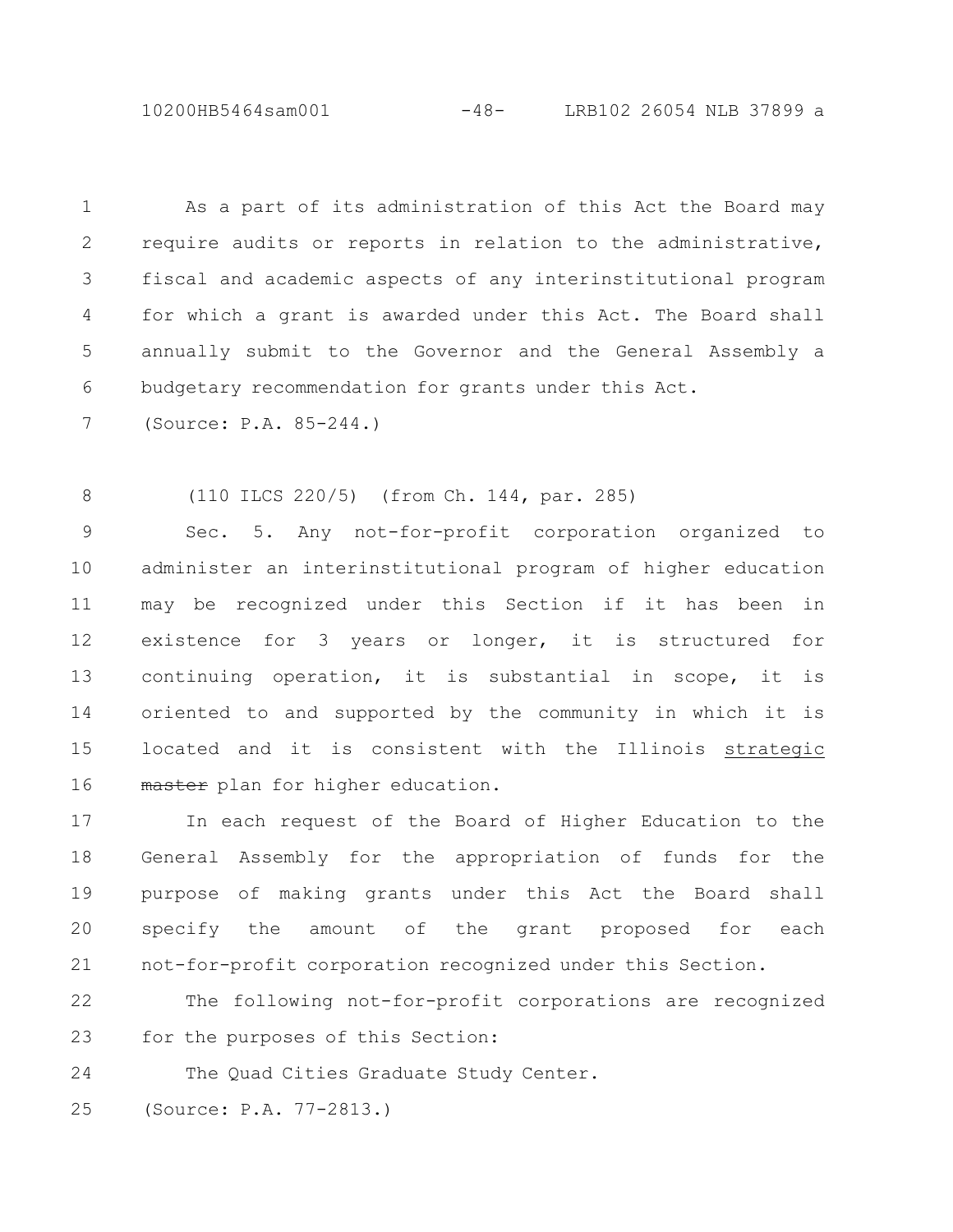10200HB5464sam001 -49- LRB102 26054 NLB 37899 a

| $\mathbf{1}$ | Section 30. The Private College Act is amended by changing        |
|--------------|-------------------------------------------------------------------|
| $\mathbf{2}$ | Sections 3, 4, and 5 and by adding Section 4.5 as follows:        |
|              |                                                                   |
| 3            | (110 ILCS 1005/3) (from Ch. 144, par. 123)                        |
| 4            | Sec. 3. (a) Applications submitted to the Board for a             |
| 5            | certificate of approval to operate a post-secondary               |
| 6            | educational institution shall contain a statement of the          |
| 7            | following:                                                        |
| 8            | 1. the proposed name of the institution and its proposed          |
| 9            | location;                                                         |
| 10           | 2. the nature, extent and purposes of the courses of study        |
| 11           | to be given;                                                      |
| 12           | 3. the fees to be charged and the conditions under which          |
| 13           | the fees are to be paid;                                          |
| 14           | 4. the education and experience of the members of the             |
| 15           | teaching staff;                                                   |
| 16           | 5. the degrees to be issued to students upon completion of        |
| 17           | courses of instruction.                                           |
| 18           | The Board may not approve any application for a<br>(b)            |
| 19           | certificate of approval that has been plagiarized, in part or     |
| 20           | whole. Additionally, the Board<br>in<br>may not<br>approve<br>any |
| 21           | application that has not been completed in its entirety and       |
| 22           | such application shall be returned to the post-secondary          |
| 23           | educational institution.                                          |
| 24           | (Source: P.A. 80-1309.)                                           |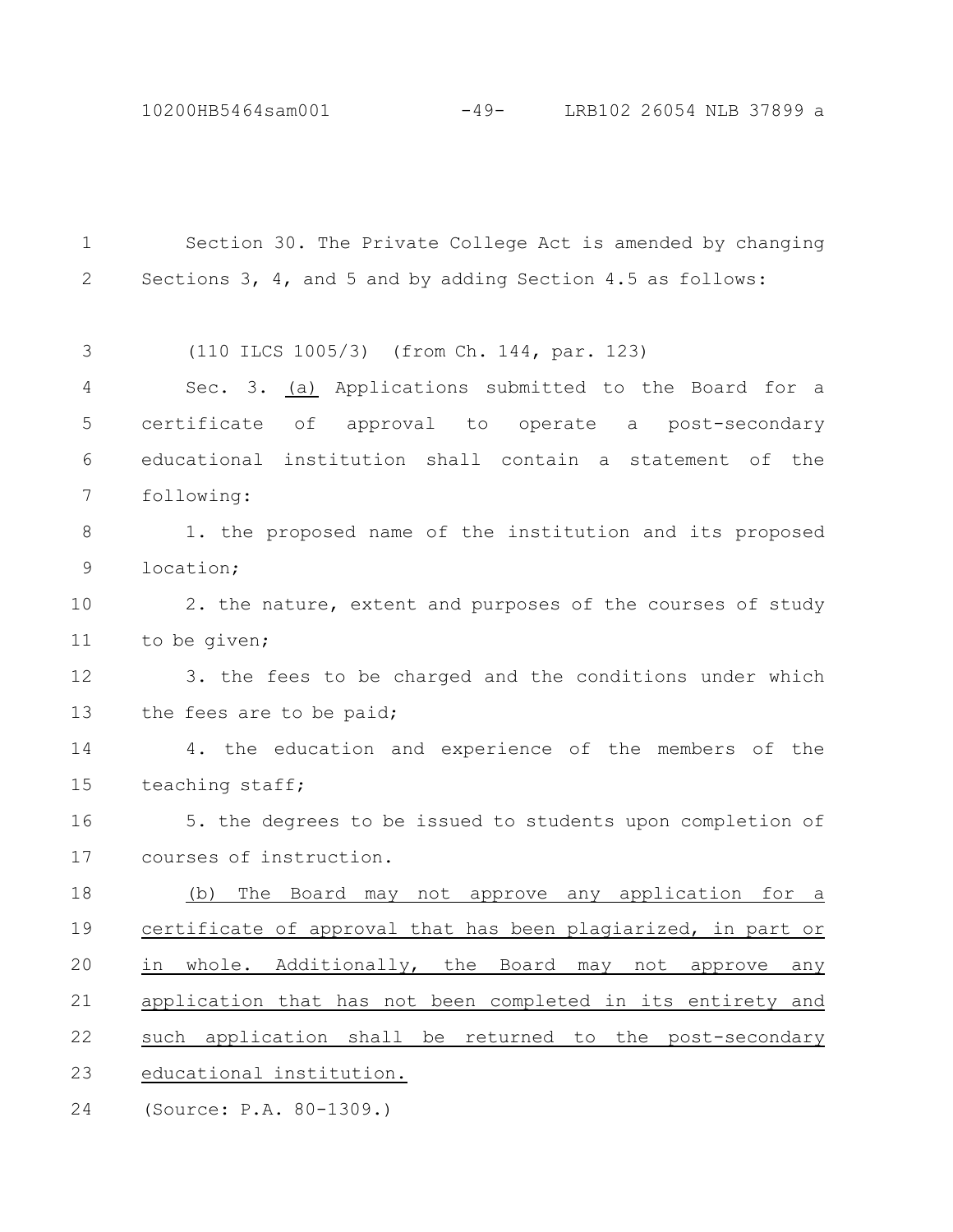10200HB5464sam001 -50- LRB102 26054 NLB 37899 a

(110 ILCS 1005/4) (from Ch. 144, par. 124) Sec. 4. Upon the filing of an application for a certificate of approval the Board shall make an examination to ascertain: 1. That each course of instruction to be offered or given is adequate, suitable, and proper; 2. That the fee to be charged for the courses of instruction, and the conditions and terms under which such fees are to be paid are reasonable; 3. That an adequate physical plant and adequate facilities are provided; 4. That the members of the teaching staff are adequately prepared to fulfill their instructional obligations; 5. That the institution does not promise or agree to any right or privilege in respect to professional examinations or to the practice of any profession in violation of the laws of this State; 6. That the institution does not offer inducements that are designed to deceive the prospective student or make any promises which it does not have the present means or ability to perform;-7. That the proposed degree program is educationally and economically consistent with the educational priorities and needs of this State and meets a need that is not currently met by existing institutions and is supported by clear evidence of 1 2 3 4 5 6 7 8 9 10 11 12 13 14 15 16 17 18 19 20 21 22 23 24 25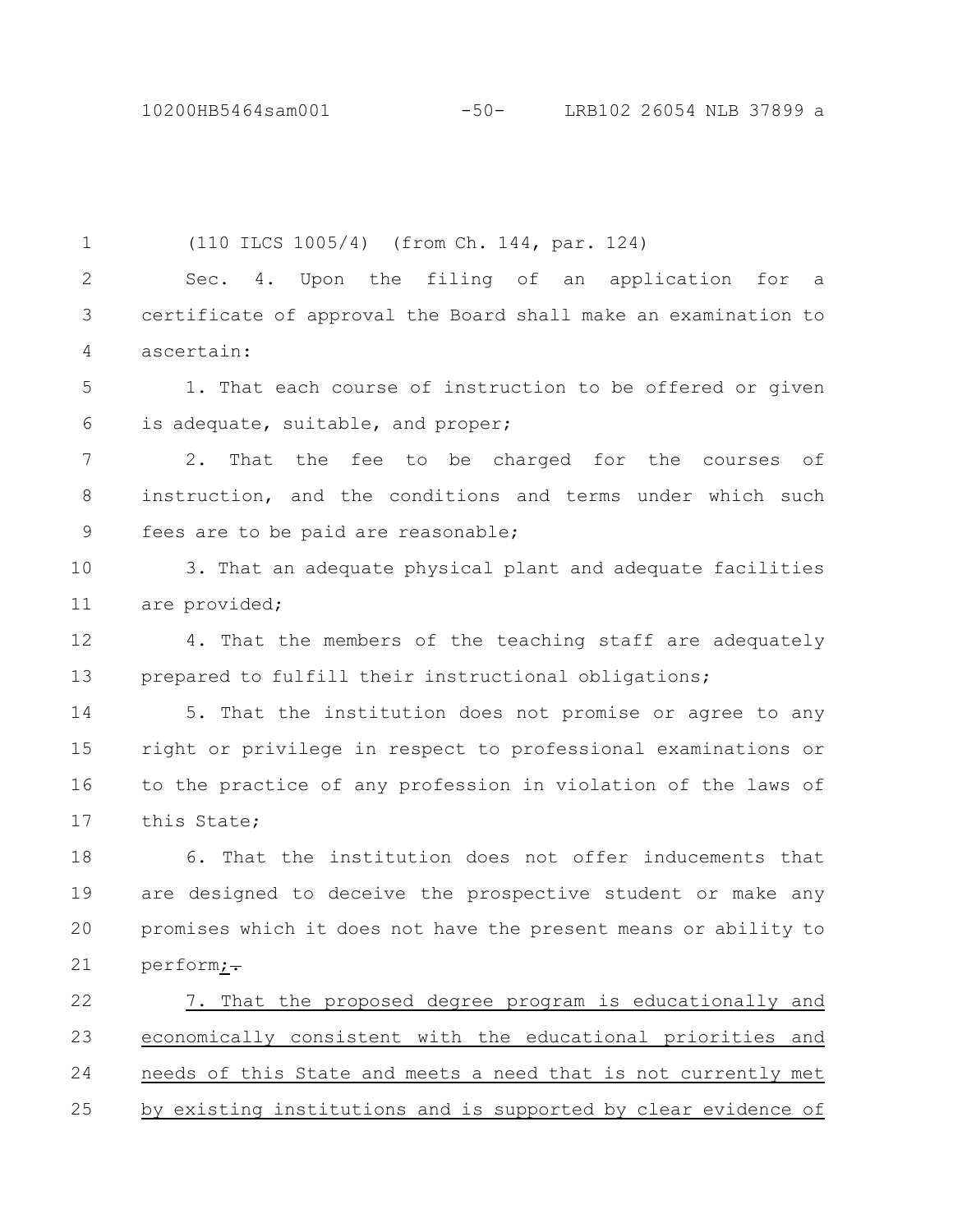| $\mathbf 1$     | need.                                                         |
|-----------------|---------------------------------------------------------------|
| $\mathbf{2}$    | T f<br>the examination shows that the applicant has such      |
| 3               | qualifications a certificate of approval shall be issued.     |
| $\overline{4}$  | (Source: P.A. 80-1309.)                                       |
| 5               | (110 ILCS 1005/4.5 new)                                       |
| 6               | Sec. 4.5. Disclosure of heightened monitoring of finances.    |
| $7\phantom{.0}$ | Any institution with a certificate of approval under this Act |
| $8\,$           | is required to make the following disclosures:                |
| 9               | If the United States Department of Education<br>(1)           |
| 10              | places the institution on either the Heightened Cash          |
| 11              | Monitoring 2 payment method or the reimbursement payment      |
| 12              | method, as authorized under 34 CFR 668.162, a clear and       |
| 13              | conspicuous disclosure that the United States Department      |
| 14              | Education has heightened monitoring of<br>of<br>the           |
| 15              | institution's finances and the reason for such monitoring.    |
| 16              | Such disclosure shall be made within 14 days of the action    |
| 17              | of the United States Department of Education both on the      |
| 18              | institution's website and to all students and prospective     |
| 19              | students on a form prescribed by the Board.                   |
| 20              | (2) Any other disclosure the Board requires by rule           |
| 21              | adopted pursuant to this Act.                                 |

(110 ILCS 1005/5) (from Ch. 144, par. 125) 22

Sec. 5. A certificate of approval of a post-secondary educational institution may be revoked for any of the 24 23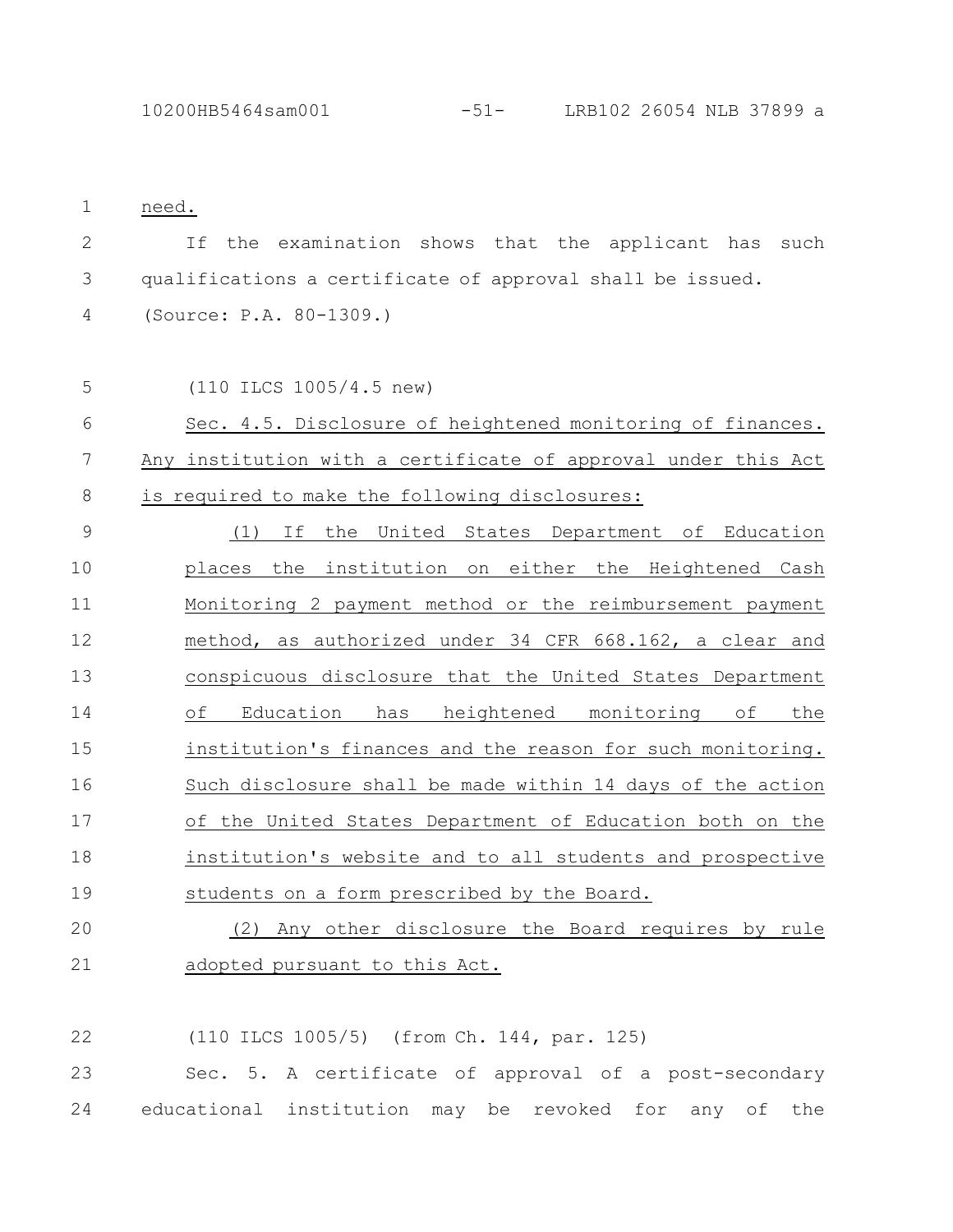following: 1

1. Violation of any of the conditions governing the issuance of the certificate; 2 3

2. Failure to comply with any of the rules adopted by the Board; 4 5

3. Fraudulent conduct on the part of any person conducting the institution or of any person, acting within the scope of his employment, employed by the owners or persons conducting the institution, on account of which conduct any student enrolled in the institution has been injured or has suffered financial  $loss$ ; 6 7 8 9 10 11

4. Failure to allow any duly authorized employee, or other representative of the Board, to enter upon the premises of any post-secondary educational institution or have access through electronic means to inspect or otherwise examine the same and any books, papers, or other records pertaining to the degree granting program of such institution, including, but not limited, to financial records such as balance sheets, income statements, and cash flow statements. 12 13 14 15 16 17 18 19

(Source: P.A. 80-1309.) 20

Section 35. The Academic Degree Act is amended by changing Sections 4 and 6 and by adding Section 5.5 as follows: 21 22

(110 ILCS 1010/4) (from Ch. 144, par. 234) 23

Sec. 4. Period before award. $)$  (a) Unless a degree granting 24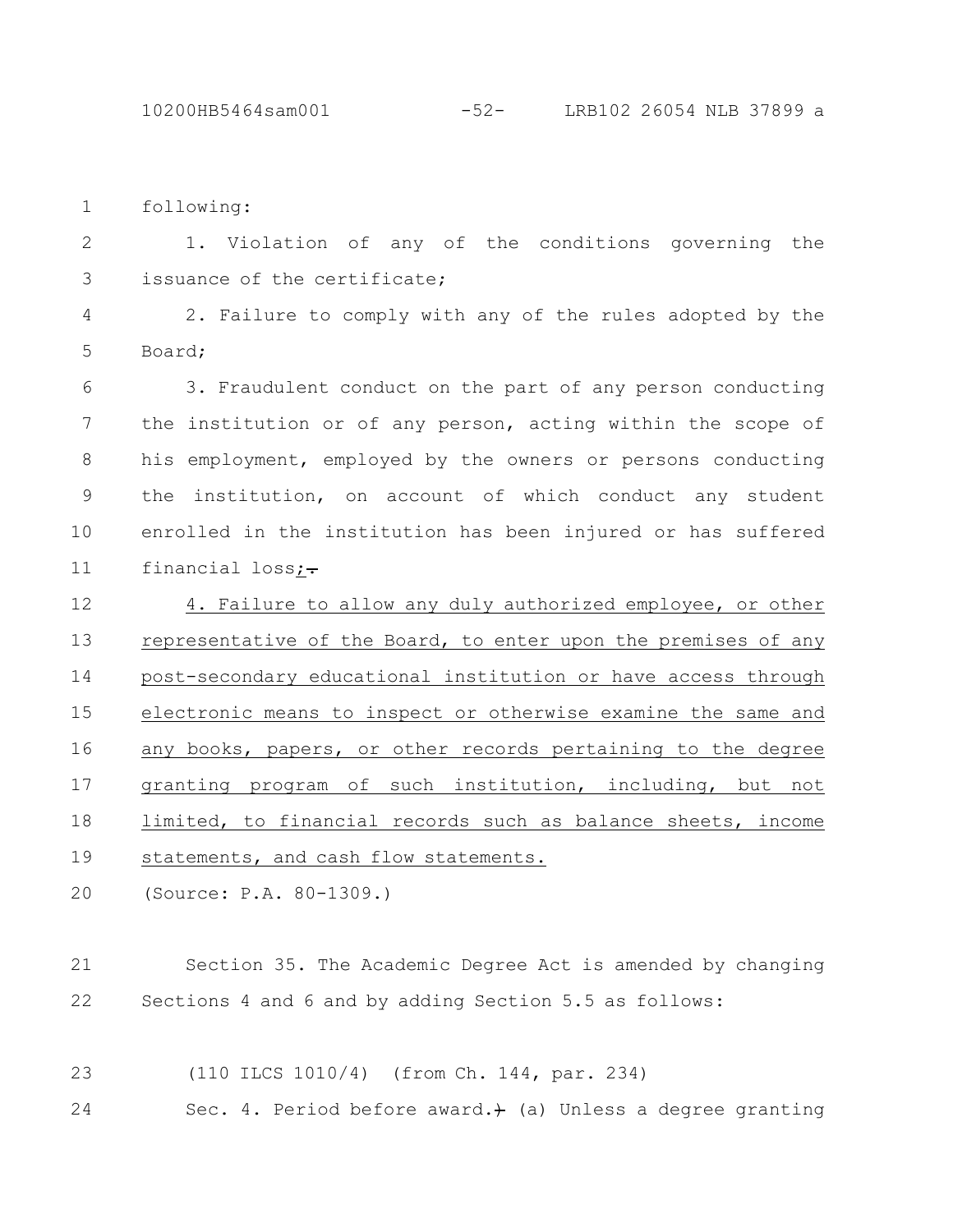10200HB5464sam001 -53- LRB102 26054 NLB 37899 a

institution was authorized to operate in Illinois, or was in operation, on August 14, 1961, it shall not award any earned degree until one year after it has filed a written notice with and until such institution has received the authorization and approval of the Board. Except as permitted under Section 5, no educational organization or entity shall be authorized to award any degree nor be approved as a degree granting institution unless it requires an appropriate period of instruction to be in residence. The notice shall be under oath or affirmation of the principal officer of the institution and shall contain: the name and address of the degree granting institution; the names and addresses of the president or other administrative head and of each member of the board of trustees or other governing board; a description of the degree or degrees to be awarded and the course or courses of study prerequisite thereto; and such additional information relevant to the purposes of this Act as the Board may prescribe. An amendment to the notice shall be under oath or affirmation of the principal officer of the institution and shall be filed with the Board prior to the award of any degree not contained in the original notice or prior amendments thereto. A degree authorized in an amendment shall not be awarded until one year after the filing of the amendment with and the authorization of the Board. The submission of the regular catalog of the institution shall, if it covers the matters hereinabove mentioned, be deemed to constitute compliance herewith. 1 2 3 4 5 6 7 8 9 10 11 12 13 14 15 16 17 18 19 20 21 22 23 24 25 26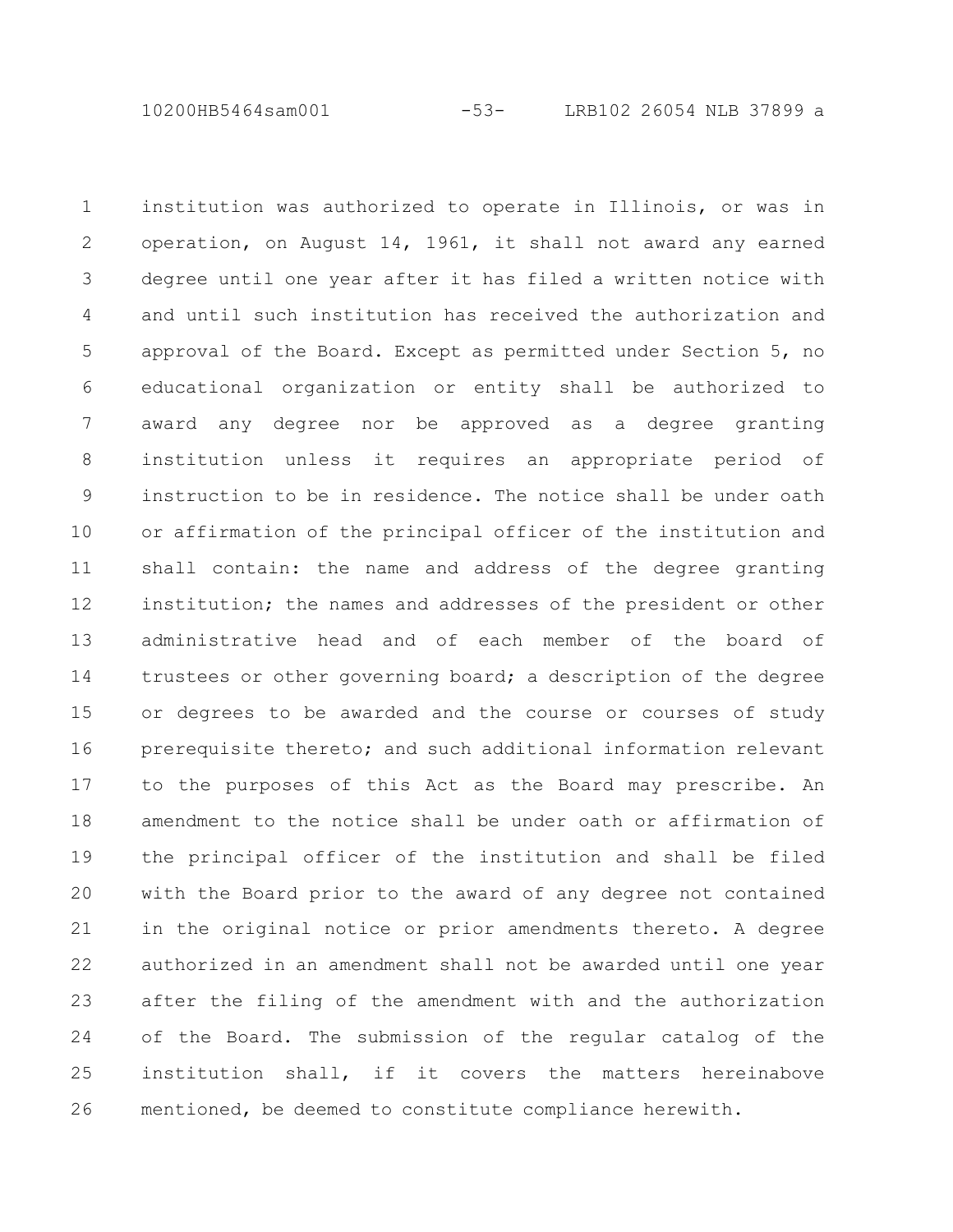10200HB5464sam001 -54- LRB102 26054 NLB 37899 a

(b) A degree granting institution shall keep the notice which it shall have filed with the Board current at all times. For this purpose, it shall report annually, by appropriate amendment of the notice, any change in any fact previously reported. 1 2 3 4 5

(c) The Board shall not approve any notice or amendment thereto filed pursuant to this Section unless it finds the facts stated therein to be correct and further finds that such facts constitute compliance with the requirements of this Act for degree granting institutions. 6 7 8 9 10

(d) The Board may not approve any notice, amendment, or application that has been plagiarized, in part or in whole, and may return any notice, amendment, or application. Additionally, the Board may not approve any notice, amendment, or application that has not been completed in its entirety. Any such uncompleted notice, amendment, or application shall be returned to the degree granting institution. 11 12 13 14 15 16 17

(e) The Board may not approve any proposed degree program unless it is educationally and economically consistent with the educational priorities and needs of this State and meets a need that is not currently met by existing institutions and is supported by clear evidence of need. 18 19 20 21 22

(Source: P.A. 80-1309.) 23

(110 ILCS 1010/5.5 new) 24

Sec. 5.5. Disclosure of heightened monitoring of finances. 25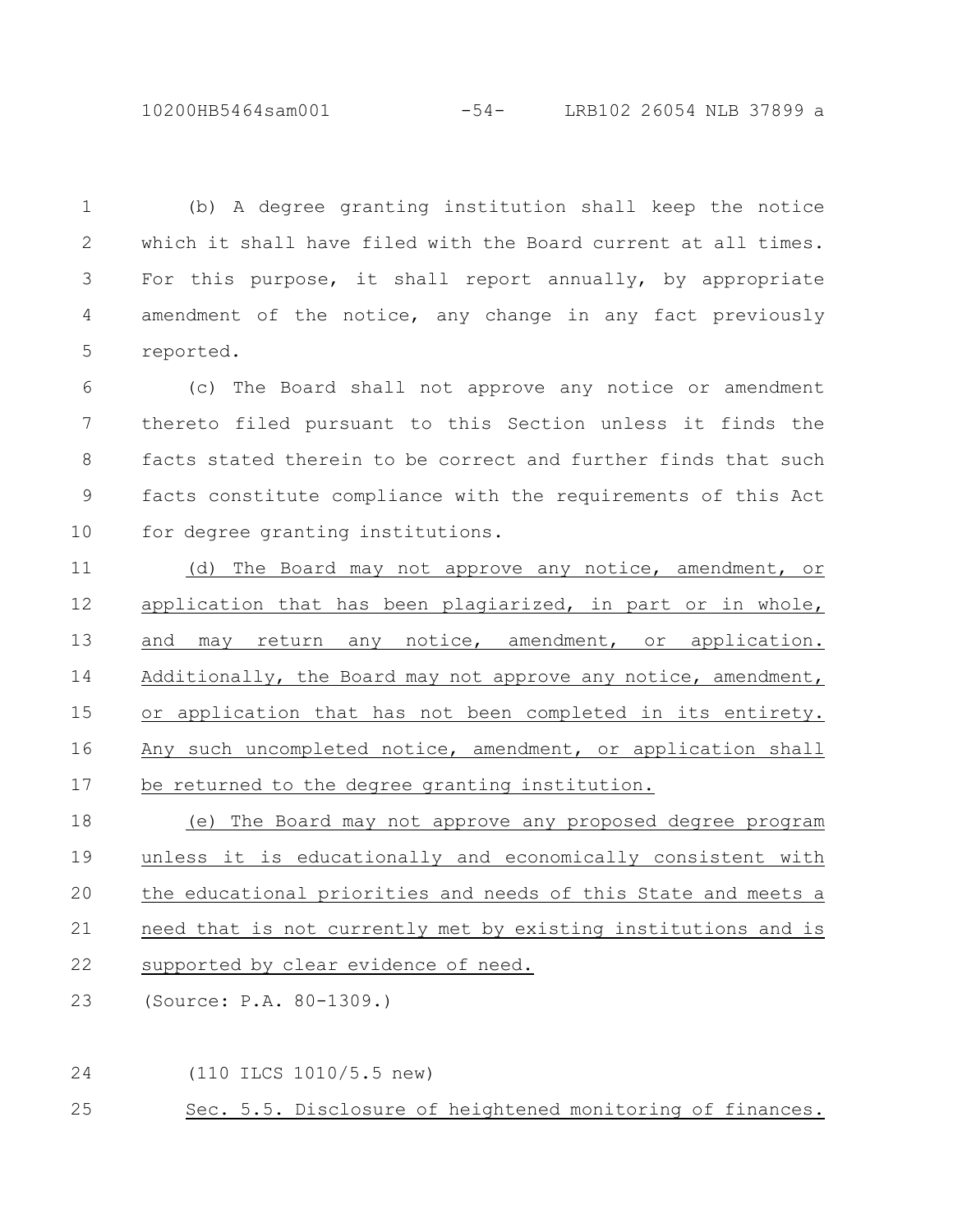24

Any institution approved by the Board under this Act shall make the following disclosures: (a) If the United States Department of Education places the institution on either the Heightened Cash Monitoring 2 payment method or the reimbursement payment method, as authorized under 34 CFR 668.162, a clear and conspicuous disclosure that the United States Department of Education has heightened monitoring of the institution's finances and the reason for such monitoring. Such disclosure shall be made within 14 days of the action of the United States Department of Education both on the institution's website and to all students and prospective students on a form prescribed by the Board. (b) Any other disclosure the Board requires by rule adopted pursuant to this Act. (110 ILCS 1010/6) (from Ch. 144, par. 236) Sec. 6. Right of inspection; Penalty for refusal or obstruction. Any duly authorized employee or other representative of the Board may enter upon the premises of any degree granting institution or may have access through electronic means to and inspect or otherwise examine the same and any books, papers or other records pertaining to the degree granting program of such institution including, but not limited to, financial records such as balance sheets, income 1 2 3 4 5 6 7 8 9 10 11 12 13 14 15 16 17 18 19 20 21 22 23

statements, and cash flow statements. For failure to permit 25